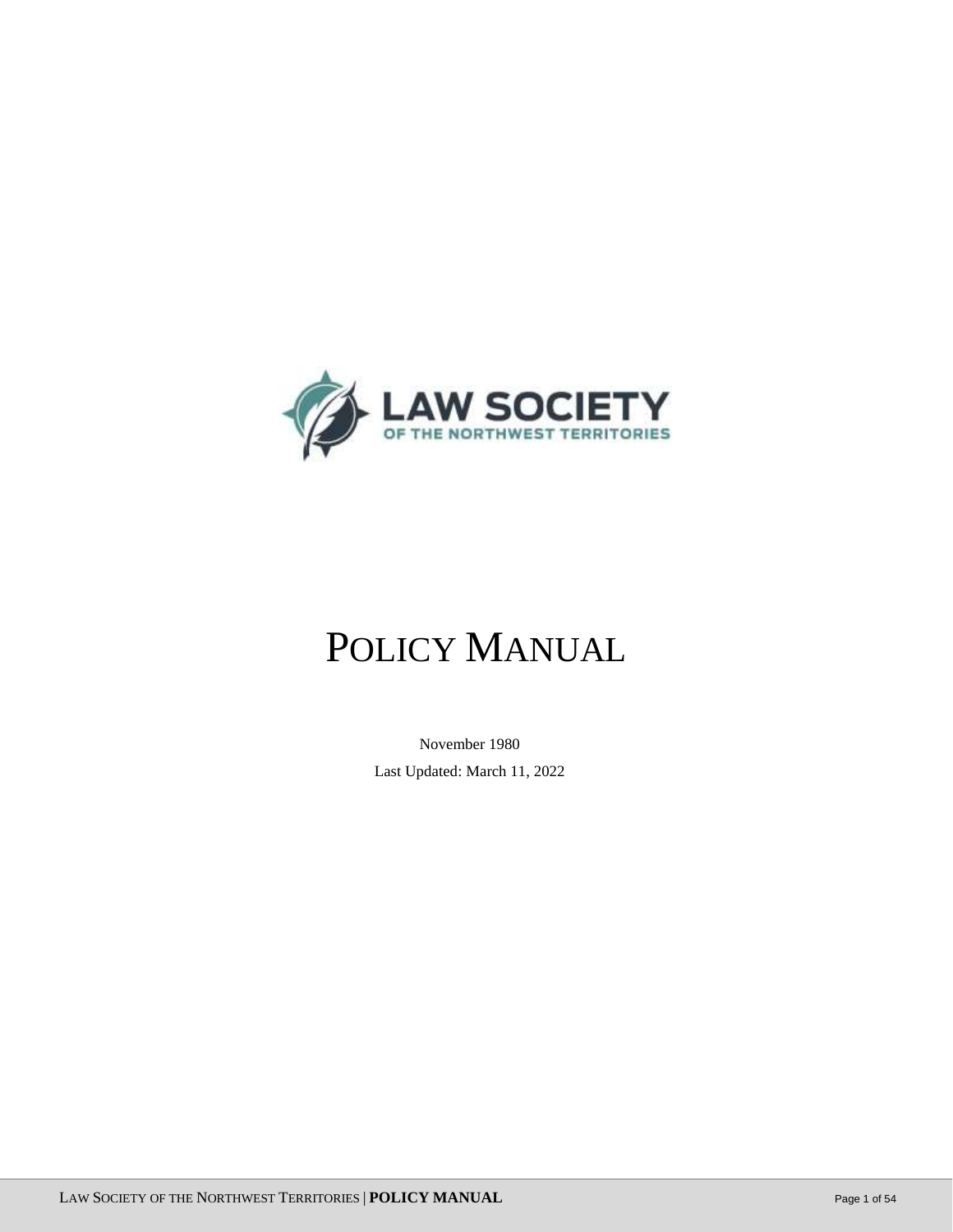# **INDEX**

<span id="page-1-0"></span>

|                  |                                                              | <b>PAGE</b> |  |
|------------------|--------------------------------------------------------------|-------------|--|
|                  |                                                              |             |  |
|                  |                                                              |             |  |
|                  |                                                              |             |  |
| 1.               |                                                              |             |  |
| 2.               |                                                              |             |  |
| 3.               |                                                              |             |  |
| $\overline{4}$ . |                                                              |             |  |
| 5.               |                                                              |             |  |
| 6.               |                                                              |             |  |
| 7.               |                                                              |             |  |
| 8.               |                                                              |             |  |
| 9.               |                                                              |             |  |
| 10.              |                                                              |             |  |
|                  |                                                              |             |  |
|                  |                                                              |             |  |
| 1.               |                                                              |             |  |
| 2.               |                                                              |             |  |
| 3.               |                                                              |             |  |
| $\overline{4}$ . |                                                              |             |  |
| 5.               |                                                              |             |  |
| 6.               |                                                              |             |  |
| 7.               | Guidelines for Marking Examinations / Examination Failure 15 |             |  |
| 8.               |                                                              |             |  |
| 9.               |                                                              |             |  |
| 10.              |                                                              |             |  |
| 11.              |                                                              |             |  |
| 12.              |                                                              |             |  |
| 13.              |                                                              |             |  |
| 14.              |                                                              |             |  |
| 15.              |                                                              |             |  |
| 16.              |                                                              |             |  |
| 17.              |                                                              |             |  |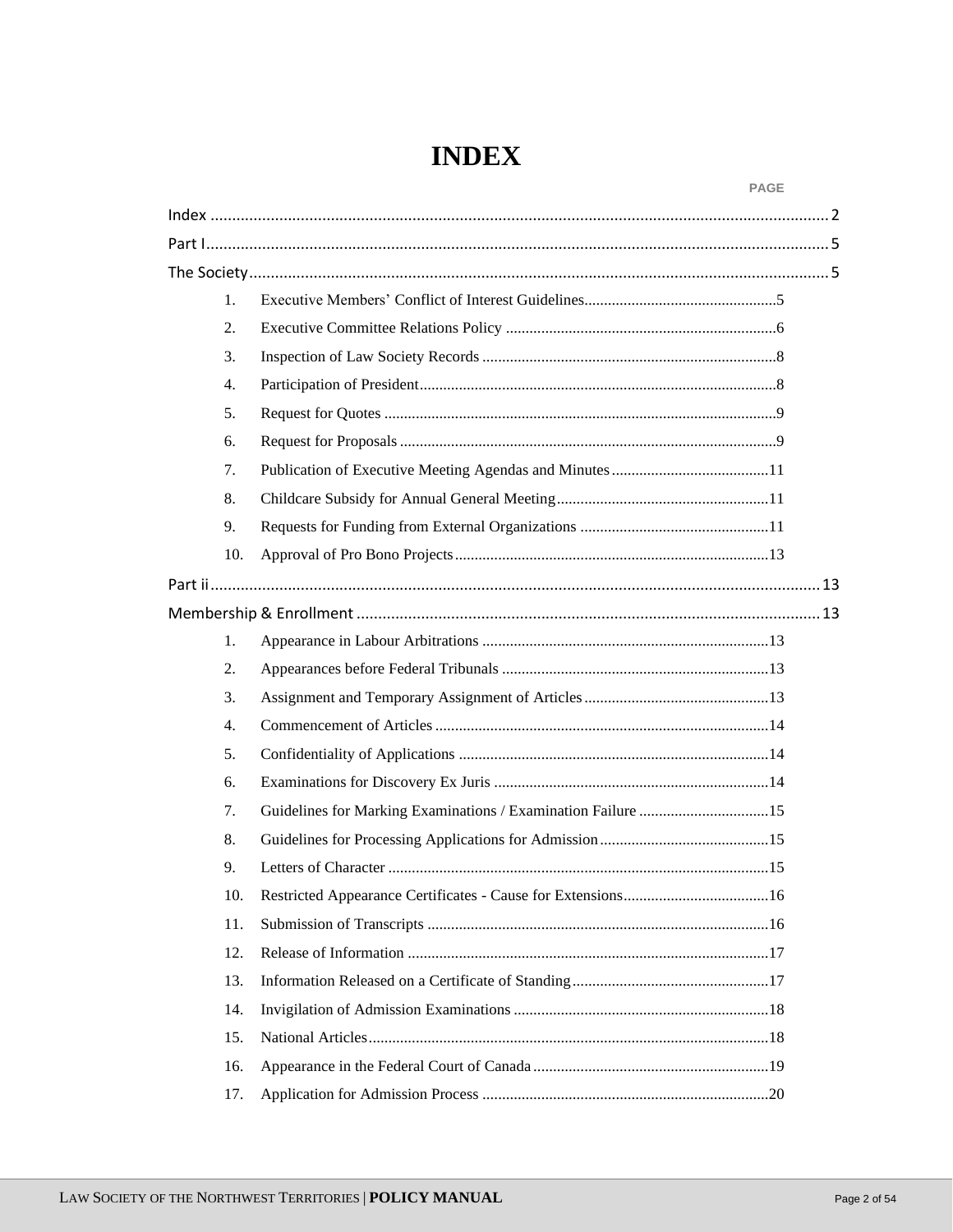| 18.              |                                                             |  |
|------------------|-------------------------------------------------------------|--|
| 19.              |                                                             |  |
| 20.              |                                                             |  |
| 21.              |                                                             |  |
| 22.              |                                                             |  |
| 23.              |                                                             |  |
| 24.              |                                                             |  |
|                  |                                                             |  |
|                  |                                                             |  |
| 1.               |                                                             |  |
| 2.               |                                                             |  |
| 3.               |                                                             |  |
| $\overline{4}$ . |                                                             |  |
| 5 <sub>1</sub>   | Guidelines for the Assessment of Costs against a Member or  |  |
|                  |                                                             |  |
| 6.               |                                                             |  |
| 7.               |                                                             |  |
| 8.               |                                                             |  |
|                  |                                                             |  |
|                  |                                                             |  |
|                  |                                                             |  |
| 1.               |                                                             |  |
| 2.               | Assurance Fund - Guidelines for the Committee Appointed to  |  |
|                  |                                                             |  |
|                  |                                                             |  |
| 1.               | Filing of Certificates of Member and Accountant Pursuant to |  |
|                  |                                                             |  |
| 2.               |                                                             |  |
|                  |                                                             |  |
|                  |                                                             |  |
| 1.               |                                                             |  |
| 2.               |                                                             |  |
| 4.               |                                                             |  |
| 5.               |                                                             |  |
| 6.               |                                                             |  |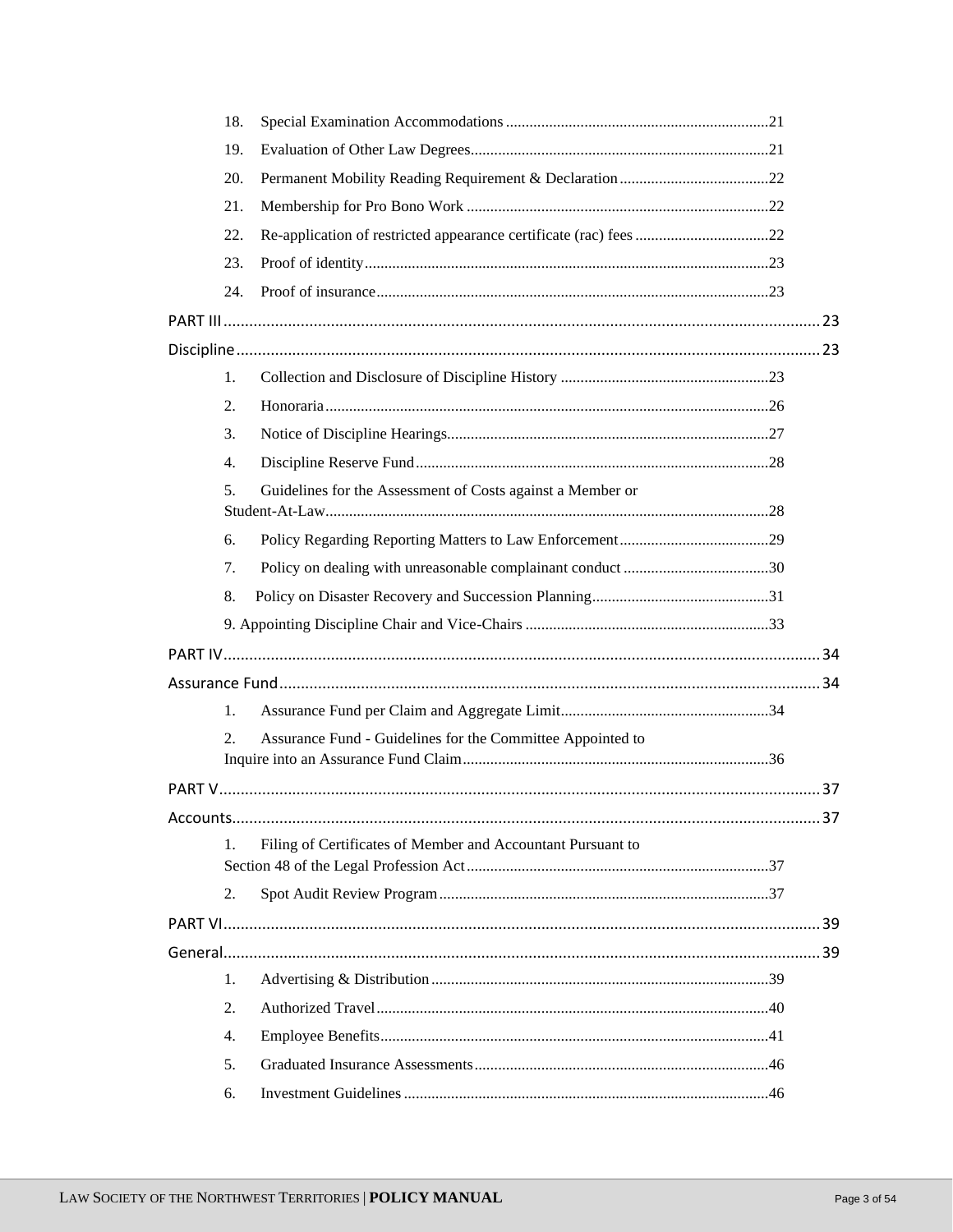| 7.  |                                                                 |  |
|-----|-----------------------------------------------------------------|--|
| 8.  |                                                                 |  |
| 9.  |                                                                 |  |
| 11. |                                                                 |  |
| 12. |                                                                 |  |
| 13. |                                                                 |  |
|     |                                                                 |  |
|     | 15. Policy on vidoeconference and teleconference attendance and |  |
|     | 16. Policy on vidoeconference and teleconference attendance and |  |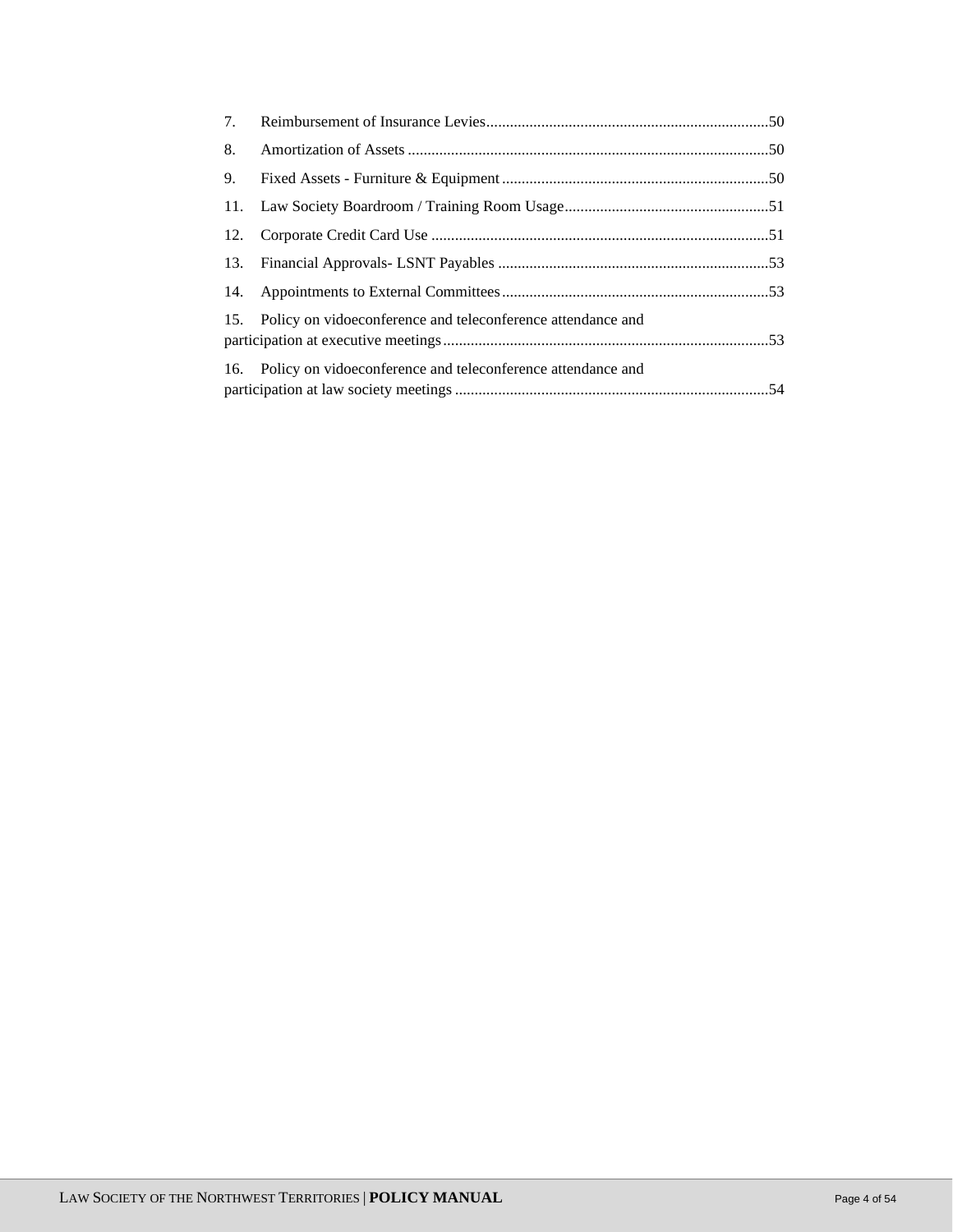# **PART I THE SOCIETY**

# <span id="page-4-2"></span><span id="page-4-1"></span><span id="page-4-0"></span>**1. EXECUTIVE MEMBERS' CONFLICT OF INTEREST GUIDELINES**

1. In these guidelines:

"Firm" includes the following groups of members of the Law Society of the Northwest Territories:

- a. all lawyers and students-at-law employed by the Government of the Northwest Territories;
- b. all lawyers and students-at-law employed by the Federal Government in the Northwest Territories;
- c. any two or more lawyers or students-at-law who share expenses or resources on a recurring basis, whether or not they share clients or profits.

"Officer" means a member of the Executive and the Executive Director.

"Relative" means:

- a. the spouse of an officer; or
- b. the parent, sibling, or child of an officer or of the spouse of the officer.
- 2. (1) An officer present at a meeting of the Executive where the Executive is considering:
	- a. the application for admission as a member or student-at-law of any person who is a relative of the officer or who proposes to work at the officer's firm;
	- b. any matter involving the discipline of a member of the officer's firm or of a relative of the officer;
	- c. a contract or proposed contract or any other matter in which, to the knowledge of the officer, a relative of the officer, or a member of the officer's firm has a direct or indirect pecuniary interest;
	- d. any contract or proposed contract in excess of \$5,000.00 in which, to the knowledge of the officer, a current client of the officer's firm has a direct or indirect pecuniary interest; or
	- e. any matter involving the appointment of the officer or a relative of the officer to any special Committee (which shall not include the Admissions Committee, Social Committee, Rules Committee, or similar continuing committees of the Law Society) or to any position or other activity where the appointee will act as a representative of the Law Society; or
	- f. any matter involving the granting of an award or commendation to the officer, a relative of an officer, or a member of the officer's firm; or
	- g. any matter involving the discipline of a member of the Law Society where the complainant is the Officer, a member of the Officer's firm, or a relative of the officer,

shall, as soon as is practicable after the commencement of the meeting, disclose his or her interest and shall not take part in the consideration of the contract, proposed contract, appointment or other matter, or attempt in any way (whether before, during or after the meeting) to influence the voting on any such question.

(2) Where the interest of an officer has not been disclosed at a meeting as required by section (1) because of the absence of the officer from the meeting or because the interest is acquired after the meeting (and after the contract or matter has come to the officer's knowledge) the officer shall disclose the interest and otherwise comply with subsection (1) at the next meeting of the Executive that the officer attends.

(3) An officer may declare a conflict of interest based on friendship or other grounds.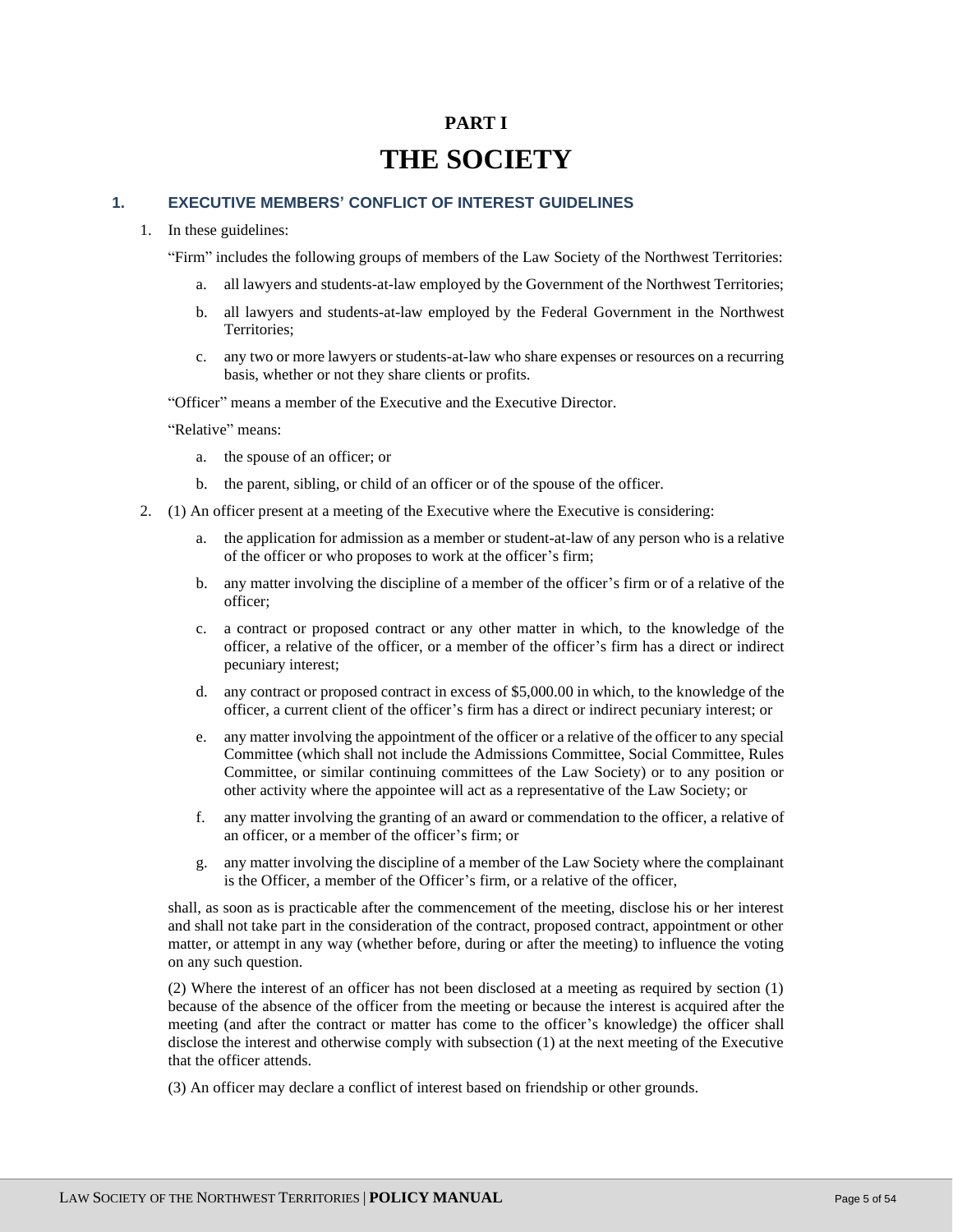(4) Every declaration of a conflict of interest shall be recorded in the minutes of the meeting at which the declaration is made.

(5) The failure of a person to comply with subsection (1) or (2) does not of itself invalidate a contract, any proceedings relating to any proposed contract or other matter mentioned in subsection (1).

- 3. The declaration of a conflict of interest by one or more officers shall not affect the quorum at any meeting of the Executive.
- 4. An officer shall not be required to disclose the nature and extent of any conflict declared by him or her where to do so would, in the opinion of the officer, breach client confidentiality.
- 5. Nothing in these guidelines shall prevent an officer from:
	- a. taking part in the consideration of or voting on any question in respect of reimbursement for or payment of expenses actually incurred by the officer or the officer's firm in the performance of his or her duties on behalf of the Law Society; or
	- b. taking part in the consideration of or voting on the application for admission of a person who proposes to work for a firm at which a relative of the officer is a partner or employee, provided that the admission of the applicant has been recommended by the Admissions Committee; or
	- c. taking part in the consideration of or from voting on the approval of accounts of the Law Society where such expenses have already been incurred by the Law Society or the contracts in question have previously been approved by the Executive; or
	- d. taking part in the consideration of or voting on any matter which would otherwise be a conflict provided the conflict has been declared and the other officers present at the meeting unanimously agree to permit the officer to participate.

**[Executive Meeting - June 16, 1991] [Amended - October 1, 1999]**

**[Reviewed and Confirmed by the Executive - 23 March 2001]**

#### <span id="page-5-0"></span>**2. EXECUTIVE COMMITTEE RELATIONS POLICY**

The Executive Committee Relations Policy has been developed by the Executive Committee members to govern their relationships and work together as Executive Committee members. This Policy will be reviewed annually by the President at the January Executive Committee meeting.

#### Relationship Norms

We will:

- a. Contribute ideas and solutions.
- b. Recognize and respect differences in personal style.
- c. Be flexible and respect the collaborative relationship among Executive Committee members and between the Executive Committee members and the staff.
- d. Strive to achieve the best possible outcomes.
- e. Treat Executive Committee members, staff and invited guests as equal partners in discussions, while recognizing the Executive Committee's ultimate authority to determine policy and strategic direction.
- f. Recognize our obligation to our mandate to spend the time expected of us to assemble on issues of strategy and policy; not personality attributes, personal styles or individual values.
- g. Personally support, promote and protect a leadership culture that celebrates the value of diversity in perspectives.
- h. Recognize that personal disputes that sometimes can arise between individuals have no place in the activity of the Executive Committee.
- i. Refrain from initiating or participating in conversations focused on the personal characteristics of any individual.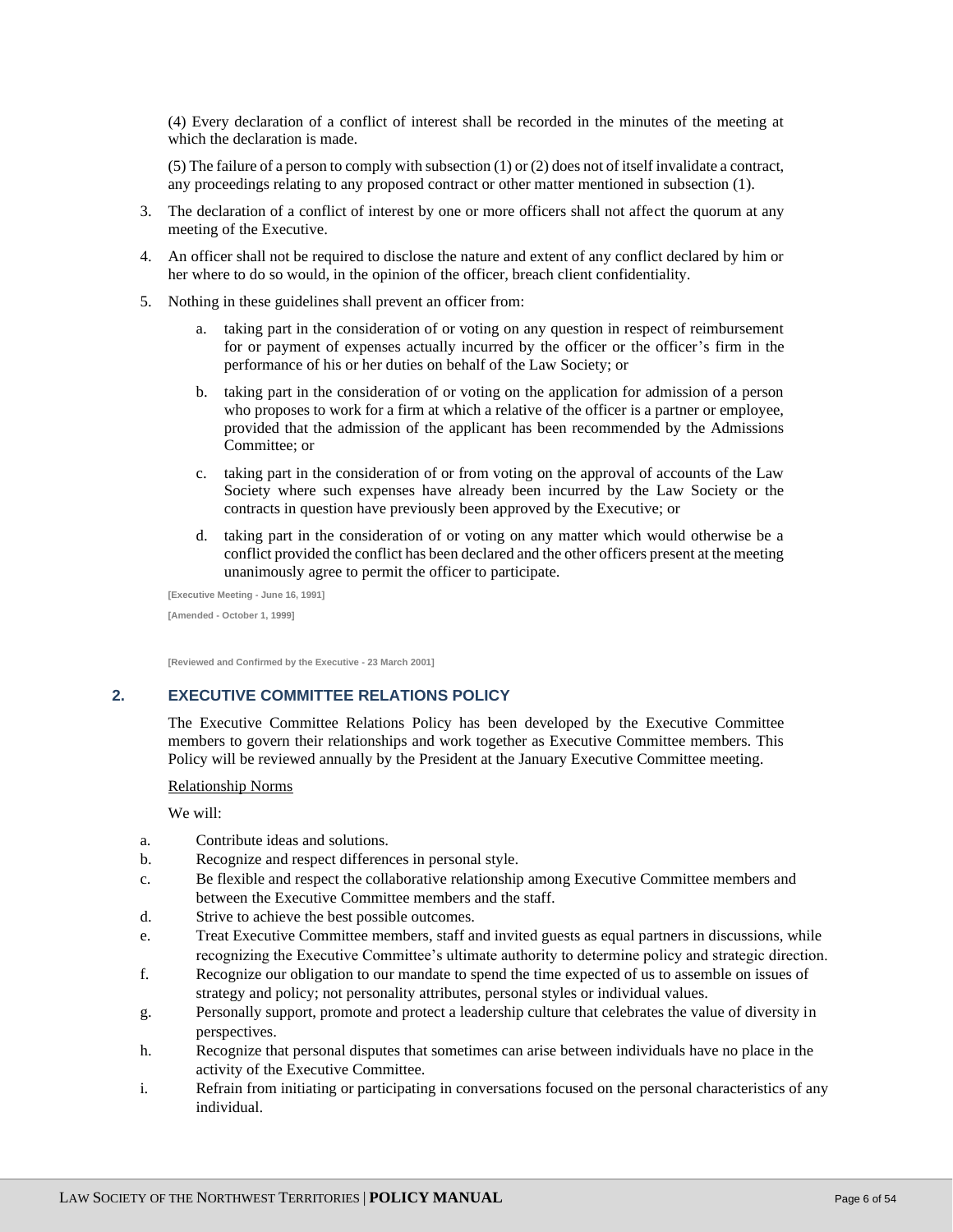# Conflict-Management Norms

# We will:

- a. Respect one another.
- b. Not interrupt one another.
- c. Acknowledge valid points made by meeting participants.
- d. Not dismiss any relevant and reasonable idea without exploring it.
- e. Build upon each other's ideas.
- f. Not make personal attacks on one another.
- g. Make an effort to clearly distinguish between facts, opinions and feelings when engaged in discussion, and make an effort to voice all three at appropriate times and in appropriate manners.
- h. Call for the President to declare a "pause" in discussion to reflect on Executive Committee process if discussion is heated, inappropriate or going in circles, and develop a plan for when and how to return to the discussion.

# Decision Making Norms

- a. We will strive to make decisions by consensus.
- 1. We try to clearly develop options in advance.
- 2. We evaluate options in a fact-based manner.
- 3. We test for consensus giving everyone a voice.
- 4. We will practice active listening with all speakers.
- 5. We do not stay silent if we cannot support a decision; we at least register our unease and take time to reflect and assess other facts.
- 6. We will not repeat a position multiple times in different ways.
- 7. We do not make decisions outside of the Executive Committee room.
- b. We have achieved consensus if everyone at the meeting can support the decision even if they would not have selected it on their own. Consensus does not equate to unanimity. Everyone at the meeting should feel they were part of the decision and own it.
- c. Once the President or Chair determines any applicable consensus exercise has concluded, whether consensus has been fully achieved, we will make decisions by formal vote.

d. Once a decision has been made, we will speak with one voice and respect the decision taken.

# Communication Norms

- a. Executive Committee members will use the CEO/Executive Director as the first and primary source of communication about issues, events or activities related to the Law Society's operations, both internally and externally.
- b. Executive Committee members will use the President as the primary source of communication about issues, events or activity related to Executive Committee process or policy.
- c. We will not let issues fester timely, direct conversation with the CEO/Executive Director or the President, as applicable, will be used to discuss concerns.
- d. Our Executive Committee members role will govern our statements, behavior, and interaction with others at all times in relation to the organization's operations.

# Preparation Norms

- a. We will each carefully read meeting materials/notifications/ new materials/ issue briefings to maintain our understanding of the Law Society and its policy positions.
- b. Meeting agendas and materials will be sent out sufficiently in advance of a meeting to ensure a reasonable amount of time to review.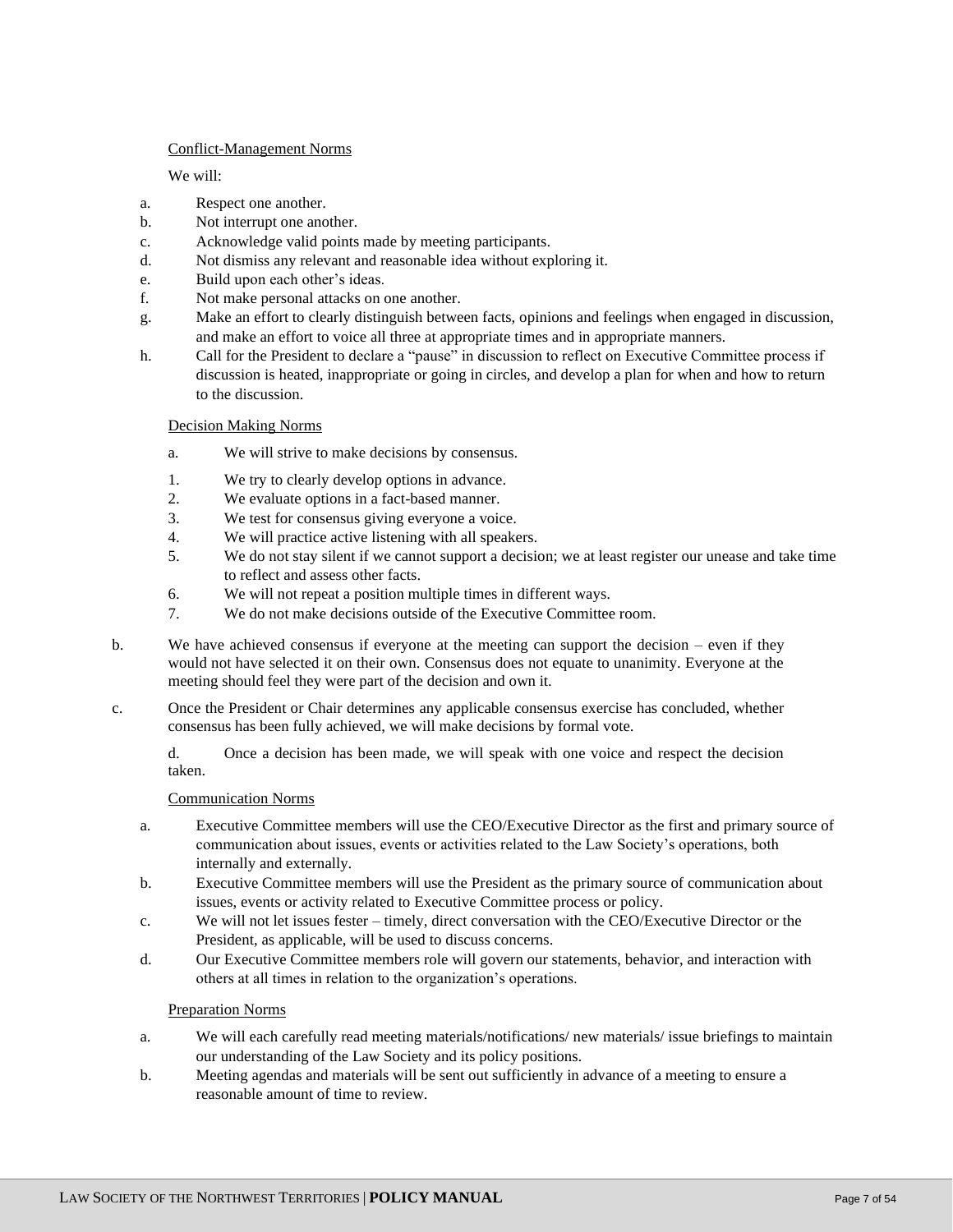- c. Executive Committee members will be notified of unavoidable exceptions to this rule as soon as they are known.
- d. Executive Committee members and members of Committees and Task Forces will have completed assigned tasks and come to each meeting prepared to act on agenda items.
- e. If an Executive Committee member is unable to make a scheduled Executive Committee meeting/function, the Executive Committee member will notify, as appropriate, any one of the CEO/Executive Director, President, or staff person as soon as possible prior to the meeting.
- f. If unable to attend a scheduled Executive Committee meeting/function, the Executive Committee member will share their views, if any, with the Executive Committee President or Chair in advance of the meeting so that President or Chair can share their views with the participants of the meeting.

Meeting Norms

- a. We will:
	- 1. Be on time for the meeting.
	- 2. Devote our whole attention to business during meetings, refraining from engaging in personal activities or side-bar conversations during meetings
	- 3. Put our phones away during the meeting.
- b. Each Executive Committee meeting will have an Agenda. The Agenda will be circulated at the latest on the Friday before each meeting.
- c. The quality of information in minutes is the responsibility of Executive Committee members. Executive Committee members have a responsibility to review draft minutes prior to their approval and advise the President or Chair of any needed revisions at the next monthly meeting.
- d. Regularly scheduled Executive Committee meeting Agendas will provide for an in- camera session at the end of the meeting, without the CEO/Executive Director or other staff present.

# <span id="page-7-0"></span>**3. INSPECTION OF LAW SOCIETY RECORDS**

The Minutes of Executive Meetings, the Record and the Roll will be made available for viewing by any member of the Law Society in the Deputy Secretary's office at any time mutually agreed upon by the Deputy Secretary and the member.

Requests to view any other documents or files are to be made in writing to the Executive.

**[Executive meeting - November 26, 1980] [Reviewed and Confirmed by the Executive - 23 March 2001]**

#### <span id="page-7-1"></span>**4. PARTICIPATION OF PRESIDENT**

Questions arising during Executive Meetings shall be decided by a majority of voices at the meeting including that of the President.

In the event that a tie occurs the President shall have a second vote. In exercising this vote, the President shall vote in accordance with the following principle:

- a. The President shall consider whether further debate on the issue is possible. If so, the President shall cast his/her vote in favour of moving the matter to the next level of debate or having the issue revisited at a subsequent Executive meeting, if possible, with a view of attempting to achieve a clear expression of the will of the Society.
- b. If no further debate is possible at the Executive level and a decision must be made at that level, the President shall cast his/her vote in favour of the status quo being maintained given the lack of a clear expression of the will of the Society.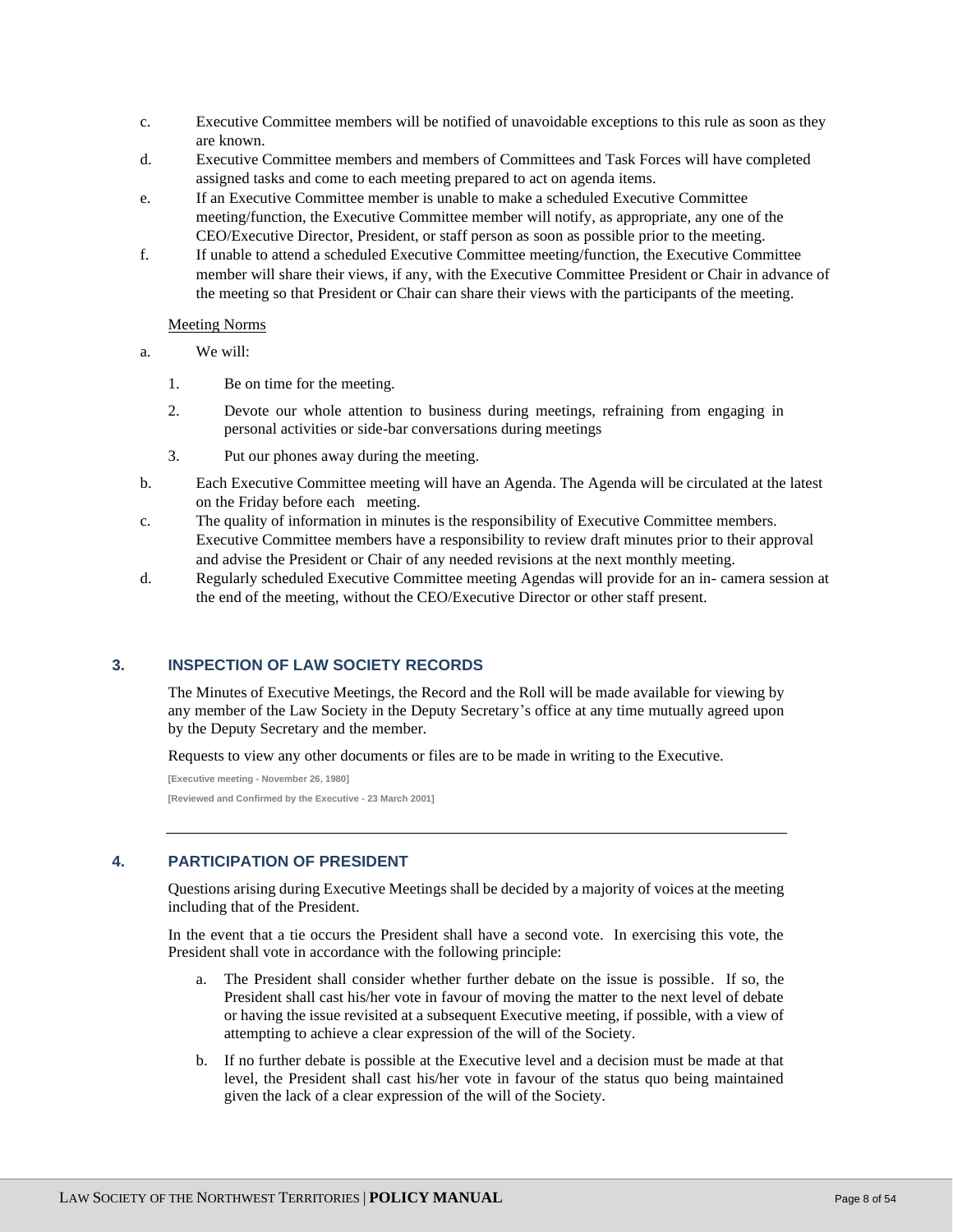**[Executive Meeting - January 9, 1998] [Reviewed and Confirmed by the Executive - 23 March 2001]**

# <span id="page-8-0"></span>**5. REQUEST FOR QUOTES**

The Executive recognizes the need to obtain furniture and equipment at the most competitive prices, taking into consideration the expressed needs of the Law Society and the ability of the supplier to provide the quality of goods. The Executive shall expend its resources by requesting quotes in accordance with the following:

Guidelines:

- 1. A list of vendors to supply the required goods will be compiled.
- 2. Specifications will be forwarded to the identified vendors. Quotes from at least three (3) sources shall be obtained if possible.
- 3. All request for quotes for goods within approved budgets will be awarded by the Executive Director.
- 4. Request for quotes for goods deemed to cost in excess of approved budgets will be awarded by the Executive.

Procedures and Regulations:

- 1. Request for quotes shall be circulated to vendor list.
- 2. All request for quotes shall be prepared by the Executive Director complete with detailed specifications.
- 3. All request for quotes shall be under the name of the Executive Director.
- 4. Emergency cases may be dealt with by the Executive Director subject to necessary funds being available in the Executive approved budget.
- 5. Where goods are required, quotes shall be requested well in advance of need or expiry date of existing contracts.
- 6. All quotes shall be summarized and attached to the successful vendor's invoice as backup documentation.
- 7. The Conflict of Interest Guidelines adopted by the Executive [June 16, 1991] with respect to an officer present at a meeting of the Executive will also apply to officers of the Executive in any matter relating to a Request for Quotes.

**[Executive Meeting - October 1, 1999] [Reviewed and Confirmed by the Executive - May 25, 2001]**

# <span id="page-8-1"></span>**6. REQUEST FOR PROPOSALS**

The Executive recognizes the need to obtain services at the most competitive prices taking into consideration the expressed needs of the Law Society and the ability of the supplier to provide the quality of service. To ensure fair and equitable opportunity for the suppliers while at the same time protecting the Law Society's interest, the Executive shall expend its resources by requesting proposals in accordance with the following:

# Guidelines:

- 1. A list of vendors to supply the required service will be compiled.
- 2. Specifications will be forwarded to the identified vendors. Proposals from at least three (3) sources shall be obtained if possible.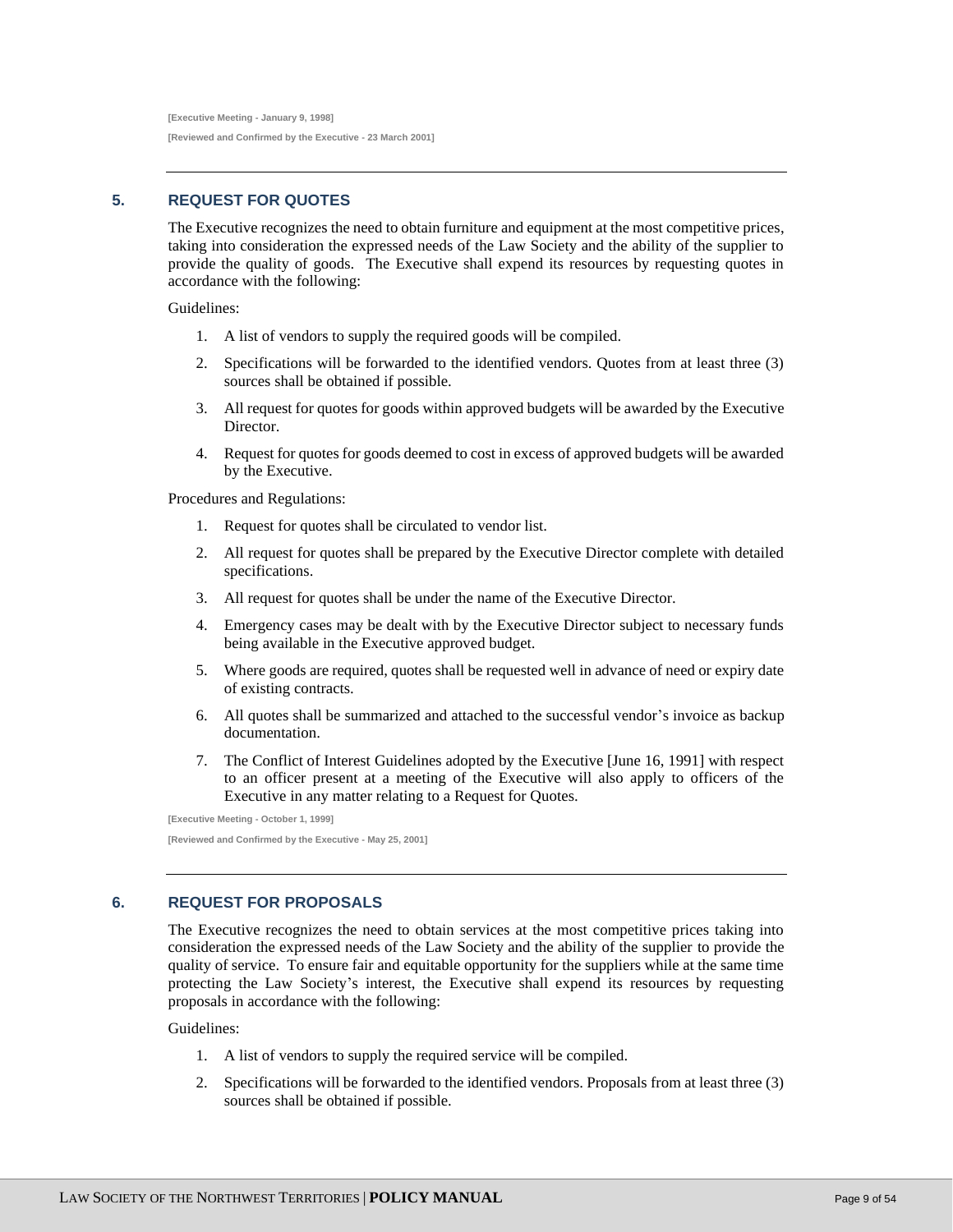- 3. All request for proposals for services within approved budgets will be awarded by the Executive Director except where the lowest bid is not acceptable. The Executive shall decide such awards.
- 4. Request for proposals for services deemed to cost in excess of approved budgets will be awarded by the Executive.

Procedures and Regulations:

- 1. Request for proposals shall be circulated to vendor list with a closing date being not less than two (2) weeks after the post date.
- 2. All request for proposals shall be prepared by the Executive Director complete with supporting documents which can be used as information for vendors. Request for proposal information shall be presented in as fair a manner as possible to the vendors.
- 3. All request for proposal calls, awards and notices to unsuccessful vendors shall be under the name of the Executive Director.
- 4. All request for proposals shall be sealed and clearly marked to conform with proposal instructions.
- 5. The Executive reserves the right to accept or reject any or all request for proposals.
- 6. Vendors who are using sub-trades for their proposal must indicate the names of the firms in their proposal.
- 7. Emergency cases may be dealt with by the Executive Director subject to necessary funds being available in the Executive approved budget.
- 8. Where services are required, these shall be requested well in advance of need or expiry date of existing contracts.
- 9. Request for proposal opening, in accordance with this policy, shall be under the direct supervision of the Executive Director.
- 10. The Conflict of Interest Guidelines adopted by the Executive [June 16, 1991] with respect to an officer present at a meeting of the Executive will apply to all officers of the Executive in any matter relating to a Request for Proposals.

**[Executive Meeting - October 1, 1999]**

**[Reviewed and Confirmed by the Executive - May 25, 2001]**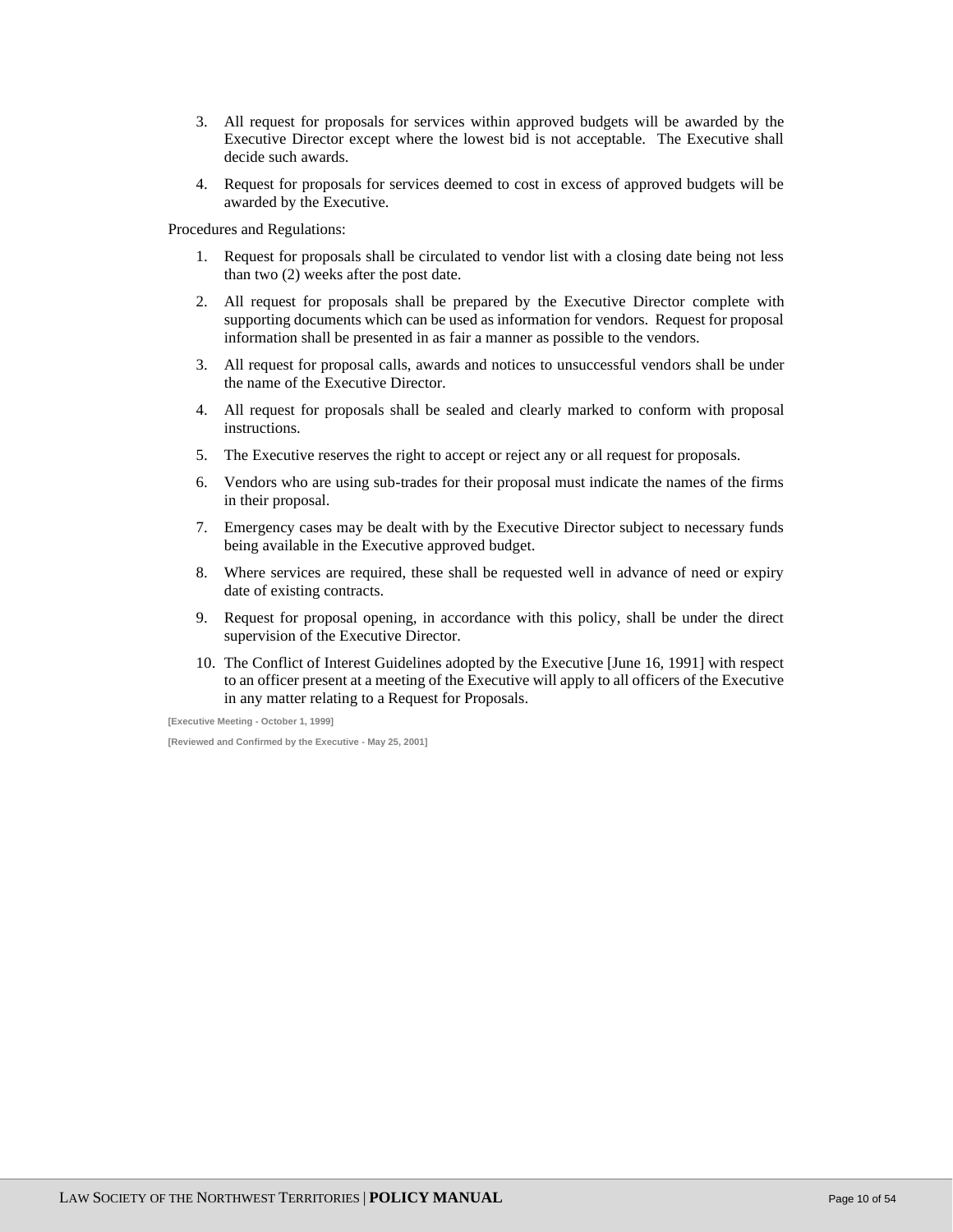# <span id="page-10-0"></span>**7. PUBLICATION OF EXECUTIVE MEETING AGENDAS AND MINUTES**

The draft agenda of Executive Committee meetings, redacted for confidential matters, shall be published to the LSNT website no later than 48 hours prior to the next meeting of the Executive.

Minutes of Executive Committee meetings, redacted for confidential matters, will be published on the LSNT website. Following approval of the minutes at an Executive Committee meeting the Executive Director and the Secretary will review the minutes and identify redactions. Following approval of the redactions by the Executive Committee, the minutes will be posted on the LSNT website.

**[Executive Meeting – May 24, 2017]**

#### <span id="page-10-1"></span>**8. CHILDCARE SUBSIDY FOR ANNUAL GENERAL MEETING**

A childcare subsidy of up to \$40.00 will be available to any member who incurs childcare costs to attend the LSNT Annual General Meeting.

**[Executive Meeting – May 24, 2017]**

#### <span id="page-10-2"></span>9. **REQUESTS FOR FUNDING FROM EXTERNAL ORGANIZATIONS**

#### OVERVIEW

The Northwest Territories Law Society's mandate and objectives are:

#### MANDATE

To ensure the public is well served by a legal profession that is independent, responsible and responsive.

#### OBJECTIVES

To secure the integrity of the legal profession, the Law Society, among other duties:

- ensures new lawyers are qualified to practice in the Northwest Territories through a thorough admissions screening;
- provides educational programming and requires professional development standards;
- conducts reviews of a lawyer's practice, when necessary, and monitors remedial programs;
- regulates and audits lawyers' trust fund accounting procedures;
- provides advice to lawyers on ethical and legal issues;
- takes custody of a lawyer's practice when a lawyer is unable to continue practicing and has not made arrangements for clients;
- investigates and disciplines lawyers who have violated the Rules of the Society; and
- takes action against those who illegally offer legal services or misrepresent themselves as lawyers.

The Law Society is not a funding agency, and has an obligation to responsibly manage the funds which it has received from its members.

Recognizing that, the Law Society has a Discretionary Reserve which is available to fund projects, both those initiated by the Law Society and those coming from external parties, that fall within the Law Society's mandate and objectives or are initiatives and projects that support, directly or indirectly, the mandate and objectives of the Law Society.

The Law Society has, as part of its Strategic Financial Plan, provided examples of projects which may qualify for access to funds from the Discretionary Reserve fund. These examples are illustrative, and are not meant to be an exhaustive list: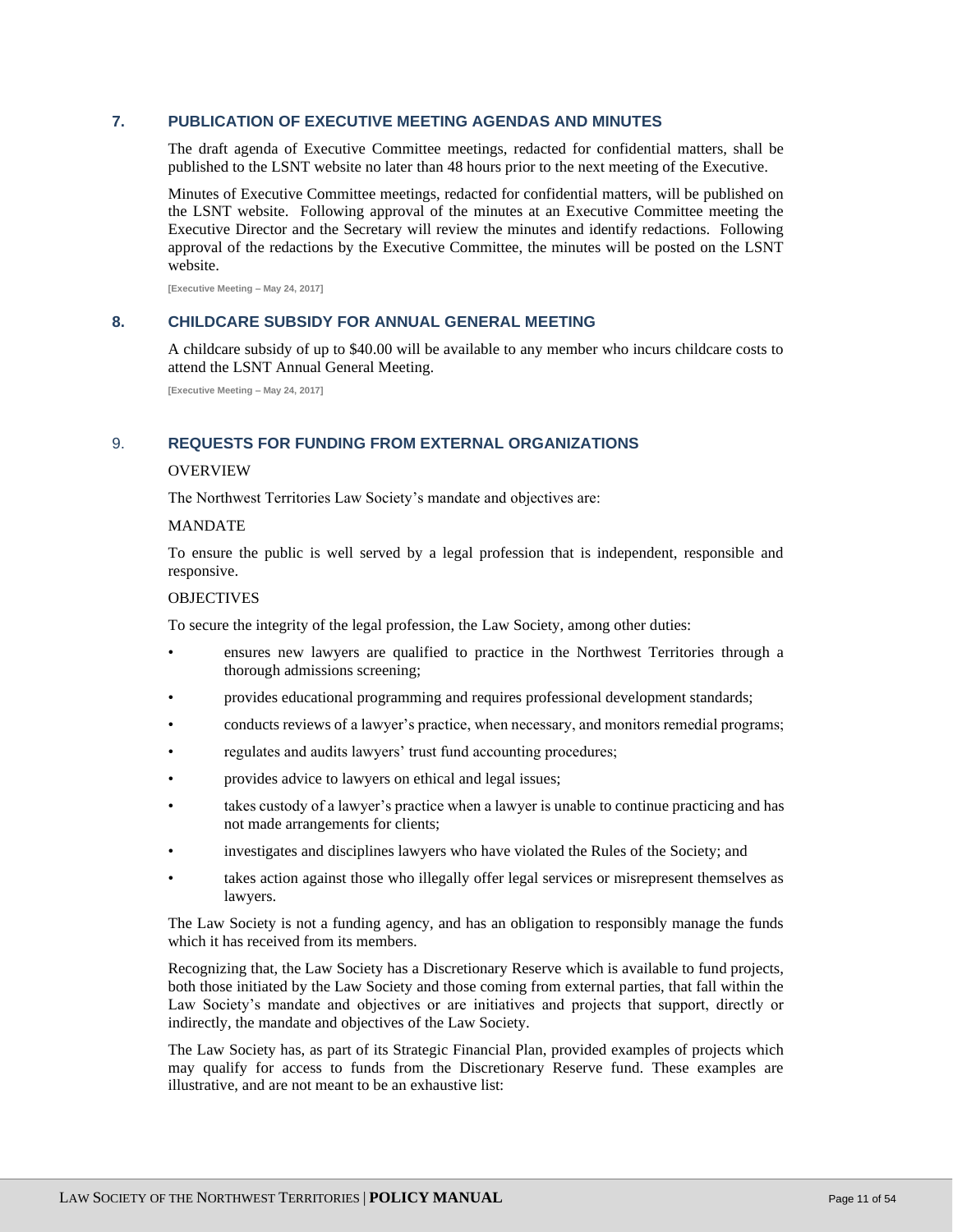- the provision of public legal education services
- continuing legal education for members
- access to justice projects
- projects designed to respond to the Truth and Reconciliation Commission's "Calls to Action"

# **PROCESS**

Ideally, funding requests would be received by the Law Society at least ninety days prior to the date that the funds would be required.

Law Society funding will not be considered for for-profit organizations.

Decisions on financial support will be made at the discretion of the Law Society, and will be guided by the mandate and objective of the Law Society. Above all, any decision will be subject to Law Society budget implications, and with the recognition that the Law Society is not a funding agency. There is no appeal from a decision of the Law Society.

All requests for funding must demonstrate how the project is connected to the Law Society's mandate and objectives. Applicants may be contacted by the Law Society and asked to provide additional information.

# APPLICATION

The information which the Law Society would typically require as part of a funding request includes:

#### GENERAL INFORMATION

- name of organization
- name of contact person and positon within organization
- contact information (address, telephone number and e-mail)

#### DETAILS OF REQUEST

- amount of request, including detailed budget
- detailed description of project, including how project aligns with the mandate of the Law Society and fulfills its objectives
- detail how the funds requested from the Law Society will be used
- details on the positive impact this project will have on members of the Law Society and/or members of the general public
- experience of organization in executing the project
- qualifications of key individuals involved in project
- details on how project will be implemented
- details on how project will be evaluated

# OTHER SOURCES OF FUNDING

- other confirmed funding sources for this project
- other funding sources approached but not yet confirmed
- other sources of revenue for this project
- what percentage of total project are you requesting the Law Society fund
- detail how funds received will be administered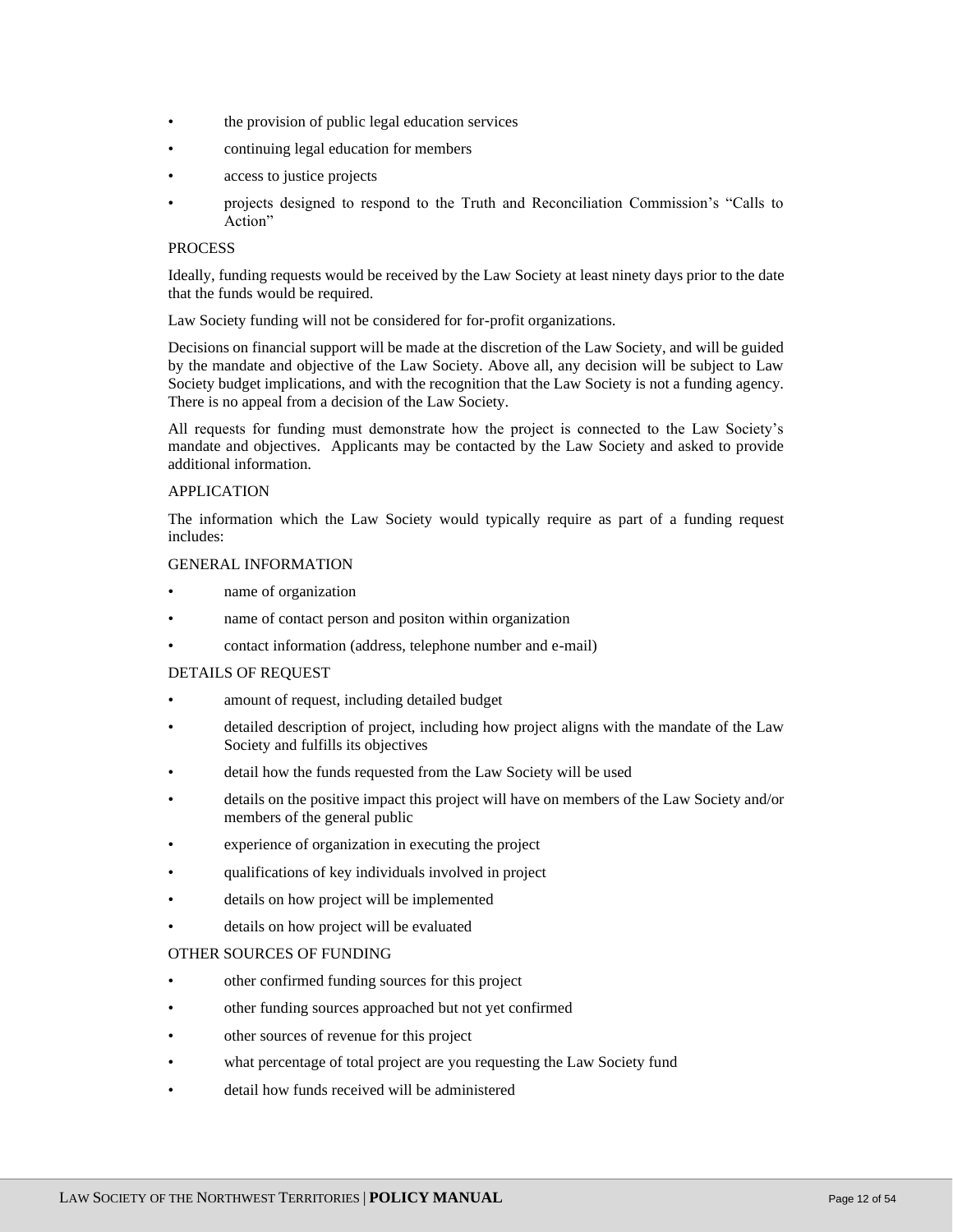#### ACKNOWLEDGEMENT OF LAW SOCIETY CONTRIBUTION

• How will Law Society support be recognized

#### REPORTING AT CONCLUSION OF PROJECT

Each successful recipient will be required to provide a report to the Law Society, within ninety days of the conclusion of the project. That report must contain a list of revenues and expenses.

**[Executive Meeting – August 1, 2018]**

#### <span id="page-12-0"></span>**10. APPROVAL OF PRO BONO PROJECTS**

- 1. To be covered by the Law Society Insurance policy with Canadian Lawyers insurance Association, active members who do not have mandatory insurance coverage, and who want to engage in pro bono activities must have those activities approved by the Executive, in advance of commencing the activity.
- 2. Law Society active members who have mandatory insurance coverage are not required to have their pro bono activities approved by the Law Society.
- <span id="page-12-1"></span>3. The Law Society shall maintain a register of approved pro bono activities, along with the date that the activity was approved by the Executive, and the lawyers involved in the pro bono activity.

# **PART II**

# **MEMBERSHIP & ENROLLMENT**

# <span id="page-12-3"></span><span id="page-12-2"></span>**1. APPEARANCE IN LABOUR ARBITRATIONS**

The policy of the Law Society of the Northwest Territories as regards to lawyers appearing as counsel in labour arbitrations in the Northwest Territories is that, provided the arbitration falls under the Canada Labour Code, the lawyer will not be required to take out a restricted membership or become a member of the Law Society.

**[Executive Meeting - June 10, 1992] [Reviewed and Confirmed by the Executive - May 25, 2001]**

# <span id="page-12-4"></span>**2. APPEARANCES BEFORE FEDERAL TRIBUNALS**

The interim policy adopted by the Executive of the Law Society of the Northwest Territories on March 15, 1989 is that non-members appearing before federal tribunals in the Northwest Territories do not require a restricted appearance membership be the policy of the Law Society.

**[Executive Meeting - May 12, 1992]**

#### <span id="page-12-5"></span>**3. ASSIGNMENT AND TEMPORARY ASSIGNMENT OF ARTICLES**

A student-at-law who wishes to permanently or temporarily assign his/her articles to a new principal shall, in writing, notify the Deputy Secretary and the Chairperson of the Admissions Committee not less than seven (7) days before the date the assignment is intended to take effect.

If the Chairperson of the Admissions Committee is concerned with any aspect of the proposed assignment, the Chairperson shall notify the Deputy Secretary, who shall notify the student-at-law that there may be an impediment to the assignment.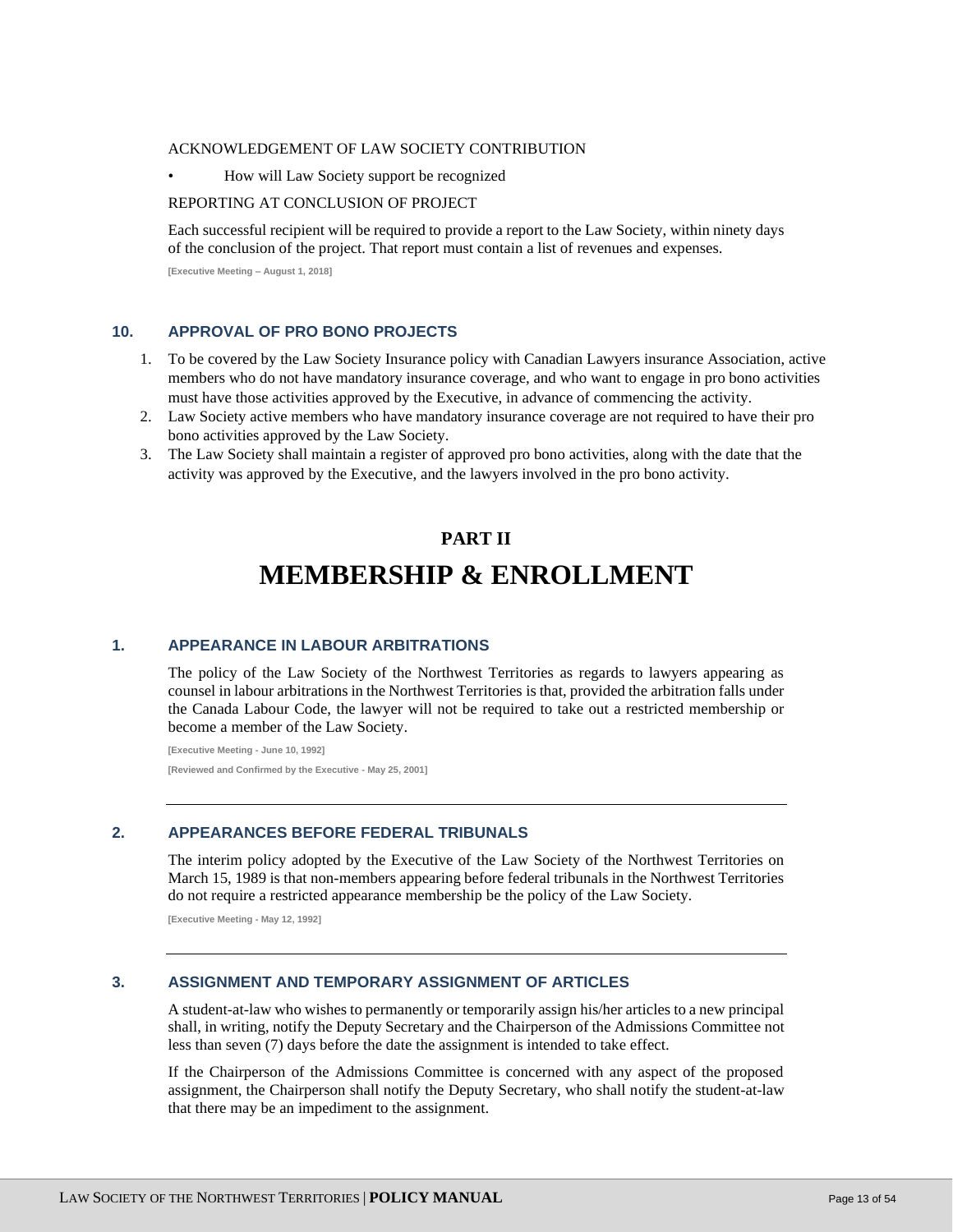Where the student-at-law has not been notified that there may be an impediment to the proposed assignment, the student-at-law may commence articles with the new principal before the assignment is formally approved under Sub-Rule 43(1) provided that an assignment in Form 2.7 or Form 2.8, as applicable, has been delivered to the Deputy Secretary in accordance with Sub-Rule 43(2).

Notwithstanding anything in this policy, an assignment, albeit permanent or temporary, must in due course be formally approved in accordance with Sub-Rule 43(1).

The student-at-law is responsible for effecting an assignment of articles in respect of a jurisdiction outside the Territories.

**[Executive Meeting - May 30, 1990] [Amended July 21, 2003]**

# <span id="page-13-0"></span>**4. COMMENCEMENT OF ARTICLES**

If all documents and fees required for admission as a student-at-law are received at the Law Society Office within one month following the date that the Articles of Clerkship (Form 2.6) are signed, the Executive may approve as the effective commencement date for the Articles the date they are actually signed. If the documents and fees are not received within the month, Articles may be approved as commencing only as of the date that the documents and fees are actually received. In the case of extenuating circumstances, the Executive may use discretion with respect to the commencement date.

It is the responsibility of the principal of each student-at-law to ensure that the appropriate forms and documents are obtained from the Law Society Office, and principals and students are urged to submit documents as early as possible.

**[Executive Meeting - June 27, 1988] [Amended - Executive Meeting - July 21, 2003]**

# <span id="page-13-1"></span>**5. CONFIDENTIALITY OF APPLICATIONS**

Information provided by individuals applying for membership in the Law Society of the Northwest Territories is confidential and will be released to members of the Society or the public at large only with the written consent of the individual. However, the fact that an individual has applied either for full membership or for a restricted appearance membership, and, in the case of a restricted membership, the matter on which the applicant wishes to appear, will not be confidential, and such information will be provided to any person requesting such information.

**[Executive Meeting - September 6, 1990]**

#### <span id="page-13-2"></span>**6. EXAMINATIONS FOR DISCOVERY EX JURIS**

Regardless of the jurisdiction in which the examinations for discovery are held for civil matters commenced in the Courts of the Northwest Territories, the lawyers conducting the examinations must either be full members of the Law Society of the Northwest Territories or have been granted a restricted appearance membership for the matter in question. It is not the situs of the examination but, rather, the fact that the action is an action for the Courts of the Northwest Territories which determines who is entitled to conduct the examination.

When a solicitor in another jurisdiction is employed to conduct ex-Juris examinations in that jurisdiction, members must ensure that the solicitor is a member of the Law Society of the Northwest Territories and entitled to conduct examinations in the matter in question.

**[Executive Meeting - August 12, 1991] [Confirmed July 21, 2003]**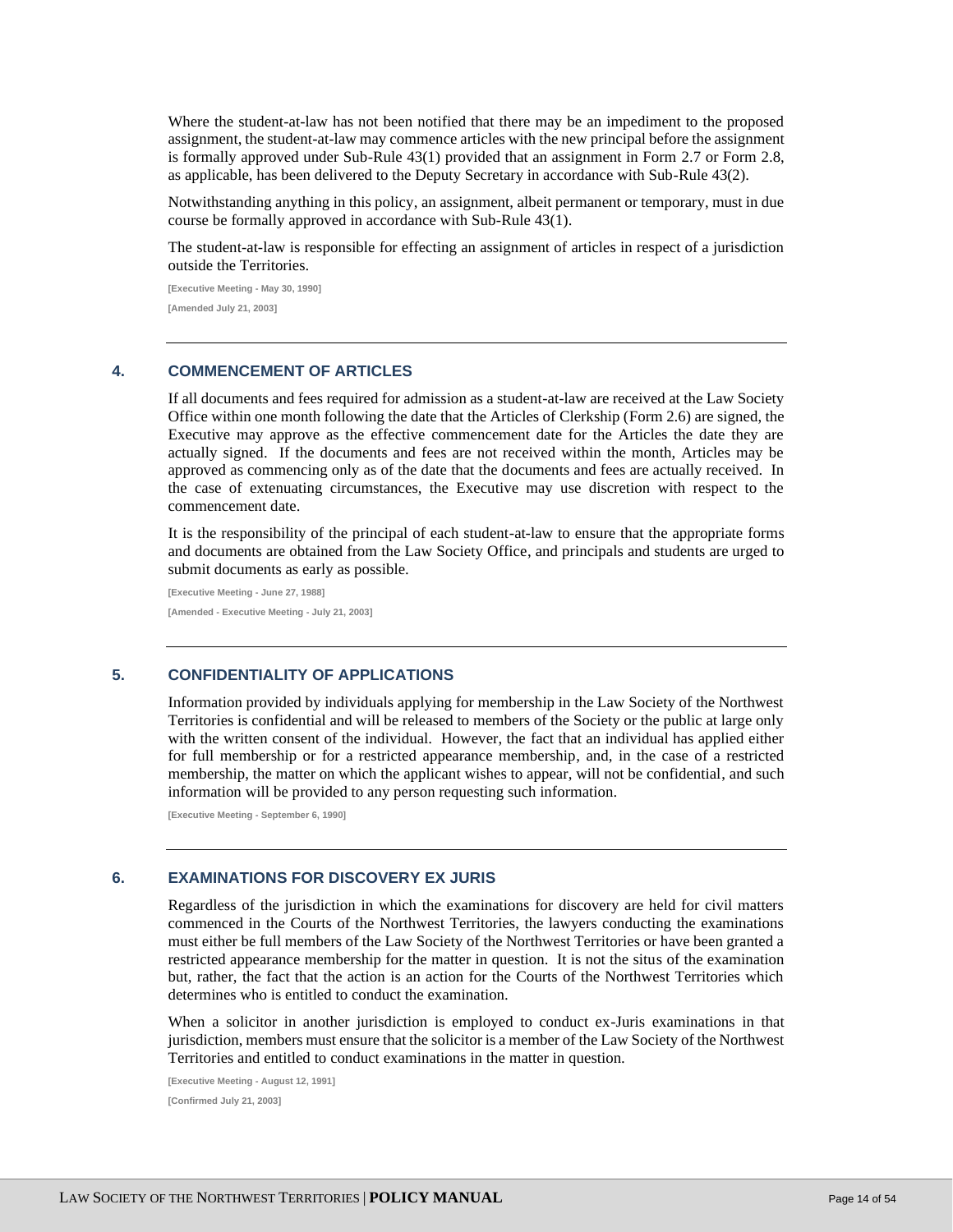#### <span id="page-14-0"></span>**7. GUIDELINES FOR MARKING EXAMINATIONS / EXAMINATION FAILURE**

The Admissions Committee Chair will appoint three (3) members (the markers) to mark the Examination for Admission. Exams will be marked individually by markers and the results submitted to the Chair.

The passing grade for an applicant writing the examination for the first time is 65%. An applicant failing the examination on the first attempt will be entitled to write a second examination upon written request to the Law Society.

The passing grade for applicants writing a second examination is 75%. An applicant who fails for a second time may be permitted to write a third examination with the permission of the Executive, according to the merits and on such terms and conditions as the Executive may determine. There is to be a thirty (30) day waiting period from the date of writing the second examination before any applicant may write the examination for a third time.

Should the markers not agree on whether the applicant has passed or failed, the markers will meet with the Chair of the Admissions Committee to discuss the rationale for their marking and reach consensus on whether the applicant has passed or failed the examination.

When an applicant fails an examination, the markers shall meet and prepare a marked examination reflecting their consensus as to the proper mark for each question. Upon request in writing, a failing applicant will be entitled to review this marked copy in the Law Society's offices at a time set by the Deputy Secretary-Treasurer but is not entitled to reproduce the examination or any portion thereof in any manner whatsoever. Such a review should occur as soon as is practicable.

**[Executive Meeting - November 3, 1989] [Amended – Executive Meeting 3 November 2015]**

#### <span id="page-14-1"></span>**8. GUIDELINES FOR PROCESSING APPLICATIONS FOR ADMISSION**

The Admissions Committee shall examine applications and provide a recommendation to the Executive within a reasonable period of time.

Accordingly, the Admissions Committee shall:

- 1. Examine an application for admission as a member and provide a recommendation to the Executive within ten (10) working days.
- 2. Examine an application for admission as a student-at-law and provide a recommendation to the Executive within five (5) working days.
- 3. Examine an application for a restricted appearance certificate and provide a recommendation to the Executive within five (5) working days.

**[Executive Meeting - August 21, 1997]**

**[Confirmed - Executive Meeting - May 21, 2004]**

# <span id="page-14-2"></span>**9. LETTERS OF CHARACTER**

In accordance with Rules 40, 48, 49, and 51 of the Rules of the Law Society of the Northwest Territories, an applicant for admission is required to submit to the Secretary two letters of good character, provided by persons who must state that they are members in good standing of a provincial or territorial law society or a comparable body of which the applicant is a member; or, from judges of a provincial, territorial or superior court of the jurisdiction of the law society or body of which the applicant is a member. The letters shall not be from one of the Applicant's current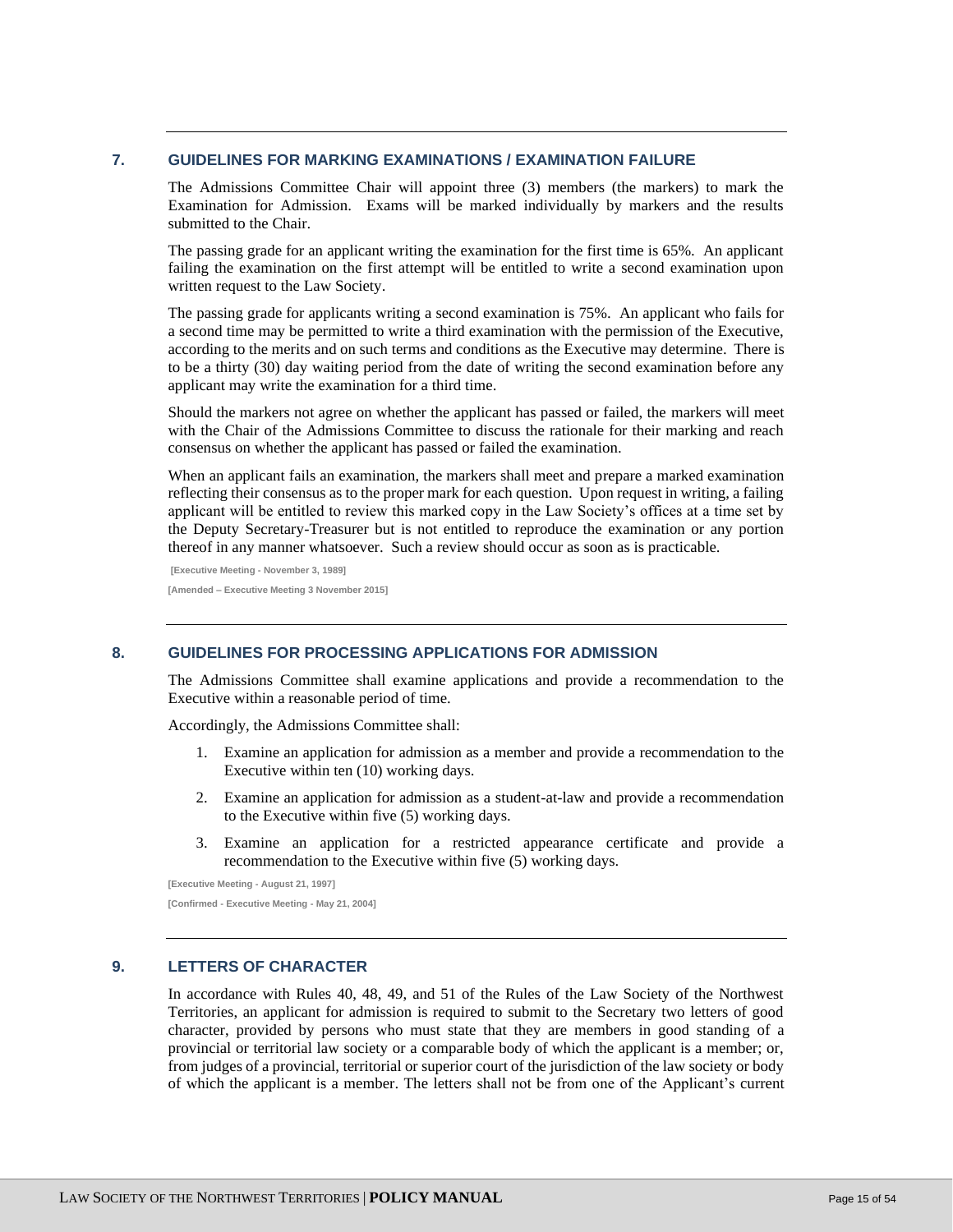partners, associates, co-workers, supervisors, family members or someone who resides in the same dwelling as the applicant.

In accordance with Rules 41, 52 and 53 of the Rules of the Law Society of the Northwest Territories, an applicant for admission as a student-at-law, Canadian Legal Advisor or a law student is required to submit to the Secretary two letters of good character from reputable persons. The letters shall not be from one of the applicant's current partners, associates, co-workers, supervisors, family members or someone who resides in the same dwelling as the applicant.

In all cases where letters of character are required, the following guidelines outline the minimum standard of additional information that shall be contained in those letters:

1. The capacity in which the referee knows the applicant.

2. How long the referee has known the applicant.

3. Why the referee is of the view that the applicant is of good character.

4. An e-mail address where the referee can be contacted.

**[Amended- Executive Meeting June 19, 2019] [Amended- Executive Meeting May 23, 2018] [Executive Meeting - January 9, 1998] [Confirmed - Executive Meeting - May 21, 2004] [Amended - Executive Meeting 31 July 2008] [Amended - Executive Meeting 30 March 2009] [Amended - Executive Meeting 7 May 2009] [Amended – Executive Meeting 3 November 2015]**

# <span id="page-15-0"></span>**10. RESTRICTED APPEARANCE CERTIFICATES - CAUSE FOR EXTENSIONS**

The Law Society of the Northwest Territories recognizes that some circumstances may arise that would warrant an extension to a restricted appearance certificate.

A member who has been granted a restricted appearance certificate may apply for an extension and shall furnish to the Secretary a written request detailing the circumstances under which the extension is being sought not later than seven (7) days prior to the expiry date of the original certificate. The Law Society will not guarantee that a member's application will be considered where the member has not complied with these terms.

Only two (2) extensions, totaling no more than ninety (90) days, shall be granted. In the event that the matter cannot be concluded within the ninety (90) days, the member will be required to renew the original certificate in accordance with Rule 49(5).

An extension may be granted where the member has completed all substantive aspects related to the original certificate, but is not able to conclude the matter due to one of the following circumstances:

- a. where the member is awaiting a court decision;
- b. where the member or opposing counsel has not yet prepared or filed the final documents; or
- c. any other circumstance that the Executive may deem reasonable.

**[Executive Meeting - October 30, 1997]**

**[Confirmed - Executive Meeting - May 21, 2004]**

# <span id="page-15-1"></span>**11. SUBMISSION OF TRANSCRIPTS**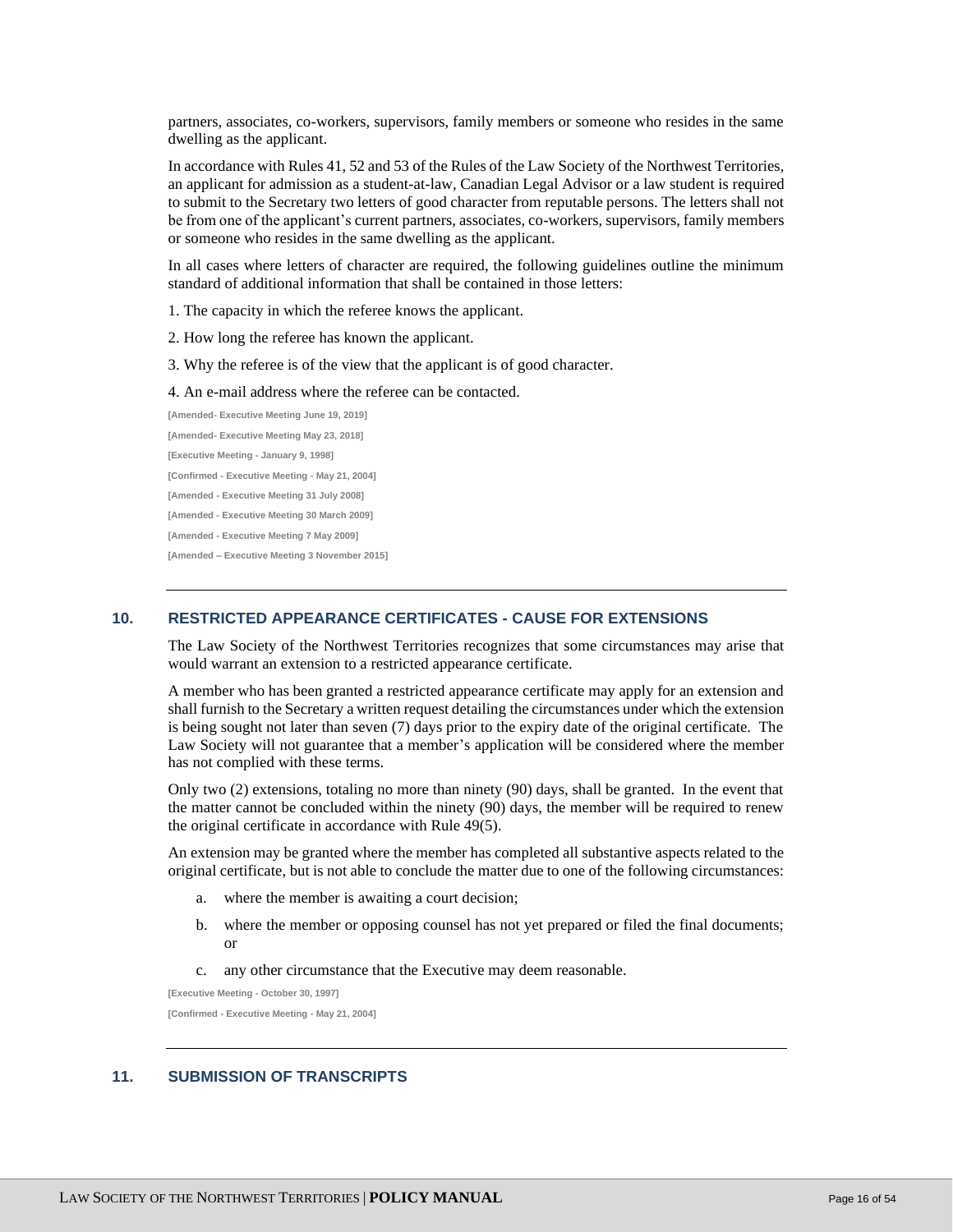In accordance with Rule 40 of the Rules of the Law Society of the Northwest Territories, an applicant for admission as a student-at-law is required to provide proof from the proper authority of graduation from a law school approved by the Executive. Only certified or notarial copies of transcripts will be accepted.

**[Executive Meeting - January 9, 1998] [Confirmed - Executive Meeting - May 21, 2004]**

# <span id="page-16-0"></span>**12. RELEASE OF INFORMATION**

Requests relating to information regarding Students-At-Law and those holding Restricted Appearance Certificates shall be treated in the same fashion as information requests relating to Members.

Upon request, verbal information as to a member's present status, place of employment, business address and business telephone may be provided by Law Society staff.

Certificates of Standing and Certificates of Insurance will be provided at the request of a member on their behalf.

None of the information contained within a member's file shall be disclosed without the written consent of the member, unless:

that information also appears on the Law Society website; or

That information may be provided under the Collection and Disclosure of Information History or Policy Regarding Reporting matters to Law Enforcement policies.

The Law Society does not maintain information on a member or firm's quality or reputation. The Law Society staff will not offer opinions on a member or a firm.

**[Executive Meeting – February 22, 2021]**

#### <span id="page-16-1"></span>**13. INFORMATION RELEASED ON A CERTIFICATE OF STANDING**

The Law Society of the Northwest Territories releases information on a member, in the form of a Certificate of Standing, only on receipt of a request from the member and/or a release in a form satisfactory to the Society such as that used when soliciting information for Judicial and Queen's Counsel appointments.

Information regarding:

- Member's information including roll number, address and date of call;
- current practicing status;
- pertinent changes of status and administrative suspensions;
- discipline history including findings and open complaints;
- monies outstanding;
- insurance status; and
- insolvencies and monetary judgments reported under Rule 98.1

as well as other relevant information which, in the opinion of the Executive Director, should be disclosed, will be noted. Guidelines set out in the National Mobility Agreement and recommended by the Federation of Law Societies of Canada may be implemented.

The member will receive a copy of a Certificate of Standing that is delivered to another Law Society.

**[Executive Meeting - September 16, 1998]**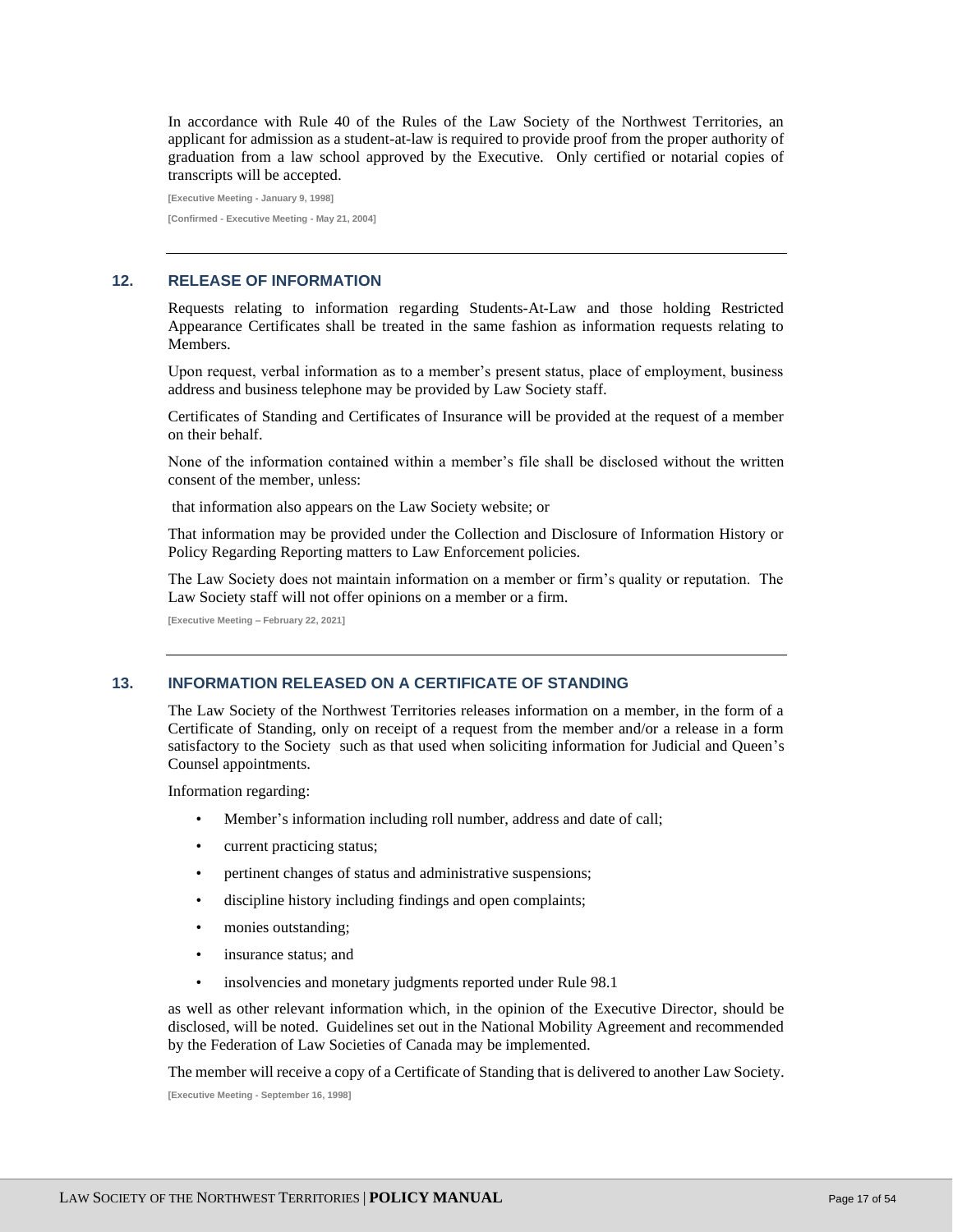**[Amended - Executive Meeting - December 5, 2006; March 4, 2010]**

# <span id="page-17-0"></span>**14. INVIGILATION OF ADMISSION EXAMINATIONS**

An examination for admission to the Law Society of the Northwest Territories may be invigilated by one of the following:

- a. a member in good standing of the Applicant's resident Bar with whom the Applicant is not professionally associated;
- b. any office of a Canadian Law Society; or
- c. a Territorial or Supreme Court Justice.

In the event that none of the above are available, authorization for the examination to be invigilated by a Justice of the Peace may be provided at the discretion of the Deputy Secretary of the Law Society of the Northwest Territories.

**[Executive Meeting - August 12, 1998]**

#### <span id="page-17-1"></span>**15. NATIONAL ARTICLES**

In accordance with Subsection 16(2) of the Legal Profession Act, the Executive, where it considers that special circumstances so warrant with respect to any person, may waive or vary the requirements set out in subparagraph  $18(1)(c)(i)$ . Subparagraph  $18(1)(c)(i)$  states that a person who has inter alia, subject to subsection (2), completed 12 months of continuous service in the Territories under articles as a student-at-law by the Executive to a barrister and solicitor, and has taken a bar admission course and passed a bar admission examination, is qualified for admission to the Society.

Where the Admissions Committee has recommended and the Executive has approved an applicant for admission as a student-at-law who has served a period of articles in another Canadian jurisdiction, the applicant's term of service under the articles may be adjusted in accordance with the following terms and conditions:

- 1. An applicant from another Canadian jurisdiction who:
	- a. is admitted as a student-at-law under Rule 40,
	- b. satisfies the Admissions Committee that he or she:
		- i. has successfully completed the requirements for a Bachelor of Laws degree from a common law faculty of law in a Canadian university approved by the Executive, and
		- ii. has articled in another Canadian jurisdiction to a principal who had been at that time in actual practice in that jurisdiction for not less than 5 years, and
	- c. where the articles served in the Territories are recognized as articles served in that jurisdiction, and
	- d. where the student-at-law provides proof of qualification for membership in that jurisdiction upon completion of those articles

will receive one month's credit toward the 12 month articling requirement set in subsection 18(2) of the Legal Profession Act for each month served as a student-at-law in that jurisdiction.

- 2. An applicant from another Canadian jurisdiction who:
	- a. is admitted as a student-at-law under Rule 40,
	- b. satisfies the Admissions Committee that he or she: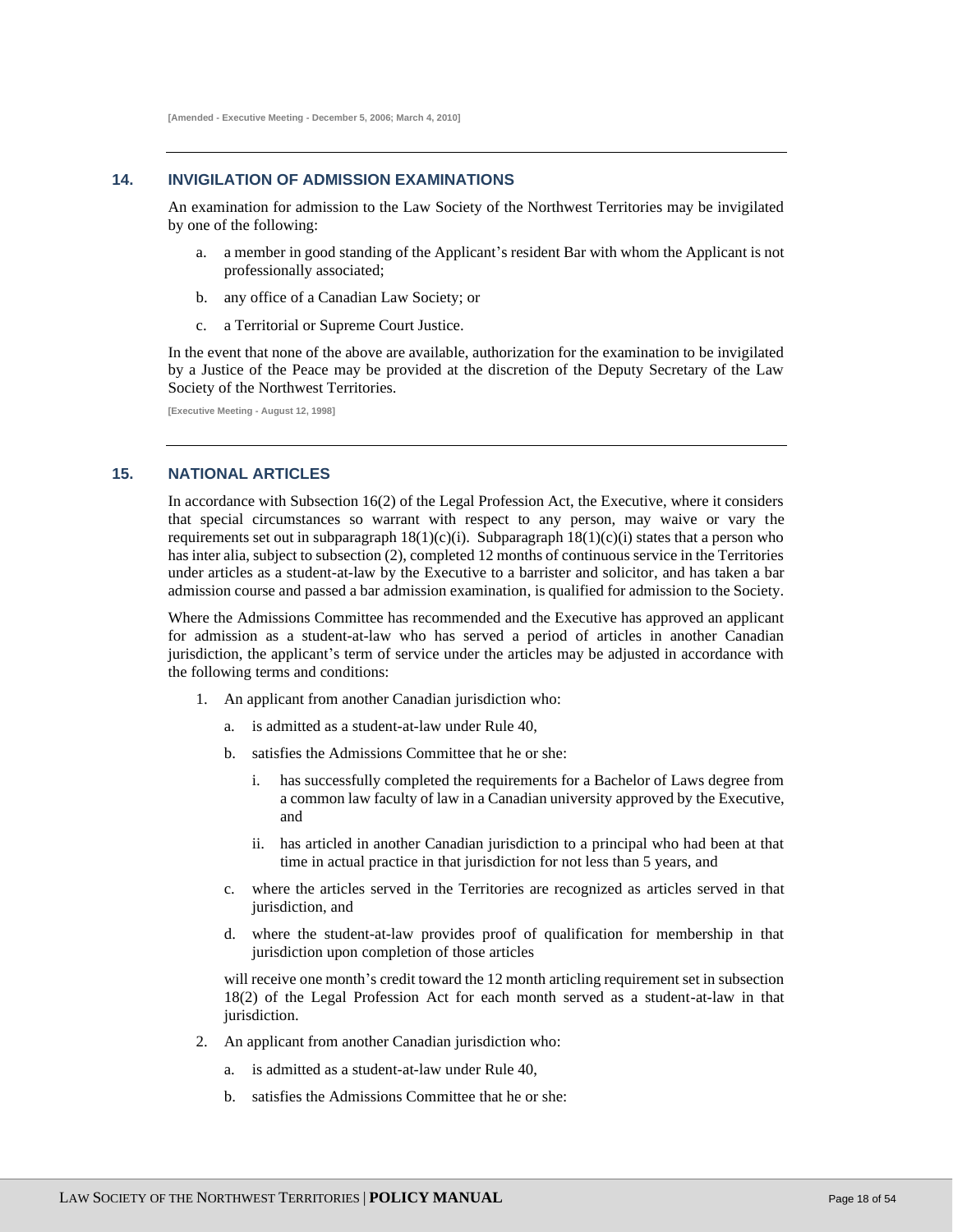- i. has successfully completed the requirements for a Bachelor of Laws degree from a common law faculty of law in a Canadian university approved by the Executive, and
- ii. articled in another Canadian jurisdiction to a principal who had been at that time in actual practice in that jurisdiction for not less than 5 years, and
- c. where the articles served in the Territories are not recognized as articles served in that jurisdiction

will receive one month's credit toward the 12 month articling requirement set in subsection 18(2) of the Legal Profession Act for each month served as a student-at-law in that jurisdiction to a maximum of 6 months.

- 3. An applicant from another Canadian jurisdiction who:
	- a. is admitted as a student-at-law under Rule 40,
	- b. satisfies the Admissions Committee that he or she:
		- i. has successfully completed the requirements for a Bachelor of Laws degree from a common law faculty of law in a Canadian university approved by the Executive, and
		- ii. served as an articled law clerk to a Justice of the Supreme or Federal Court in Canada, and
	- c. where the articles served in the Territories are recognized as articles served in that jurisdiction, and
	- d. where the student-at-law provides proof of qualification for membership in that jurisdiction upon completion of those articles

will receive credit towards the 12 month articling requirement set in subsection 18(2) of the Legal Profession Act equivalent to the credit granted to the student-at-law in that jurisdiction.

- 4. An applicant from another Canadian jurisdiction who:
	- a. is admitted as a student-at-law under Rule 40,
	- b. satisfies the Admissions Committee that he or she:
		- has successfully completed the requirements for a Bachelor of Laws degree from a common law faculty of law in a Canadian university approved by the Executive, and
		- ii. served as an articled law clerk to a Justice of the Supreme or Federal Court in Canada, and
	- c. where the articles served in the Territories are not recognized as articles served in that jurisdiction,

will receive credit towards the 12 month articling requirement set in subsection 18(2) of the Legal Profession Act for each month served as a student-at-law in that jurisdiction to a maximum of 4 months.

**[Executive August 16, 1999] [Amended - Executive October 1, 1999]**

# <span id="page-18-0"></span>**16. APPEARANCE IN THE FEDERAL COURT OF CANADA**

Section 11 of the Federal Court Act provides that every person who is a barrister or advocate in a province may practice as a barrister or advocate in Federal Court. Therefore, barristers or advocates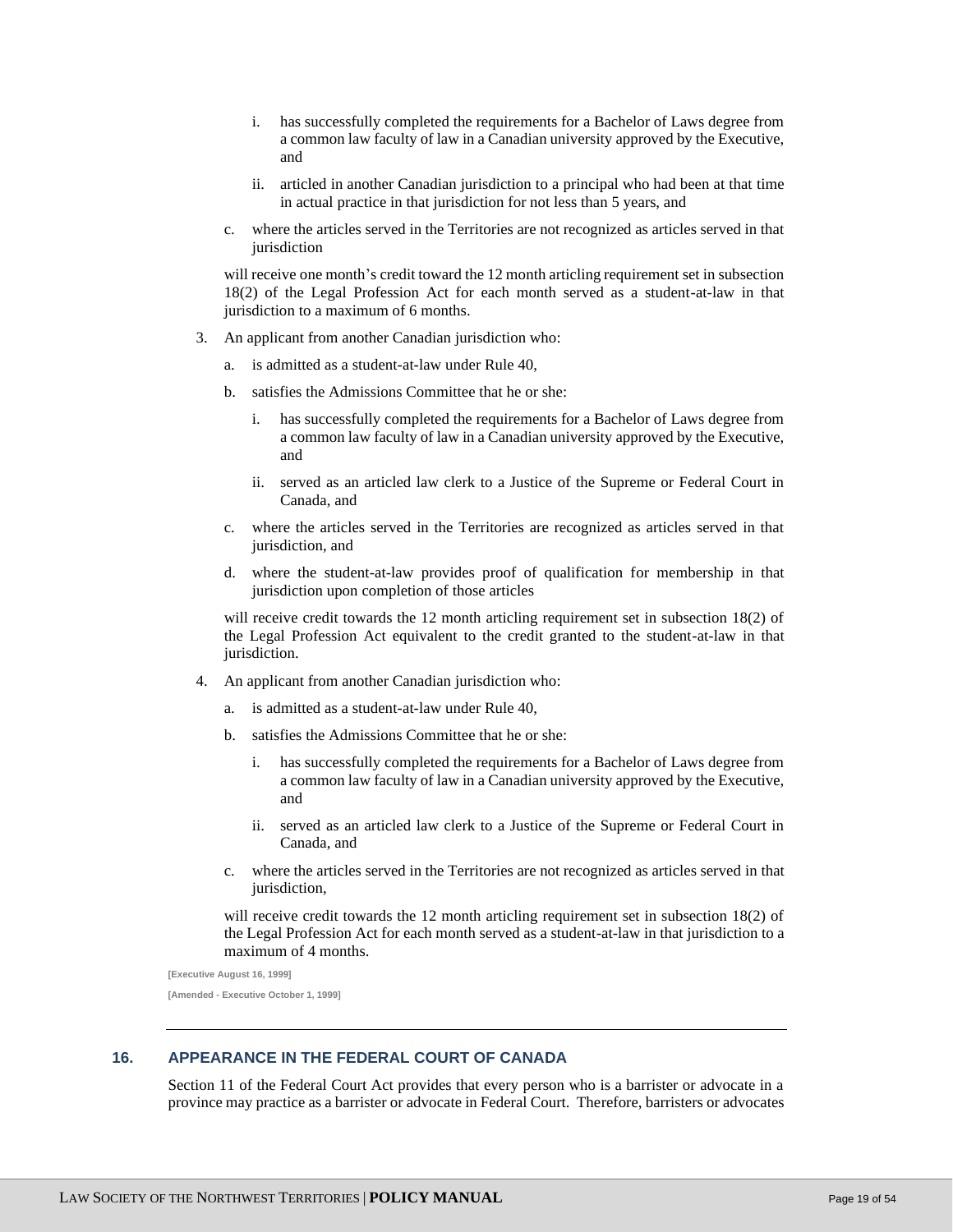appearing in Federal Court on behalf of a client from the Northwest Territories or a matter pertaining to the Northwest Territories, is not required to be a member in this jurisdiction, or obtain a Restricted Appearance Certificate to act on the matter.

**[Executive 19 January 2001]**

# <span id="page-19-0"></span>**17. APPLICATION FOR ADMISSION PROCESS**

# **PREAMBLE**

The Law Society of the Northwest Territories is a self-governing society deriving its authority from the Legal Profession Act, R.S.N.W.T. 1988, c. L-2. Its principal duty is to serve and protect the public interest. The Admissions Committee is guided by this paramount duty in considering applications for membership.

# **POLICY**

# **Part One: Assure That Formal Requirements for Admission as Active Member, Inactive Member or as Student-at-law are Met**

- 1. Each application for membership to the Law Society of the Northwest Territories shall be reviewed initially by no fewer than three members of the Admissions Committee (Review Panel) for compliance with s. 18 of the Legal Profession Act and Rules 40 and 41 of the Rules of the Law Society of the Northwest Territories.
- 2. The Review Panel will confirm to the Chair of the Admissions Committee within 10 days of receiving an application for membership whether or not the application meets the requirements of s. 18 of the Legal Profession Act and Rule 40 or 41 of the Rules of the Law Society of the Northwest Territories.
- 3. Where any member of the review panel notes that any of the required materials as set out in Rule 40 or 41 of the Rules of the Law Society of the Northwest Territories are missing or incomplete in the application for membership, the member will raise this concern with the Chair of the Admissions Committee. The Chair of the Admissions Committee or the Executive Director of the Law Society will notify the Applicant within fifteen (15) days of any deficiency noted in the application and request that the Applicant provide a response within thirty days (30) days of receiving such notice.

#### **Part Two: Decisions Respecting Character of Applicant**

- 4. Where the application fulfills all the formal requirements to be admitted for membership as set out above, and if in the opinion of the Review Panel the application does not put into question the issues of character of the Applicant, the Committee may recommend to the Executive that the application be approved.
- 5. In determining whether or not the application discloses issues touching upon the character of the Applicant, the Admissions Committee is to be guided by the principles set out in the preamble to this policy. For greater certainty, matters touching upon the character of the Applicant may include, but are not limited to, the following:
	- a. information in the application that discloses discipline complaints, whether resolved or unresolved, from another jurisdiction or non-payment of insurance levies or membership dues from another jurisdiction;
	- b. the Applicant is an undischarged bankrupt;
	- c. the Applicant has had claims paid out of a liability insurance fund on his or her behalf or there are outstanding claims against the assurance fund involving the Applicant;
	- d. the Applicant has a criminal record.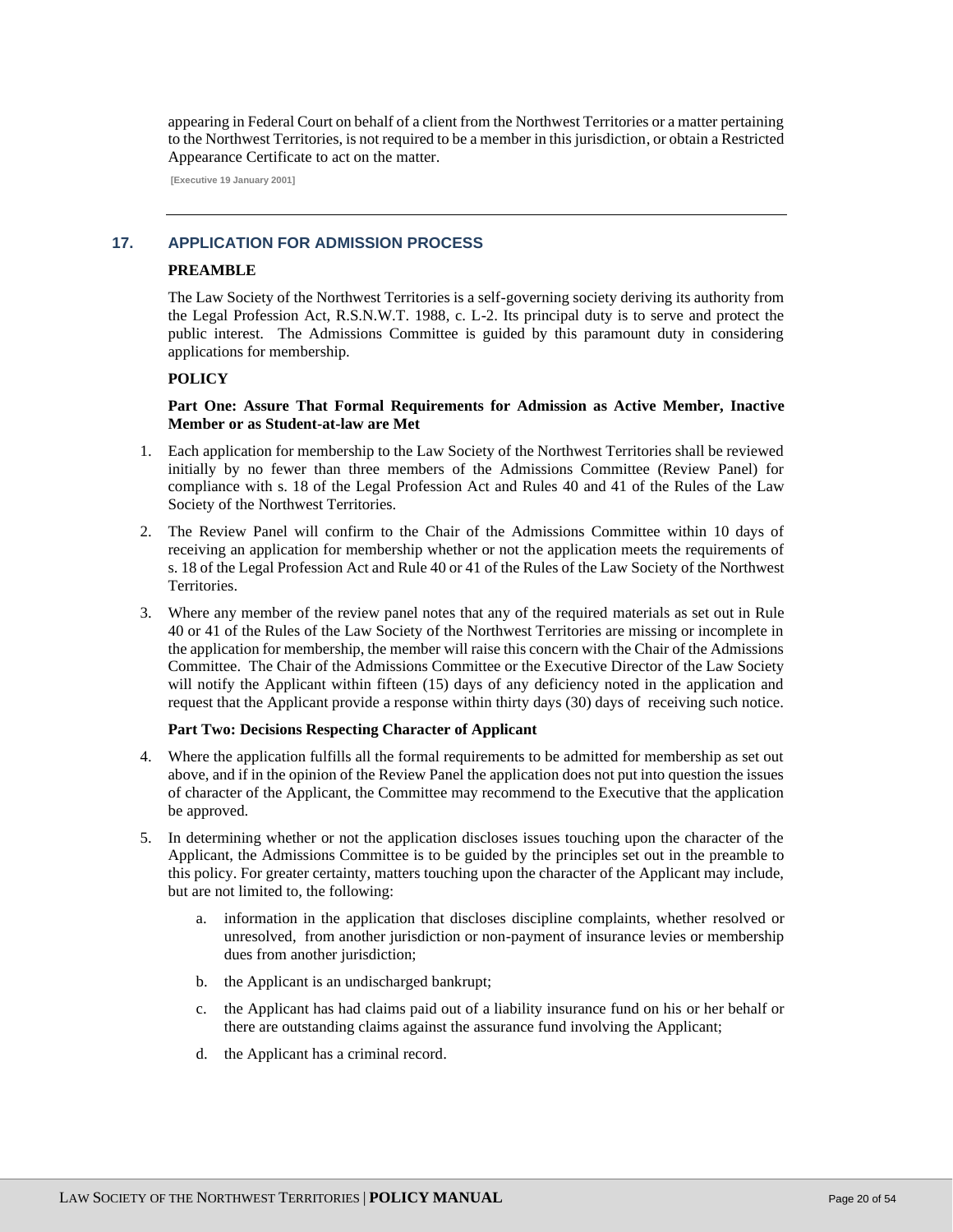- 6. Where the application reveals questions touching upon issues of character of the Applicant, the Review Panel, or any member of it, shall bring such concerns to the attention of the Chair of the Admissions Committee, who may:
	- a. request further information or clarification from the Applicant or any other person in respect of the application; or
	- b. convene a meeting of the Committee to review the concerns raised to decide if application should be approved or denied.
- 7. If, upon due consideration of the materials filed by or in respect of the Applicant, the Committee is still of the view that the Applicant is not of good character, the Committee may recommend to the Executive that the application be denied. The Committee shall provide the Executive with a report outlining the grounds on which the recommendation to deny membership is made.
- 8. In the event that the Admissions Committee recommends that an Applicant not be admitted as a member as per 7 above, that recommendation shall be transmitted to the Applicant by the Executive and the Applicant given thirty (30) days to provide the Executive with information in support of the Applicant's application. Following a review of that material, the Executive will render a decision and advise the Applicant accordingly, or the Executive may, at its sole discretion, hold a hearing in the matter.

**[Executive Meeting June 29, 2001] [Amended Executive Meeting – 3 November 2015]**

9. Applicants for membership who are suspended members of another Canadian Law Society shall not be considered for membership, until their suspension in the other Law Society has been removed, and the applicant is entitled to practice law by the other Law Society."

**[Executive Meeting November 19, 2019]**

#### <span id="page-20-0"></span>**18. SPECIAL EXAMINATION ACCOMMODATIONS**

The Law Society of the Northwest Territories is committed to ensuring that membership applicants with disabilities or other special circumstances receive accommodation that provides assistance, but maintains the integrity of the examination process.

Requests for special accommodation with respect to the Statute and Rules Examination are to be made in writing to the attention of the Law Society's Executive Director at the time the application for membership is submitted, and must include the following information:

- Specific accommodation requested: Details of the accommodation and if any special requirements needed, including extra time, are to be provided.<sup>1</sup>
- Verifiable information in support of the request: Documentation evidencing a diagnosis of the disability from an appropriate professional.
- Verifiable information of past accommodations: Details of an accommodation by educational institutions that the applicant has received in the past and documentation evidencing this accommodation.

**[Adopted by the Executive - November 25, 2005] [Reviewed and amended by the Executive – May 06, 2014]**

# <span id="page-20-1"></span>**19. EVALUATION OF OTHER LAW DEGREES**

 $1$  Where the request involves a time extension, the three (3) hour limit will be extended to include 50% more time (4.5 hours).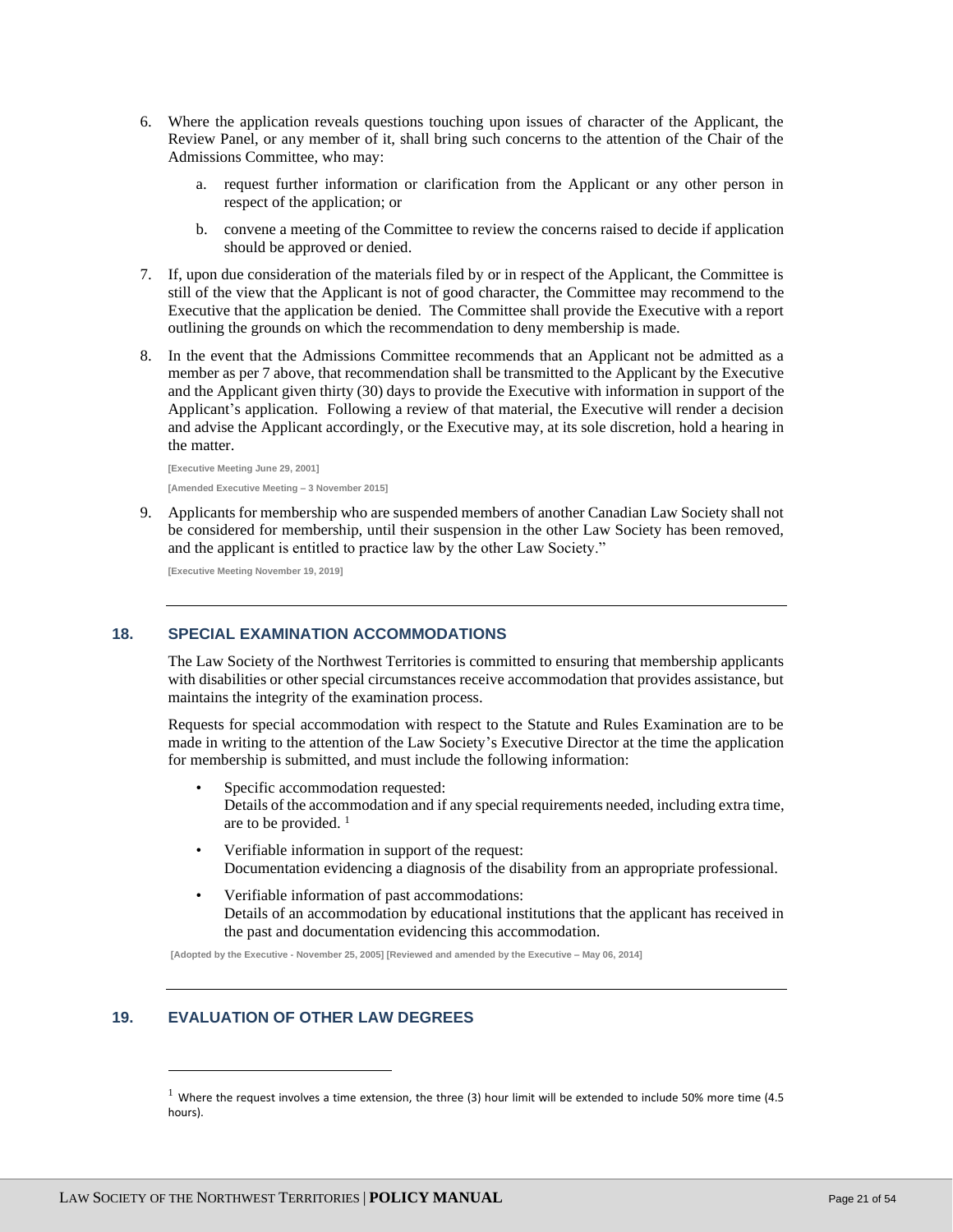The Law Society of the Northwest Territories recognizes that lawyers trained outside of Canada, or those holding civil law degrees from Canadian Universities, may wish to apply for full membership in this jurisdiction.

Therefore, prior to the consideration of their application:

- a. lawyers trained outside of Canada must apply to the National Committee on Accreditation  $(NCA)^2$  for an evaluation of their legal credentials and experience; and
- b. applicants who graduate with only a Canadian Civil Law Degree will be evaluated by the NCA according to their particular educational background and relevant professional experience.

Upon receipt of a completed report from the NCA which confirms that:

- a. the Applicant's academic training experience and qualifications are equivalent to those of a person who has graduated from a recognized Canadian Common Law LL.B. program;
- b. no further legal training is required; and
- c. provided that the Applicant is able to satisfy the other requirements for membership

they will be deemed eligible to make application for full membership in the Law Society of the Northwest Territories.

# <span id="page-21-0"></span>**20. PERMANENT MOBILITY READING REQUIREMENT & DECLARATION**

The Law Society of the Northwest Territories recognizes that the Territorial Mobility Agreement [TMA] forms part of the National Mobility Agreement, thereby enabling Members of other signatory jurisdictions who are eligible to be admitted as permanent members of the Law Society of the Northwest Territories without writing the Statutes and Rules examination.

Therefore, the Executive of the Law Society of the Northwest Territories, on the recommendation of the Admissions Committee, hereby implements the attached "reading requirement" for those applicants applying for membership under the TMA. The "Required Reading for Permanent Mobility" list and accompanying Statutory Declaration forms part of the Membership Application Package. It will be updated as required on the advice of the Admission Committee.

**[Adopted June 28, 2006]**

# <span id="page-21-1"></span>**21. MEMBERSHIP FOR PRO BONO WORK**

Lawyers who are not members of the Law Society of the NWT and who wish to engage in pro bono work on behalf of a client in the NWT are required to obtain a Restricted Appearance Certificate (RAC).

The Executive may allow for a reduced or waived fee for the RAC.

**[Adopted December 26, 2016]**

# <span id="page-21-2"></span>**22. RE-APPLICATION OF RESTRICTED APPEARANCE CERTIFICATE (RAC) FEES**

<sup>2</sup> <https://flsc.ca/national-committee-on-accreditation-nca/about-the-nca/>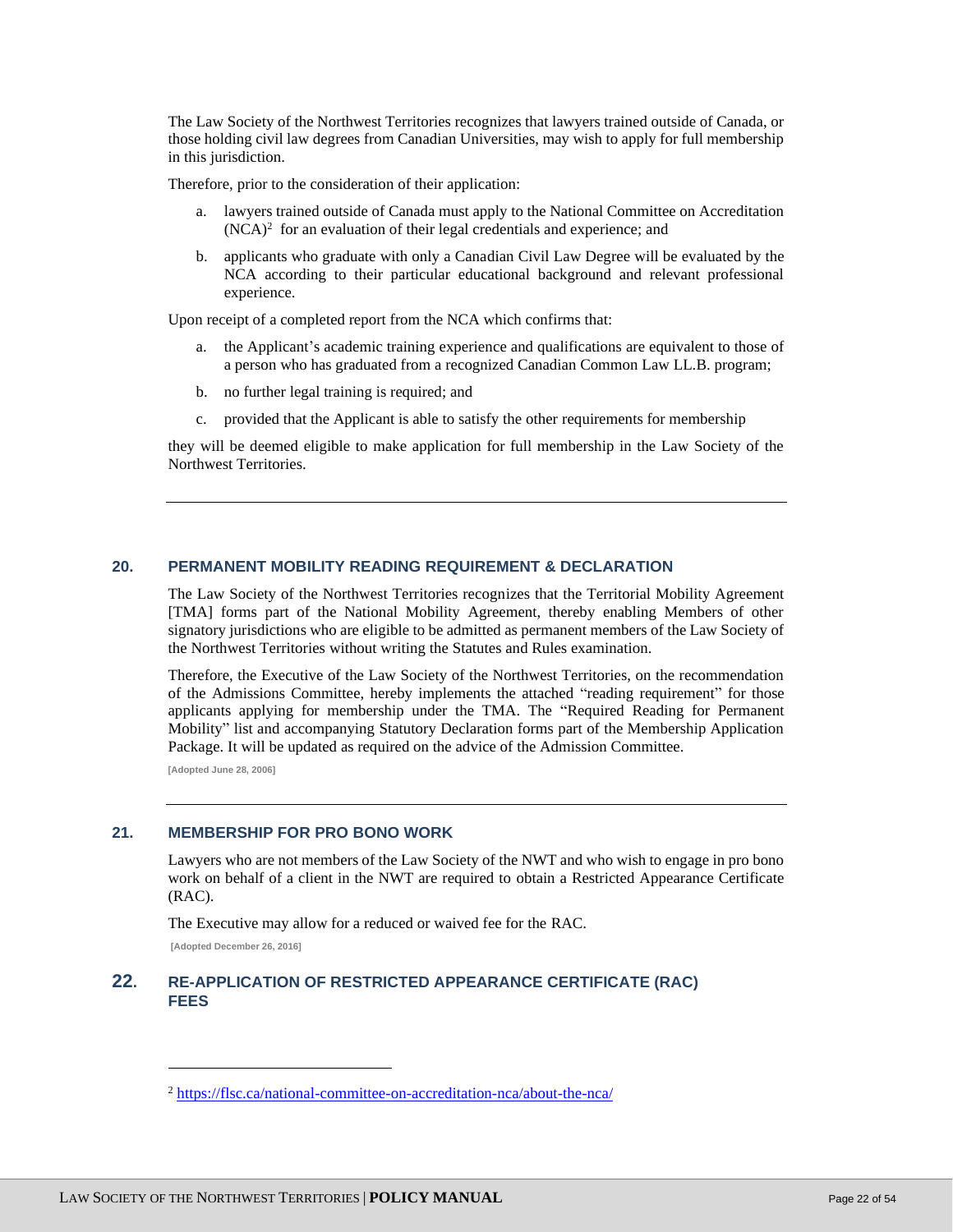Where a lawyer approved for a RAC applies and is approved for full membership within 90 days of the approval of the RAC, the RAC fee and the assurance levy will be applied to the active membership fee and assurance levy.

**[Adopted February 15, 2017]**

# <span id="page-22-0"></span>**23. PROOF OF IDENTITY**

All new applicants for membership in the Law Society of the Northwest Territories must provide a notarized copy of valid Government issued photo identification, and, if necessary, proof that they can legally work in Canada to the Law Society with their application. Current members who have not provided notarized copies of valid Government issued photo identification, and, if necessary, proof that they can legally work in Canada, must provide them at time of renewal.

# <span id="page-22-1"></span>**24**. **PROOF OF INSURANCE**

All new applicants for membership in the Law Society of the Northwest Territories who have liability insurance in another jurisdiction must provide proof that they have liability insurance with their application.

# **PART III DISCIPLINE**

# <span id="page-22-4"></span><span id="page-22-3"></span><span id="page-22-2"></span>**1. COLLECTION AND DISCLOSURE OF DISCIPLINE HISTORY**

#### **A. DISCIPLINE INVESTIGATIONS**

GUIDING PRINCIPLES:

The Legal Profession Act ("Act) and the Rules of the Law Society of the Northwest Territories ("Rules") prevail in the application of this policy. In addition, this policy reflects the following principles:

In the discipline of its members, the Law Society of the Northwest Territories ("Society") must act in the public interest.

Public confidence in the Society's responsibility as regulator of the legal profession requires responsiveness to complaints and accountability through the discipline process. This is assured through a timely and transparent disciplinary process that complies with the National Standards of Discipline as approved from time to time by members of the Federation of Law Societies. A copy of those Standards forms part of this Policy. (Appendix I)

The Society protects the public interest and ensures transparency within its disciplinary process by, among other things,

- giving public notice of a member's upcoming disciplinary hearing;
- conducting disciplinary hearings that are open to the public, unless sufficient reason exists to close all or part of the hearing;
- notifying the public of the outcomes of all disciplinary hearings; and
- providing additional notice where a member is suspended or struck from the membership roll.

Decisions to protect the confidentiality of materials related to discipline process can be made when deemed appropriate. Some of the anticipated reasons to protect the confidentiality of information are outlined in this policy.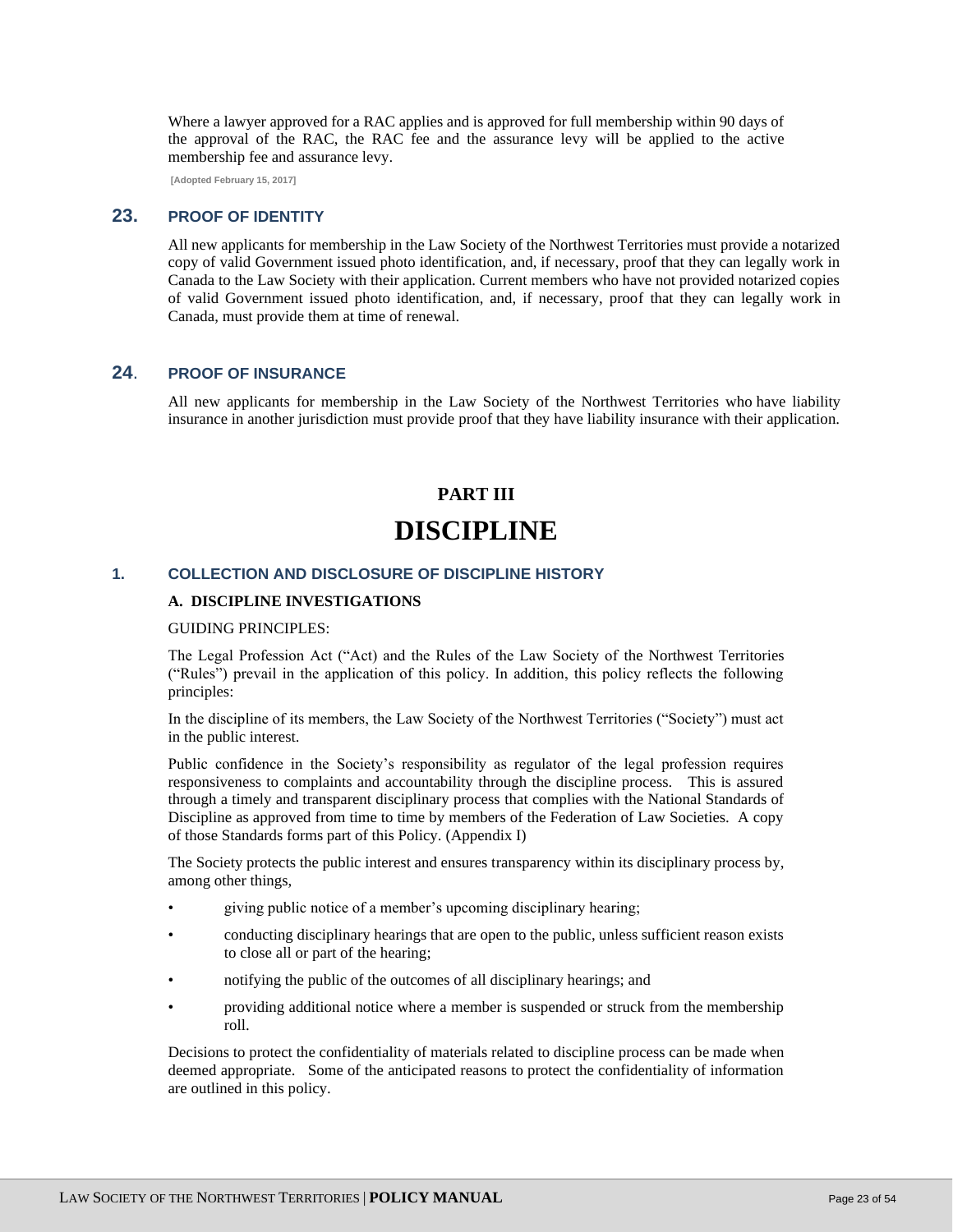This Policy applies to the disclosure of material outside of the disclosure required by the disciplinary process under the Act. 67

#### DEFINITIONS:

"complainant" means the person who lodges a complaint against a member or student-at-law.

"discipline history" means a summary created by the Deputy Secretary of all complaints against a member or student-at-law that have not been dismissed by the Chairperson of the Disciplinary Committee ("Chair") under section 24(2) of the Act. The summary will include a brief description of the nature of the complaint, the identifying complaint number, the date of the complaint and the outcome of each complaint.

"investigator" means the chair of the Discipline Committee or designate who conducts an investigation under section 24(2) of the Act.

"inquirer" means a Sole Inquirer or a Committee of Inquiry

"member" means a person, other than an honorary member, who is enrolled in the Society.

"respondent" means a member whose conduct is subject to investigation or other process under Part III - Discipline of the Act.

#### MATERIALS RELATED TO THE DISCIPLINE PROCESS

The Act and Rules identify the following documents that are or can be generated in the discipline process:

- 1. Written complaint Rule 73
- 2. Response to complaint by Chairperson Rule 73(3)
- 3. Members' response Rule 73(5)
- 4. "Materials" a member provides in response to a complaint section 24.1 a member; and section 24.2 – a student-at-law
- 5. Investigation report section 24.2 a member; and section 24.5 a student-at-law
- 6. Written report by Chair upon "disposing of a matter" Rule 75
- 7. Notice of hearing Law Society Policy, Part III, section 3
- 8. Notice of withdrawal or discontinuance and reasons before a hearing section 24.7
- 9. Report by Sole Inquirer re: decision to discontinue (where Sole Inquirer believes the matter is more serious and should be addressed by a Committee of Inquiry) – section 24.8
- 10. Notice by the Chair to the Executive, the respondent, the complainant and any other person the Chair determines to have a legitimate interest in the matter, of (a) the discontinuance of an inquiry before a Sole Inquirer and the reasons for the discontinuance; and (b) the establishment of a Committee of Inquiry. – section 24.8(5)
- 11. Written application to have hearing in camera Rule 77(3)
- 12. Report of Sole Inquirer or Committee of Inquiry after hearing section 32
- 13. Notice of sanction section 32.2
- 14. Notice of suspension or being struck from the record Rules 84(2), 85
- 15. Secretary's "notice" / summary of report Rule 79
- 16. Hearing Exhibits

#### RELEASE OF INFORMATION

1. A member may have access to their discipline history at any time upon request.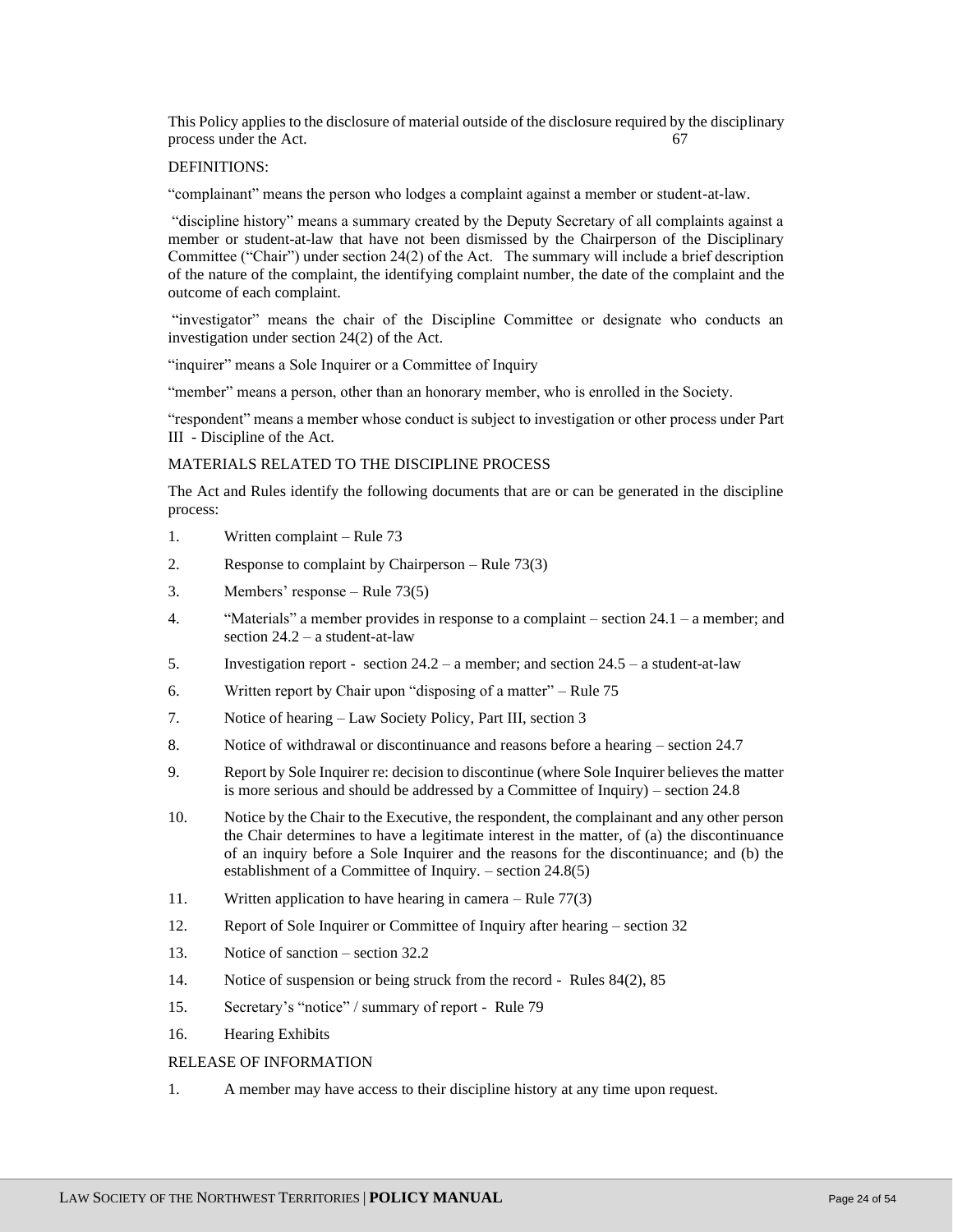- 2. An investigator or counsel for the Society may access a respondent's discipline history upon request. When this occurs, the respondent will be advised and also given a copy of the discipline history.
- 3. A respondent, or their counsel will receive the material identified as items 7, 8, 12, 13, 14, 15 of the "Materials Related to the Discipline Process" above.
- 4. The materials identified as items 9-11 and 16 of the "Materials Related to the Discipline Process" above may be requested by application to the Chair. These materials will not be provided if doing so would result in:
- A breach of solicitor/client privilege
- Conflict with a statutory protection of privacy
- The disclosure of the complainant's identify without consent
- A lack of fairness to both the complainant and the respondent
- Creating an unreasonable safety risk to any person
- Undermining the integrity of the Society's investigation
- Disclosure that is more prejudicial than probative

Materials that may be provided under this paragraph may be redacted prior to their being provided.

- 5. Items 7, 12, 13, 14 and 15 of the "Materials Related to the Discipline Process" above are posted on the Society website, and as required by the Act.
- 6. All inquiries about the status of a complaint shall be referred to the Chair or their designate for reply.
- 7. When an inquiry about the status of a complaint is made by a complainant, respondent, their counsel or any other person the Chair has reasonable grounds to believe has a legitimate interest in the complaint, that person shall be given information about the complaint's status either verbally or in writing.
- 8. Anyone other than those identified in paragraph 8 who inquire about the status of a complaint shall only be given information that is available to the public on the Society's website or on the member's Record.
- 9. The Chair may decide to release information to the public that is additional to the information described in paragraph 8 of this Policy if the Chair determines that release is in the public interest.

# DISCLOSURE FOLLOWING A HEARING

10. Before the report of an inquirer is made public, the Chair or their designate shall ensure that the report does not contain any information which would not be released under paragraph 4.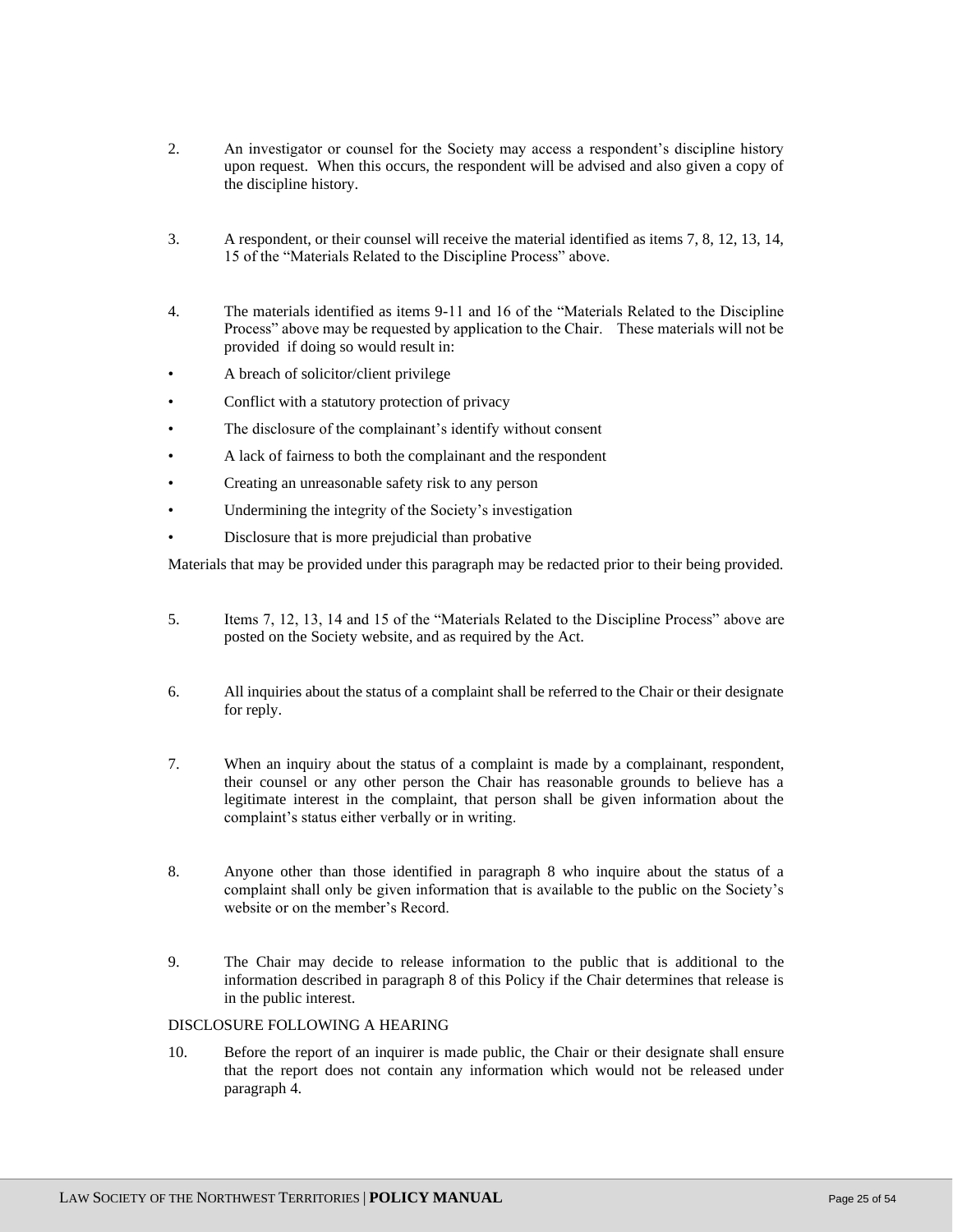- 11. Any Exhibits received at an inquiry that are to be kept confidential must be identified in the report of the inquirer.
- 12. All Exhibits received in an inquiry shall be retained until two years following the later of:
- a. all applicable limitation periods have expired; or
- b. all appeals have been exhausted.
- 13. The Exhibits will be marked to show which have been identified as confidential. All Exhibits not identified as confidential are available for viewing at the Society office. Copies of these Exhibits may be made upon payment of the Society's costs of copying the Exhibits.

# DISCLOSURE OF DISCIPLINE HEARING TRANSCRIPTS

- 14. Any person may request a transcript of an inquiry.
- 15. Before a transcript of an inquiry is prepared, the person requesting the transcript shall pay a deposit of \$50.00 plus the estimated cost of transcription.
- 16. When the transcripts are prepared, the Chair or their designate shall determine what portions of the transcript must be redacted in accordance with this policy.

#### DISCLOSURE BY LAW SOCIETY TO OTHER LAW SOCIETIES

- 17. The Law Society may, either upon request or at its own initiative, disclose to any other law society information about a Member that the Law Society considers appropriate in the p
- 18. Notwithstanding paragraph 17, information will not be shared if to do so would contravene solicitor-client privilege.

# **B. OTHER INQUIRIES**

1. Where an individual, other than an investigator referred to above, requests disclosure of a member's discipline history, it shall only be provided in so far as there was a finding of conduct deserving of discipline made against the member.

**[Executive Meeting – August 1, 2018]**

# <span id="page-25-0"></span>**2. HONORARIA**

#### **A. PURPOSE**

1. To assist a Sole Inquirer or Committee of Inquiry in assessing costs of an inquiry where costs are awarded.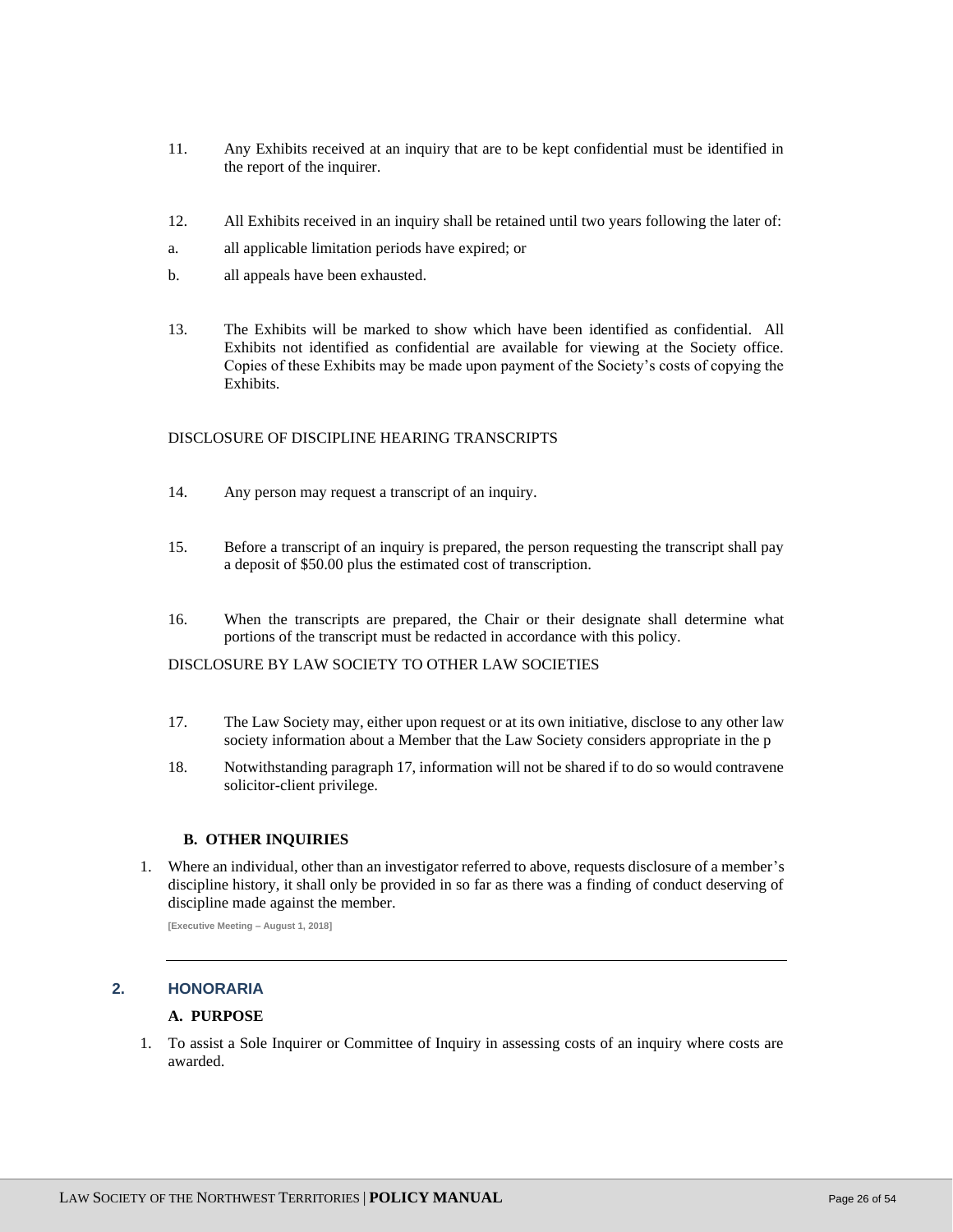- 2. To recognize that, notwithstanding the volunteer nature of the Law Society, sitting as a Sole Inquirer or a member of a Committee of Inquiry may take significant block time away from a member's practice which should, in some circumstances, be recognized in a remunerative fashion.
- 3. To recognize that the role of a Sole Inquirer or a member of a Committee of Inquiry who writes the decision for the inquiry, generally speaking, is a more time-consuming role than that of a regular member of the inquiry.
- 4. To recognize that a Sole Inquirer or a member of a Committee of Inquiry who is required to travel to attend an inquiry, generally speaking, may incur a greater financial loss in order to participate in the process than does a Sole Inquirer or a member of a Committee of Inquiry who resides in the same community where an inquiry is being held.

# **B. PRINCIPLES**

- 1. Awarding of honoraria is solely within the discretion of the Executive, and a factor to consider is the recommendation of the Chair of the Discipline Committee.
- 2. A Sole Inquirer or members of a Committee of Inquiry who participate in an inquiry of one day or longer may be compensated on a per diem basis according to the guidelines established below. A Sole Inquirer or members of a Committee of Inquiry who participate in an inquiry for less than one day may be compensated on a pro-rata basis.
- 3. A Sole Inquirer or members of a Committee of Inquiry who travel to attend an inquiry may be compensated on a lesser per diem basis for actual travel time if the reason for their travel is for the sole purpose of attending an inquiry.
- 4. The policy is only a guideline, and the Chair of the Discipline Committee may recommend that the amounts be increased or decreased in accordance with the difficulty and complexity of the issues facing an inquiry, the total amount of time, including evening time, spent on an actual inquiry, and the nature of the work that may be required to research and draft a Decision of Inquiry.

# **C. GUIDELINES**

- 1. Chair or member of the Committee of Inquiry who has responsibility for writing the Decision of Inquiry - \$500.00 per day of actual inquiry time.
- 2. Sole Inquirer \$500.00 per day of actual inquiry time.
- 3. Member of Committee of Inquiry \$350.00 per day of actual inquiry time.
- 4. Sole Inquirer or member of a Committee of Inquiry who travels to attend inquiry \$250.00 per day for every full day of travel time.
- 5. Amounts may be pro-rated in accordance with actual inquiry time.

# <span id="page-26-0"></span>**3. NOTICE OF DISCIPLINE HEARINGS**

- 1. Where a hearing date has been set, legal counsel for the Law Society shall immediately notify the Executive Director (Deputy Secretary-Treasurer).
- 2. A notice of hearing shall be prepared to include the following:
	- a. statute section that authorizes hearing;
	- b. name of the member;
	- c. time, day, date and place where hearing will be conducted;
	- d. issuing date; and

**<sup>[</sup>Executive Meeting - October 11, 1994] [Amended - January 9, 1997]**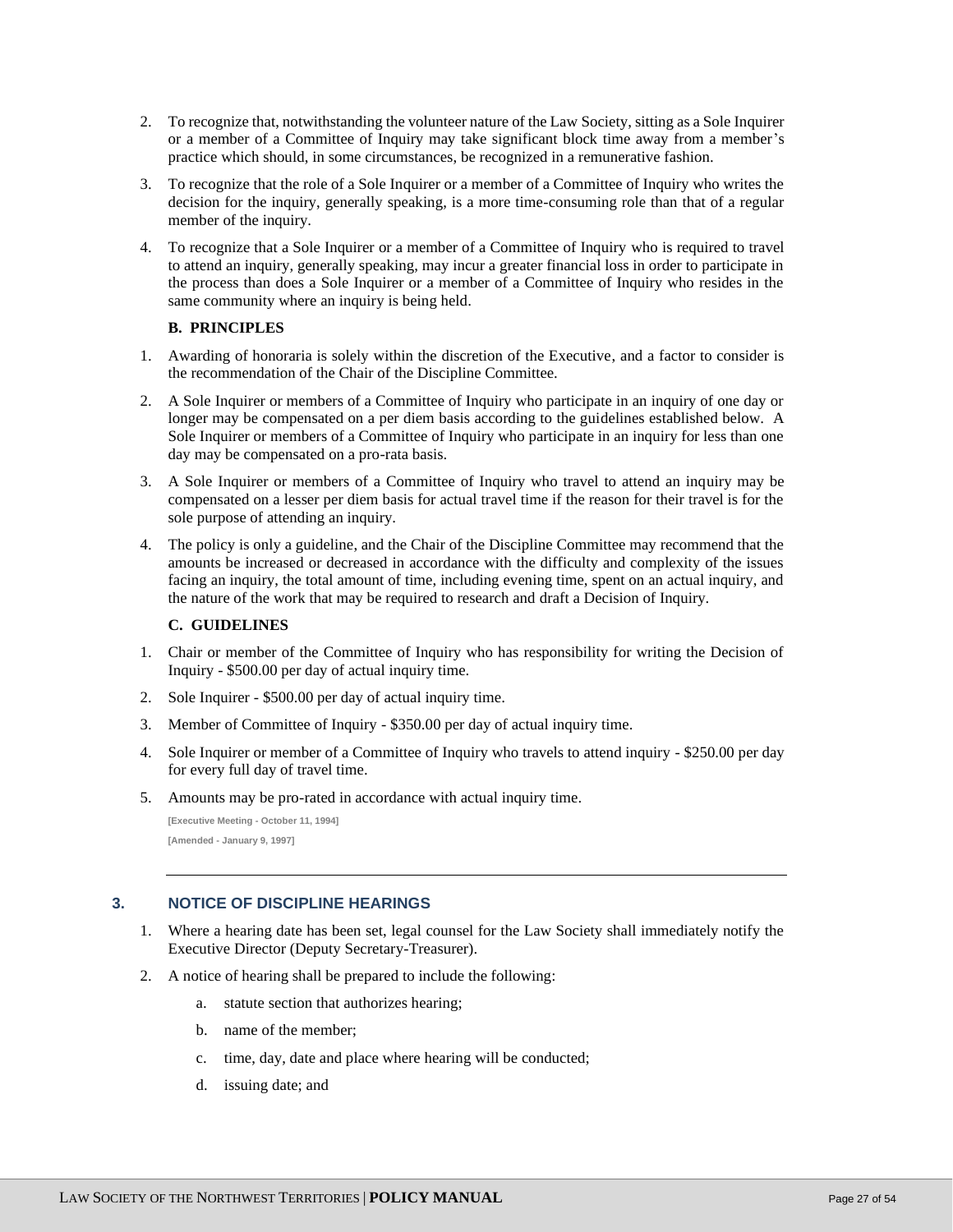- e. signature of Executive Director (Deputy Secretary-Treasurer).
- 3. Once prepared, a copy of the notice shall be forwarded to the Member, Legal Counsel for the Law Society, the Chairperson of the Discipline Committee and, the Sole Inquirer or Committee of Inquiry.
- 4. The Notice is to be posted in the Offices of the Law Society, on the Law Society web site in an appropriate manner consistent with that used by other jurisdictions, and in the Courthouse in Yellowknife.
- 5. Notices relevant to the adjournment, postponed or re-scheduling of a hearing are to circulated and posted in the same manner.

**[Executive Meeting - January 9, 1998] [Amended - March 31, 2000] [Amended - December 22, 2004]**

# <span id="page-27-0"></span>**4. DISCIPLINE RESERVE FUND**

The Executive Committee recognizes that large operating surpluses have been realized by the Law Society of the Northwest Territories in previous years due to the high degree of uncertainty involved when budgeting for discipline related cost recoveries and expenses.

In accordance with Generally Accepted Accounting Principles, the Law Society has established a fund called the Discipline Reserve Fund in an amount that may be established by the Executive Committee from time to time for the recovery of penalties, fines, custodianship costs and any other amount assessed or imposed under the Act or Rules on a member in connection with a discipline proceeding and reimbursement of expenses incurred by the Law Society in carrying out a discipline proceeding.

On January 1 of each subsequent year, or shortly thereafter, funds from the General Fund will be transferred to the Discipline Reserve Fund to maintain the amount that may be established by the Executive Committee from time to time.

**[Executive Meeting - November 30, 1998]**

# <span id="page-27-1"></span>**5. GUIDELINES FOR THE ASSESSMENT OF COSTS AGAINST A MEMBER OR STUDENT-AT-LAW**

Costs in relation to discipline may be ordered against a member or student-at-law whose conduct is found to be deserving of discipline, but those costs shall in no case exceed the cost incurred by the Society in the conduct of the proceedings and shall in all cases be subject to review by the Sole Inquirer or the Committee of Inquiry appointed to hear the matter.

Where a Sole Inquirer or a Committee of Inquiry finds that a member or student-at law has engaged in conduct deserving of discipline, the Sole Inquirer or the Committee of Inquiry shall then hear submissions on behalf of the Society and the member or student-at with respect the matter of costs to be assessed against the member or student-at-law, pursuant to the Legal Profession Act.

In consideration of the above, costs incurred by the Society shall include, but not be limited to, the following:

• All reasonable costs and expenses incurred by the Society either by way of disbursements or fees in connection with the investigation or prosecution of the matter at any time from the date of receipt of the complaint by the Chair of Discipline, or from the date a matter respecting the conduct of a member or student-at-law comes to the attention of the Discipline Committee, up to and including the completion of all matters related to the investigation or prosecution including any matters relating to any appeal taken pursuant to the Act or Rules;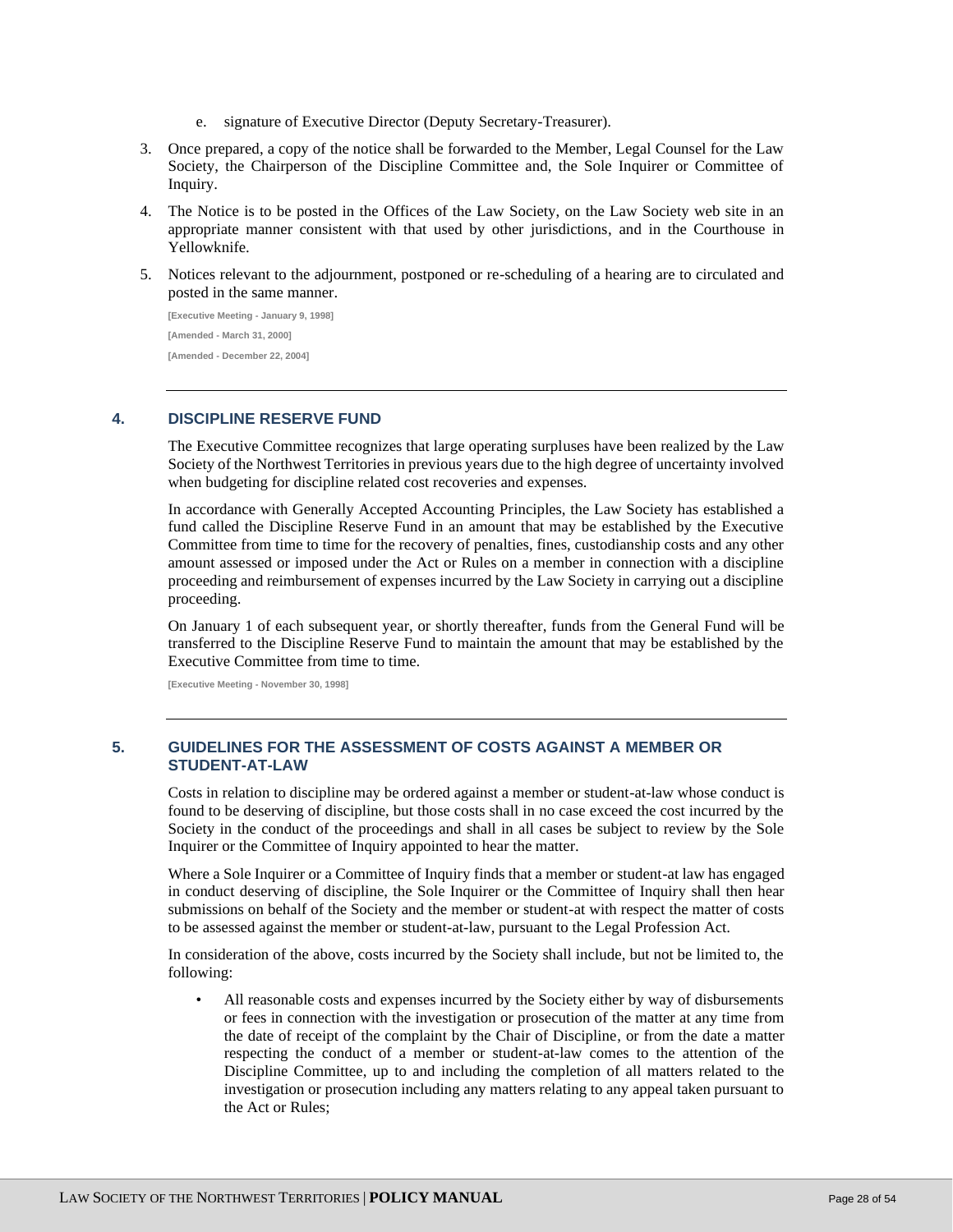- Court Reporter or Examiner fees and transcript fees;
- Any reasonable mailing, advertising, or other expenses in connection with either the hearing or the penalty or discipline imposed; and
- All reasonable expenses incurred by any member conducting a preliminary investigation, an Audit Professional, Counsel for the Law Society, the Society, any witness in the proceedings, the Sole Inquirer, or by any member of the Committee of Inquiry.

At the request of the Chair of Discipline or Counsel for the Law Society, the Deputy Secretary-Treasurer shall prepare a statement of costs and provide the signed and dated copy to the Chair of Discipline, Counsel for the Law Society, the Member or Student-At-Law, and, if appropriate, the Member or Student-At-Law's Counsel.

An Order for Costs may be made on the basis of the statement of costs prepared by the Deputy Secretary-Treasurer, or may be otherwise referable to that statement, and in a case where the Committee orders payment of the costs of the proceedings, the amount shall be based on the actual costs and expenses referred to above.

If a question arises as to the accuracy of a signed statement of costs, the Sole Inquirer or the Committee of Inquiry appointed to hear the matter shall, on application made within fifteen (15) days after the date on which the statement was sent to the member or student-at-law or their Counsel, review the statement and, on completing the review, may amend or replace the statement and, if necessary, amend or replace the order for costs to reflect the change in the statement.

Pursuant to s. 32.1 of the Legal Profession Act, where a member or student-at-law fails to pay a fine or costs imposed by a Sole Inquirer or Committee of Inquiry under this Part, the member or studentat-law is, without notice, suspended until the fine or costs are paid.

**[Adopted by the Executive 25 November 2005] [Reviewed and amended by the Executive 06 May 2014]**

# <span id="page-28-0"></span>**6. POLICY REGARDING REPORTING MATTERS TO LAW ENFORCEMENT**

There is nothing in the *Legal Profession Act* or the Rules setting out the responsibilities of the Law Society to report possible criminal activity by its members to law enforcement. The obligations of the Law Society to do so derives from the Law Society's obligation to regulate the legal profession so as to maintain and uphold the public interest. This obligation must be balanced against the Law Society's obligation to protect the confidentiality of solicitor-client information.

Policy

- 1. In this Policy, the term "criminal activity" is to be interpreted broadly. It shall include offences other than *Criminal Code* offences, whether under federal or territorial regulation, which are subject to criminal sanctions, such as fines or imprisonment. "Criminal activity" is not limited to a member's practice related conduct.
- 2. Where the Executive Director or the Chair of Discipline has reason to believe that a member has been involved in criminal activity, the Executive Director shall immediately advise the Executive. (a)
- 3. Upon being advised under paragraph 2, the Executive shall determine, as soon as possible, whether a report is to be made to law enforcement authorities. The Executive shall consider all relevant factors, including: (b)
	- a. Whether the public interest requires that the matter be reported;
	- b. The seriousness of the allegations;
	- c. When the events occurred;
	- d. Any risk to the public;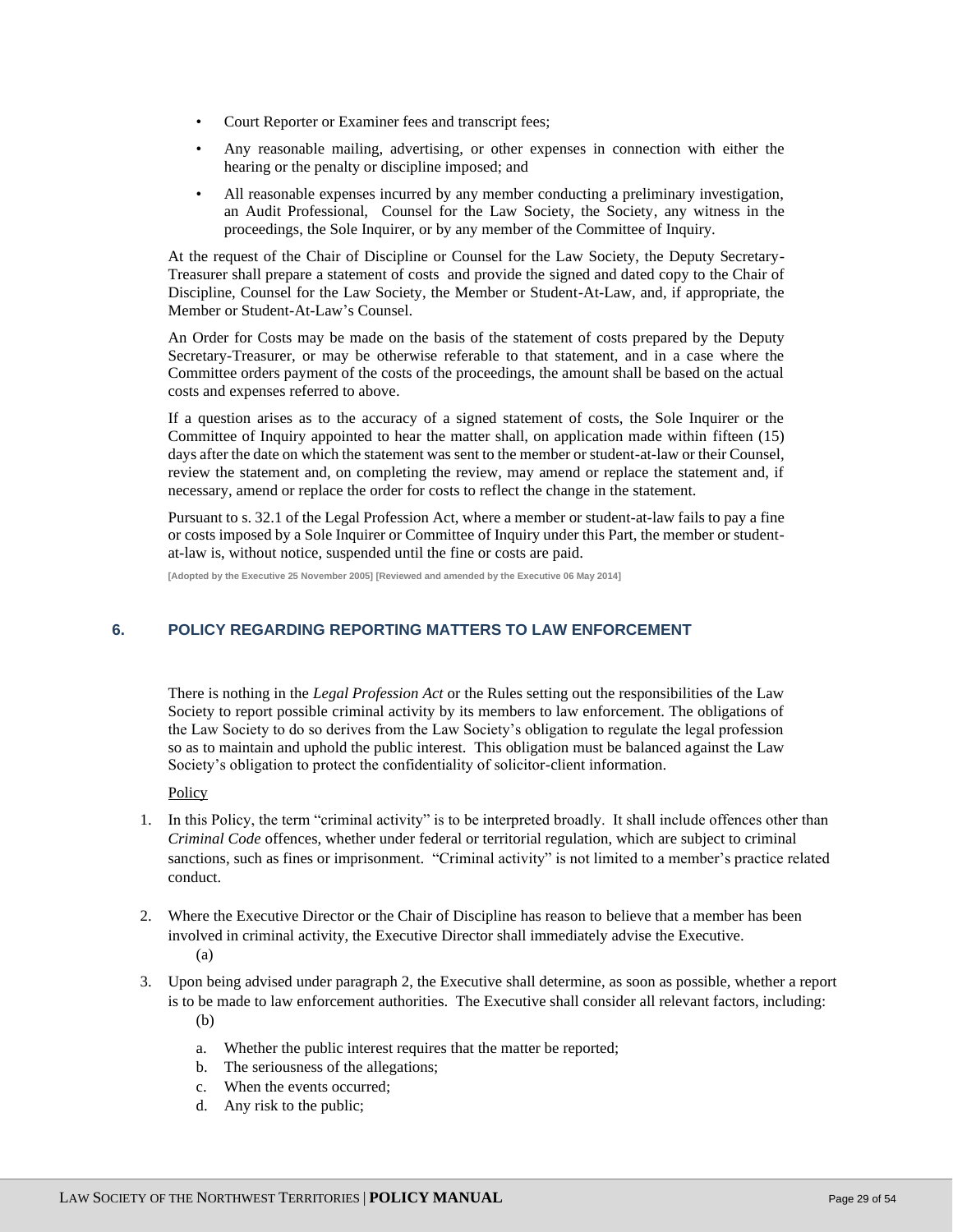- e. The stage of any disciplinary proceedings and whether a report to law enforcement authorities will impede those proceedings;
- f. Whether there is someone else who has reported or who is intending to report the matter and, whether the matter is more appropriately reported on by another;
- g. Whether information in the Law Society's possession is confidential or subject to solicitor-client privilege and, if so, how that confidentiality or privilege can be appropriately addressed;
- h. Whether the Law Society has paid compensation to any person as a result of the alleged wrongdoing and if the recipients of that compensation have authorized release of the information to law enforcement authorities.
- 4. If, following a consideration of all of these factors, the Executive determines that a report should be made to law enforcement authorities, then a written report will be submitted, as soon as possible, to law enforcement authorities by the Executive Director. This report must contain sufficient information to outline the basis of the Executive's determination that this matter should be reported.
- 5. Unless the Executive determines otherwise, the member will be notified at the time the report is made to law enforcement authorities. The member will be notified only that a referral to law enforcement authorities has been made, but will not be provided with any additional information.

The Law Society will take all appropriate measures to protect client confidentiality and solicitorclient privilege. The Law Society will not release any information in its possession unless it has been authorized or given permission to do so by a client to whom the information relates, without receiving a search warrant or other appropriate court mandated process. **[Executive Meeting – August 1, 2018**

# <span id="page-29-0"></span>**7. POLICY ON DEALING WITH UNREASONABLE COMPLAINANT CONDUCT**

- 1. Introduction
- The Law Society is committed to dealing with all complaints equitably, and in a timely manner, in accordance with the provisions in the Legal Profession Act and the Rules or Regulations thereto.
- A complainant's contact with Law Society staff nor those responsible for investigating or prosecuting their complaint is normally not limited.
- However, in some cases, unreasonable complainant conduct can either impede the investigation of their complaint or have significant resource issues for the Law Society. This can happen either while their complaint is being investigated, or once the Law Society has finished dealing with the complaint.
- Law Society staff, nor anyone responsible for investigating or prosecuting complaints, are not expected to tolerate unreasonable complainant conduct.
- The Law Society will take action to protect its staff and anyone responsible for investigating or prosecuting complaints from unreasonable complainant conduct.

#### Purpose

This policy sets out what the Law Society will do in cases of unreasonable complainant conduct.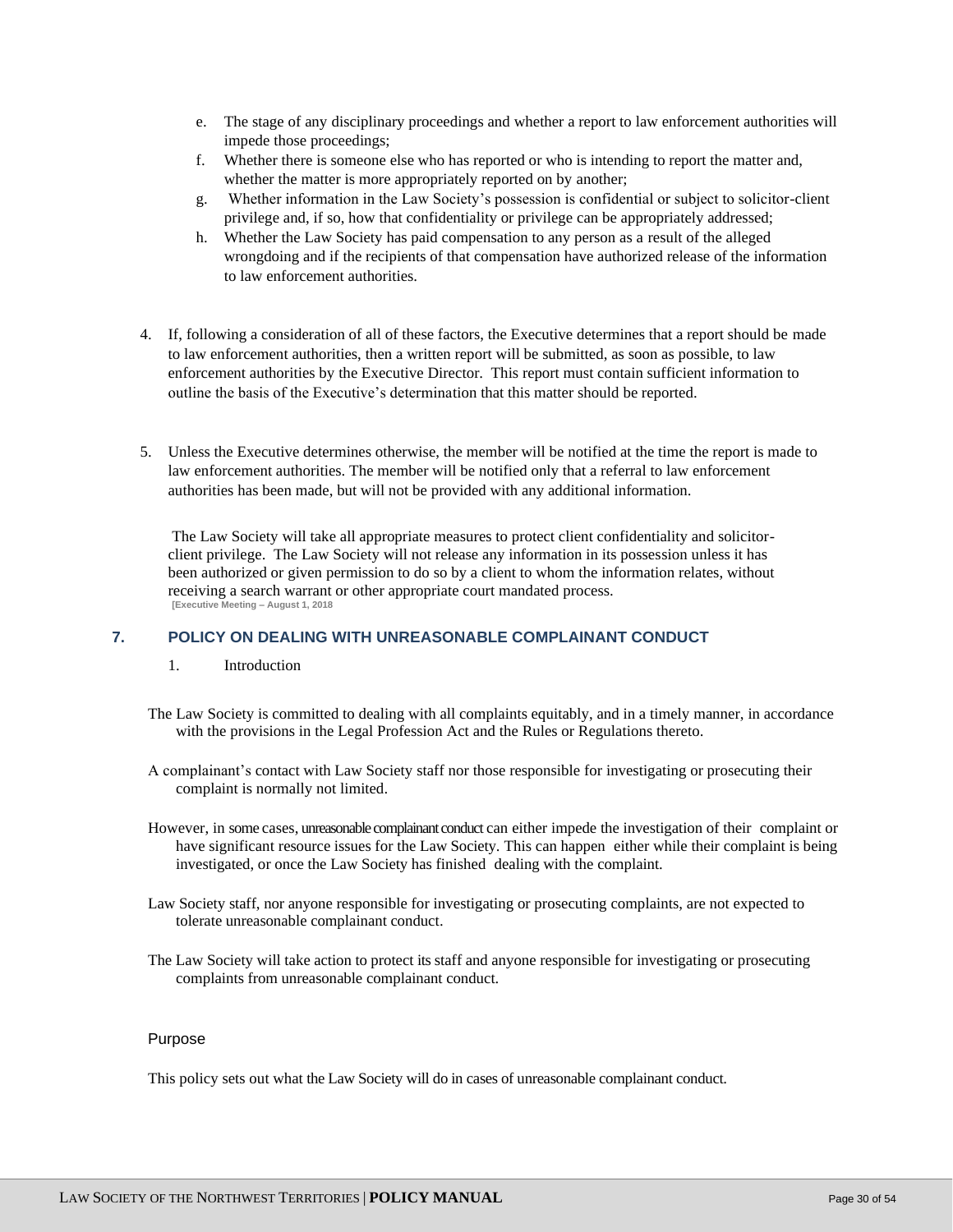The policy is for the information of both complainants and for Law Society staff, and anyone responsible for investigating or prosecuting complaints.

Imposing Restrictions in Cases Of Unreasonable Complainant Conduct.

- In the first instance, the Law Society will contact the complainant either by phone, in writing or by email to explain why the unreasonable complainant conduct is causing concern and ask them to correct this complainant conduct. The Law Society will explain the actions that may be taken if the unreasonable complainant conduct does not change.
- If the unreasonable complainant conduct continues, the Law Society will issue a letter or email to the complainant advising them that the way in which they will be allowed to contact the Law Society in future will be restricted. The complainant will be informed in writing of what procedures have been put in place and for what period.
- Any restriction that is imposed on the complainant's contact with the Law Society staff, or anyone responsible for investigating or prosecuting complaints will be appropriate and proportionate and the complainant will be advised of the period of time the restriction will be in place.

The Law Society will enclose a copy of this policy in the letter to the complainant.

- Where unreasonable complainant conduct continues, the Law Society may decide to refuse all contact with the complainant and stop any investigation into his or her complaint.
- Where the unreasonable complainant conduct is so extreme or it threatens the immediate safety and welfare of Law Society staff, or anyone responsible for investigating or prosecuting complaints, the Law Society will consider other options, for example reporting the matter to the police. In such cases, the Law Society may not give the complainant prior warning of that action.

New Complaints from Complainants Who Have Engaged In Unreasonable Complainant Conduct

New complaints from complainants who have engaged in unreasonable complainant conduct will be treated on their merits.

#### Record Keeping

Adequate records will be retained by the Law Society of the details of each case where this Policy has been applied and the action that has been taken. Those records will include:

The name and address of each complaint which has been treated as abusive, vexatious or persistent; When the restriction comes into force and ends;

What the restrictions are; and

When the complainant was advised of the restrictions.

**Executive Committee Meeting 2019-04-10**

# <span id="page-30-0"></span>**8. POLICY ON DISASTER RECOVERY AND SUCCESSION PLANNING**

Lawyers owe a professional obligation to clients to plan for interruptions in the lawyer's practice, whether due to unexpected emergencies, an unplanned disability or incapacity, or a planned retirement. Proper planning also provides further protection from the risk of an insurance claim while a lawyer may be unable to practice.

Succession planning also minimizes the unfortunate financial consequences for a lawyer or the lawyer's estate should the Law Society be required to appoint a custodian for the lawyer's practice.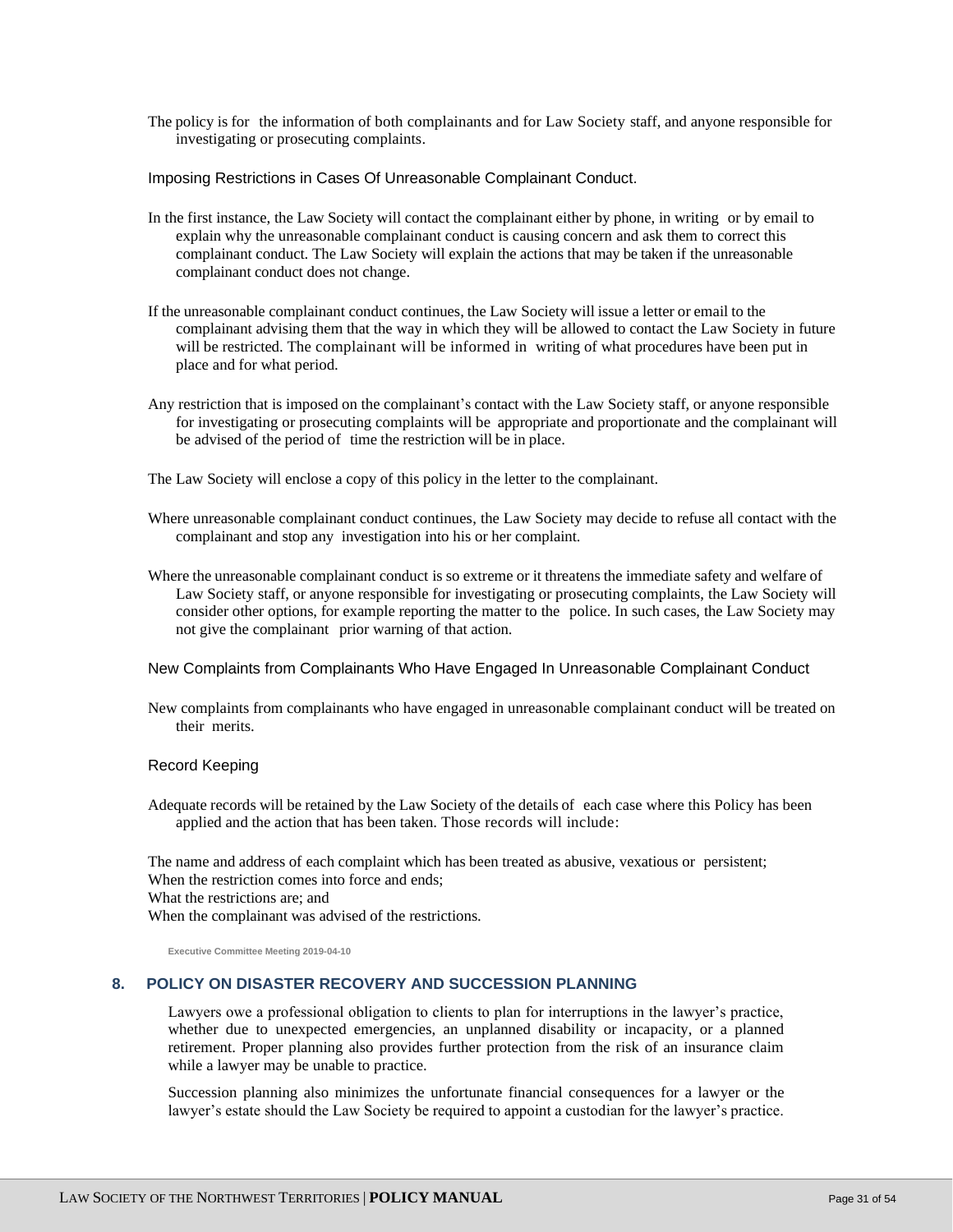Effective January 1, 2020, all lawyers in private practice are required to have a disaster recovery plan and a succession plan. A lawyer's plan may provide for both disaster recovery and succession.

A lawyer shall provide copies of his or her disaster recovery plan and succession plan to the Law Society, or to an auditor appointed under section 47 of the Act, upon request. A lawyer shall provide the lawyer's Procedures Manual for review by the Law Society, or by an auditor appointed under section 47 of the Act, upon request.

# Disaster recovery plan

A disaster recovery plan must include plans to recover from:

- Natural disasters (flood, fire, power loss)
- Technology-related disasters (telephone or computer failure, hard drive crash, hacking of system)
- "Antisocial" activities ( theft, vandalism, violent intruder)
- Personal problems for lawyer and staff (unexpected absence or termination, long term disability, suspension).

The disaster recovery plan must address:

- Ongoing client matters open files
- Client wills and wills indices
- Client titles, deeds and other important records
- Client notification
- Confidentiality of client information
- Access to computers, email, accounting and other electronic records
- Staff payroll and other issues
- Trust funds
- Trust and other bank accounts
- Protection of client property
- Maintenance of closed client files
- Any other arrangements necessary to either carry on the lawyer's unique practice

# Succession Plan

A succession plan must include plans in the event of either temporary or permanent inability of the lawyer to practice.

The succession plan must address:

- Ongoing client matters open files
- Client wills and wills indices
- Client titles, deeds and other important records
- Client notification
- Confidentiality of client information
- Access to computers, email, accounting and other electronic records
- Staff issues
- Trust funds
- Trust and other bank accounts
- Protection of client property
- Maintenance of closed client files
- Any other arrangements necessary to either carry on or wind up the lawyer's unique practice

#### Procedures Manual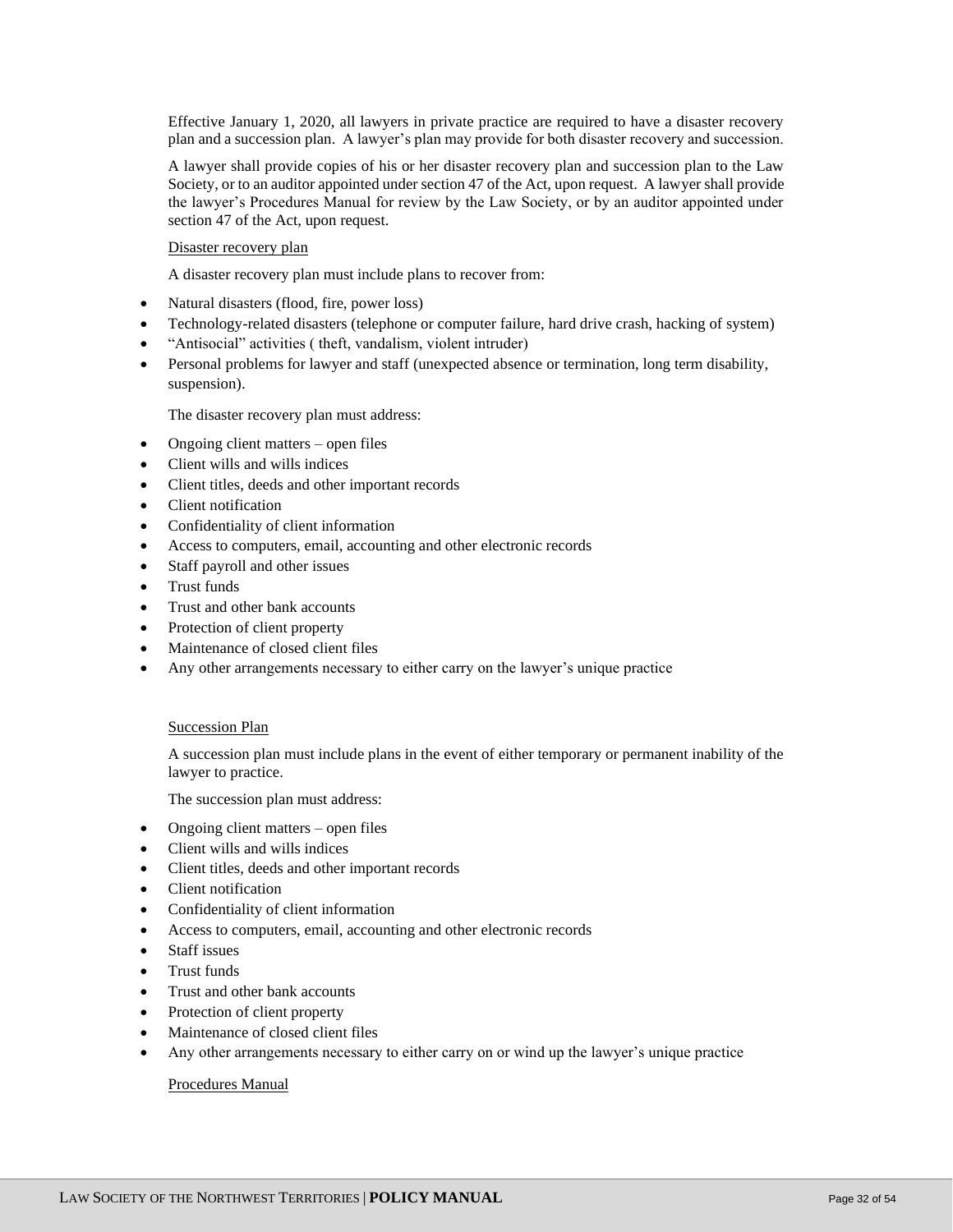As part of a disaster recovery and succession plan, lawyers shall maintain Procedures Manual. The procedures Manual shall contain all information necessary to maintain the operation of the lawyer's practice.

The Procedures Manual must include:

- The lawyer's succession plan;
- The lawyer's disaster recovery plan;
- Details of bank account information, bank locations, any anything else needed to access the lawyer's bank accounts;
- Insurance information for all insurance policies for the lawyer's practice;
- Computer and other passwords and anything else needed to access the lawyer's computer(s), the lawyer's email and the lawyer's calendar;
- Location of, and anything needed to access the lawyer's client files;
- Location of, and anything else needed to access the lawyer's limitation and diarization system;
- Anything needed to access the lawyer's account information;
- Contact information for the lawyer's personnel;
- Contact information for the lawyer's accounting staff;
- Details of the lawyer's space arrangements (details of lease, name of landlord, and anything else needed to access the lawyer's office)
- Details of the location of the lawyer's post box, a key to the lawyer's post box, and anything else needed to access the lawyer's mail;
- Location of, and anything else needed to access client property;
- Location of, and anything else needed to access all closed client files;
- Details of all personnel employment arrangements. **[Executive Committee Meeting 2019-04-10]**

# <span id="page-32-0"></span>**9. APPOINTING DISCIPLINE CHAIR AND VICE-CHAIRS**

- 1. Section 23 of the *Legal Profession Act* requires that the Executive of the Law Society designate Chair and one or more Vice-Chairs of the Discipline Committee. This policy specifies how that process will occur.
- 2. The *Legal Profession Act* requires that the Chair of the Discipline Committee shall be appointed from one of the current Vice-Chairs of the Disciplinary Committee. (c)
- 3. When the Chair of the Disciplinary Committee becomes vacant:
	- (d)
	- a. The current Vice-Chairs of the Discipline Committee will be offered the opportunity to apply for the position of Chair. Vice-Chairs who wish to apply will be required to complete the information required in the Committee Appointment Policy. The Executive then shall, in accordance with section 23 of the *Legal Profession Act*, appoint a Chair from those Vice-Chairs who applied for the Chair position. The outgoing chair of the discipline Committee may provide suggestions to the Executive.
	- (e)
	- b. Should none of the current Vice-Chairs apply for the position of Chair, the current members of the Disciplinary Committee will be offered the opportunity to apply for the position of Chair. Members who wish to apply will be required to complete the information required in the Committee Appointment Policy. The Executive then shall, In accordance with section 23 of the *Legal Profession Act,* appoint a chair from those members who applied for the Chair position.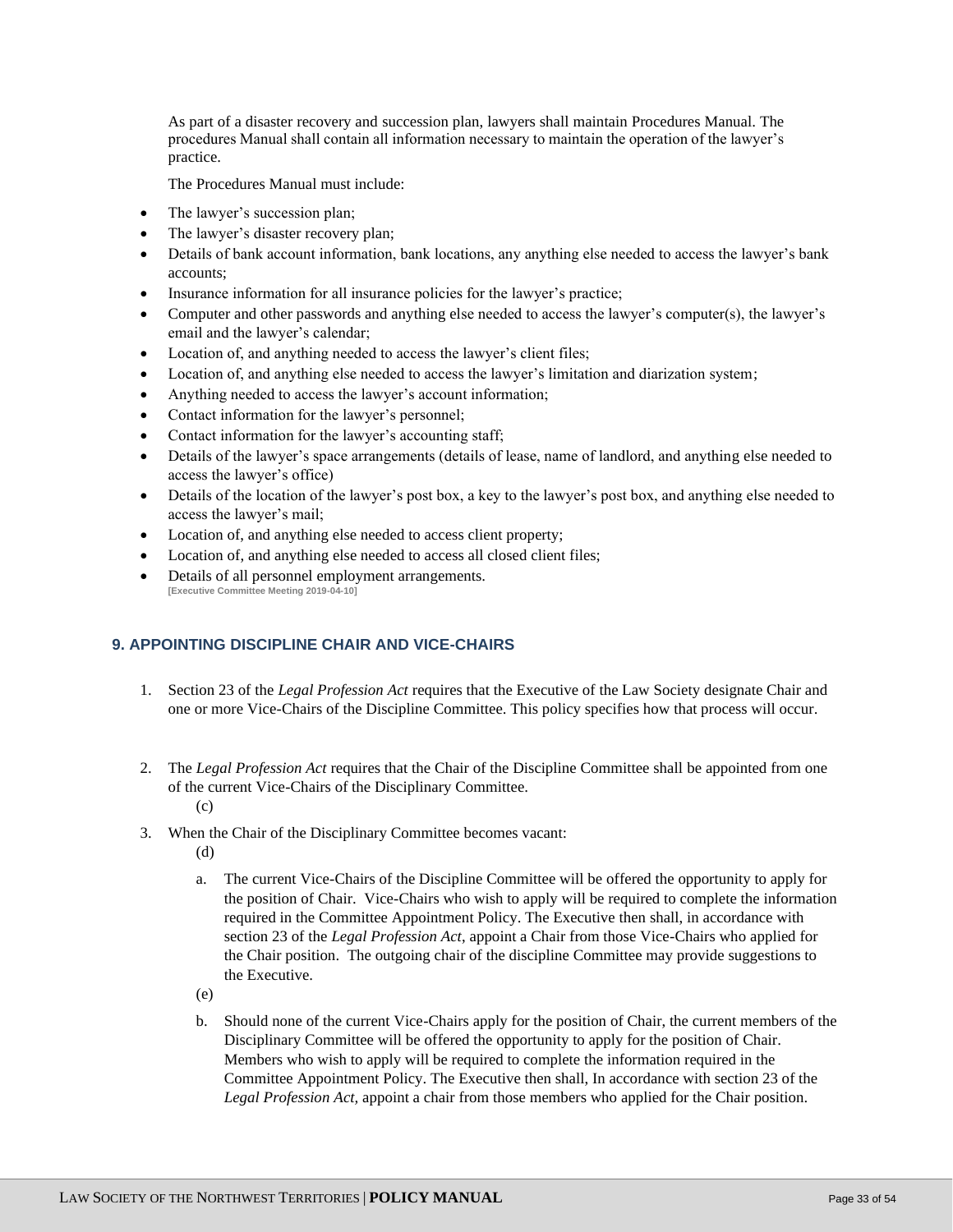- 4. The *Legal Profession Act* requires that a Vice Chair of the Disciplinary Committee shall be appointed from the current membership of the Disciplinary Committee.
- 5. When there is a vacancy for one or more Vice-Chairs of the Disciplinary Committee, the current members of the Disciplinary Committee will be offered the opportunity to apply for the position of Chair. Members who wish to apply will be required to complete the information required in the Committee Appointment Policy. The Executive then, in consultation with the Chair shall, in accordance with section 23 of the *Legal Profession Act,* appoint one or more Vice-Chairs from those members who applied for the vice-Chair position or positions.
	- (f)
- 6. The Executive, in appointing Vice-Chairs, may consider the practicing status of those who have applied (eg. private practice, practicing with a government) in order to avoid or minimize the possibility of a matter arises which creates a conflict for the Chair and all of the Vice-chairs. The Executive may also consider the areas of expertise and knowledge of the Chair and those who applied, to ensure that the Chair and Vice-Chairs have a broad range of skills and experiences. **[Executive Committee Meeting 2020-05-23]**

# **PART IV**

# **ASSURANCE FUND**

# <span id="page-33-2"></span><span id="page-33-1"></span><span id="page-33-0"></span>**1. ASSURANCE FUND PER CLAIM AND AGGREGATE LIMIT**

- Section 34 of the Legal Profession Act provides that the Law Society may maintain a fund called the Assurance Fund.
- The following guidelines are adopted for use of the Law Society and are not binding on and should not be used to fetter in any way the discretion granted under Part IV of the Legal Profession Act.

The principal purpose for the Assurance Fund is to reimburse those in need of assistance.

The Assurance Fund is and should be based upon the principle that the Law Society is making an ex gratia payment. It is not the intention that the Assurance Fund be an open-ended fund from which applicants should be completely indemnified. The Law Society should not regard itself as being barred from completely reimbursing a person suffering loss, but this is an option only in the discretion of the Law Society.

All payments from the fund are discretionary

- 1. The Executive will deal with claims as they are presented, unless, in its opinion, undue prejudice would occur. All related claims may be dealt with as a group
- 2. All claims on the Assurance Fund must meet the prerequisites of Rule 88:
- i. the matter must have arose subsequent to January 1, 1978;
- ii. a member must misappropriate or wrongly convert money or other property;
- iii. the money or other property must be entrusted to or received by a member in the member's capacity as a barrister and solicitor;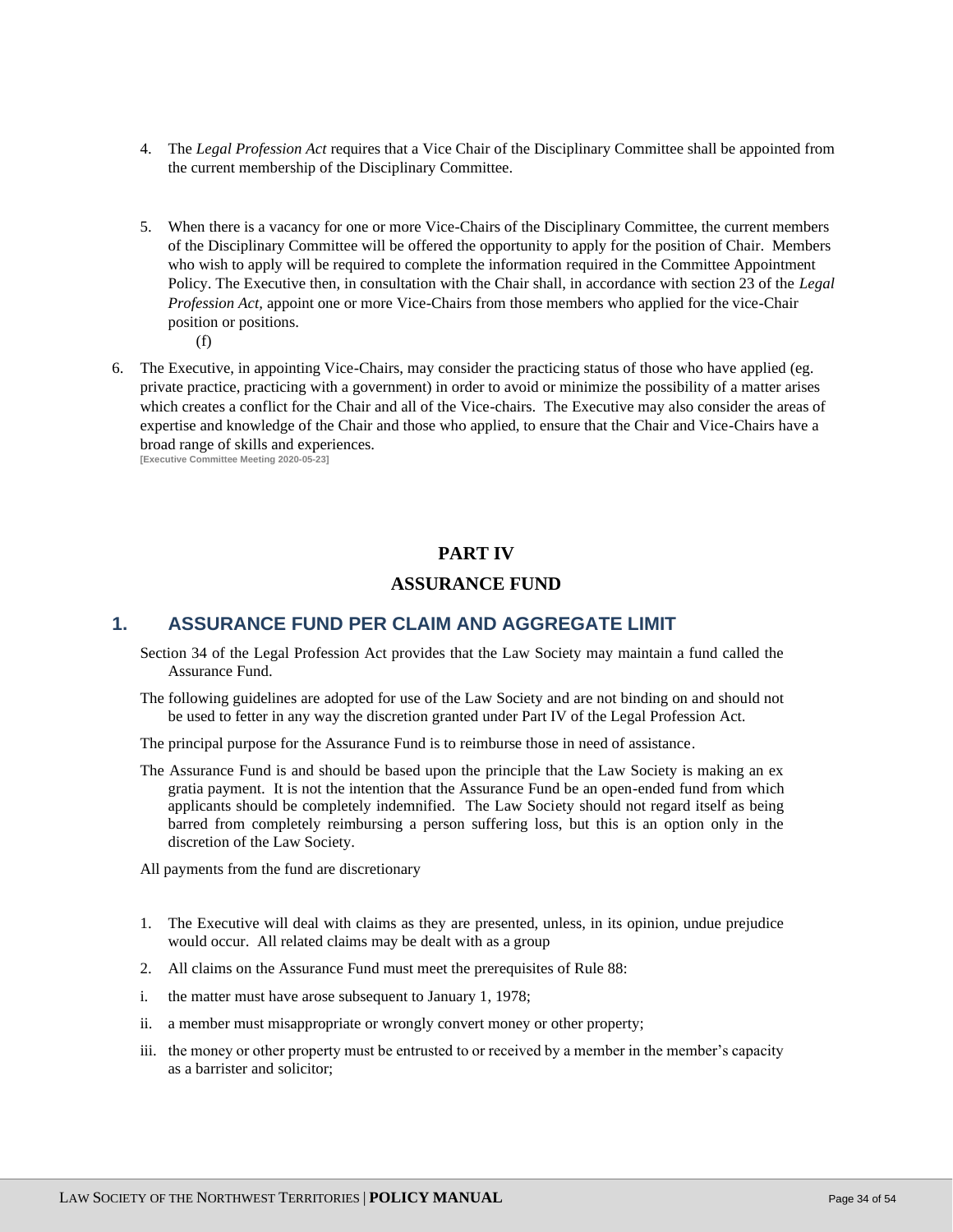- iv. the money or other property must be entrusted to or received by a member in the course of the member's practice as a barrister and solicitor in the Northwest Territories;
- v. the money or other property has not been returned or accounted for to the claimant; and
- vi. notice of the claim must be given to the Law Society within one year after the day notice of the misappropriation or wrongful conversion came to the attention of the claimant. The Executive may extend this period if it considers that special circumstances warrant an extension.
- 3. A person entitled may submit a claim to the Society for compensation from the Assurance Fund in respect of:
- i. the money misappropriated or converted, or
- ii. in the case of property, the value of the property misappropriated or converted.
- 4. In accordance with Rule 89, a claimant shall apply in writingto the Executive for reimbursement from the Assurance Fund, stating the full particulars of the loss alleged to have been sustained by the claimant, including:
- i. the name and address of the member whose misappropriation or wrongful conversion is alleged to have led to the loss;
- ii. the amount of the loss;
- iii. the business or transaction out of which it is alleged that the loss arose; and
- iv. the date on which the alleged loss first came to the knowledge of the claimant.
- 5. Any refusal or failure by the claimant or other parties to respond to questions or to produce documents shall be a factor to be considered by the Executive in the exercise of its discretion.
- The Law Society may require the completion of all civil remedies against the member, including all possible recovery for negligence.
- Former members, partners, or associates in the member's firm should be absolutely barred from recovery from the Assurance Fund.
- Except in the most unusual circumstances, the Law Society should not recommend payment of claims to a spouse or the children of a member.
- 6. The Executive may appoint a committee to inquire into the matter for the purpose of:
- i. determining the facts on which the claimant relies;
- ii. determining whether the application comes within subsection 34(1) of the Legal Profession Act;
- iii. determining whether the claimant is in need of assistance; and
- iv. recommending to the Executive whether a payment should or should not be made to the claimant.
- 7. At the conclusion of the inquiry, the committee shall report its findings and recommendation to the Executive.
- 8. The amount of the loss in respect of which compensation may be made is the difference between the amount received by the member and the actual amount returned or otherwise properly accounted for, including reasonable fees and expenses.
- 9. Only the money, or in the case of property other than money, the value of the property, can be returned. The statute provides no claim for interest, damages, expenses, loss of profits, loss of income, and none of these should be entertained under an Assurance Fund claim.
- 10. If a claim is to be denied because it does not meet the prerequisites outlined in Rule 88, the Executive should specify in written reasons the special areas in which the claim failed.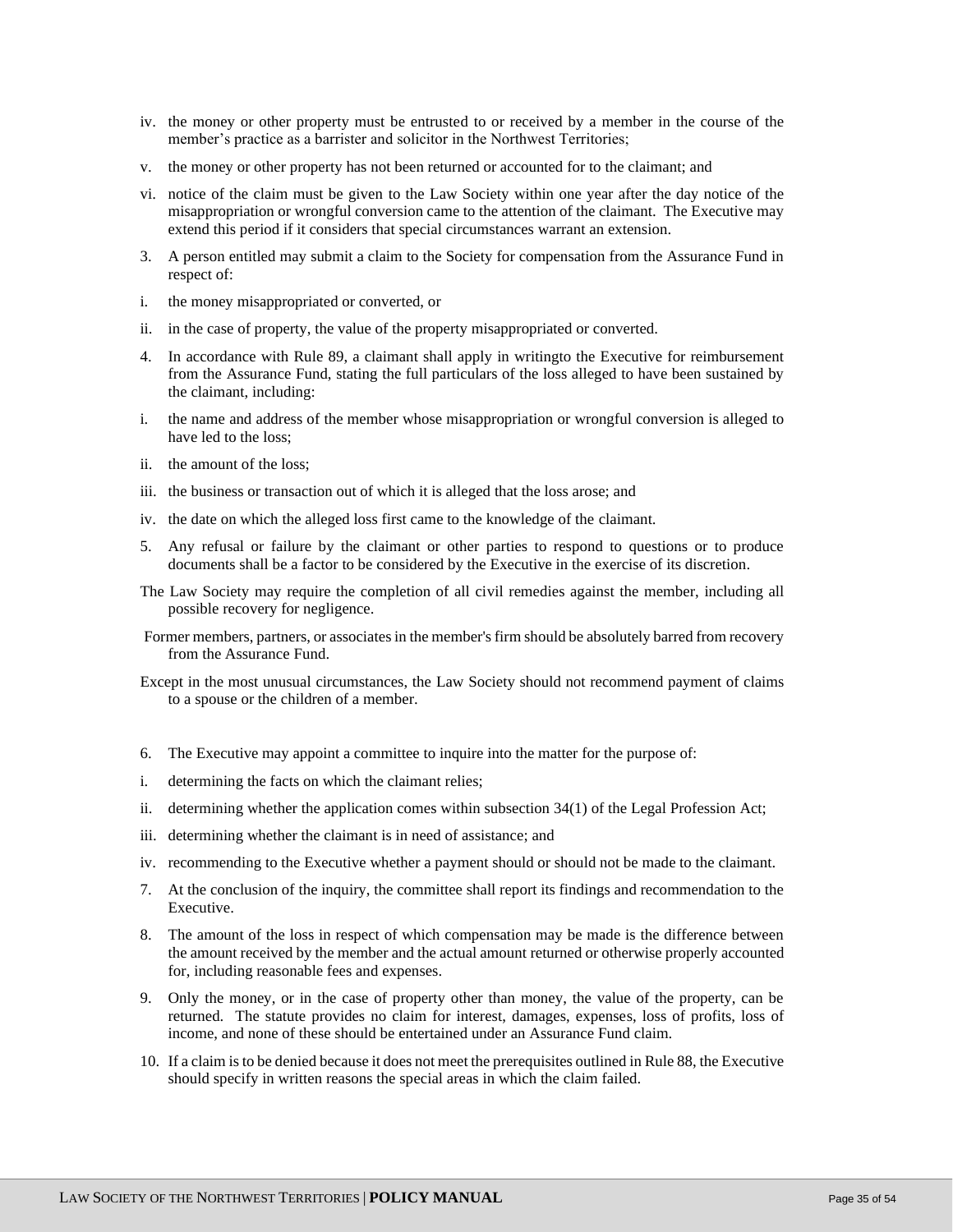- 11. In the event that the Executive finds that all prerequisites of the claim have been met, it is not necessary that reasons for such a finding be specified.
- 12. To protect the integrity of the Assurance Fund and to ensure that it is not depleted in any one year by a large claim or claims, a formula has been adopted as follows:
- i. The maximum amount of claims paid by the Assurance Fund in a fiscal year is limited to \$300,000.
- ii. Up to \$50,000 can be paid on each approved claim after the appeal period passes (if there is no appeal).
- ii. Claims in excess of \$50,000 receive \$50,000 upon approval (if there is no appeal) but must wait until the end of the fiscal year for the remainder of their claim. If the total of approved claims in the fiscal year is under \$300,000, then the total amounts owing to claimants over the initial \$50,000 will be paid.
- iii. If the total of all approved claims in the fiscal year in excess of \$50,000 exceeds \$300,000, then the remainder of the \$300,000 will be divided among the claimants on a pro-rated basis.

Where, in respect to a matter giving rise to a reimbursement claim:

Criminal charges have been preferred against the member involved;

The matter is under investigation or an inquiry is pending under part III of the Legal Profession Act; or

There are civil proceedings pending;

- A decision on a claim may be delayed until there has been a final disposition by the Court or under part III of the legal Profession Act that the member had misappropriated or converted to their own use the money or property of a claimant.
- A claim may be dismissed where a claimant did not pursue their civil claim or other remedies against the member involved.13. In accordance with Rule 87, an annual assessment determined by the Executive may be levied on active members for the purpose of maintaining and augmenting the Assurance Fund.
- 14. After assessing the liquidity needs and projected cash flow required to accommodate the above formula, the Executive Director shall designate a component of the fund for short-term and longterm investments in accordance with the Law Society's Investment Guidelines.

7. **[**Executive Meeting - February 27, 1998]

# <span id="page-35-0"></span>**2. ASSURANCE FUND - GUIDELINES FOR THE COMMITTEE APPOINTED TO INQUIRE INTO AN ASSURANCE FUND CLAIM**

1. A recording shall be made of a Committee Hearing. A transcript of any recording will be produced upon request, and at the expense of the person so requesting.

2. The claimant, the member who the claim is made against and the Law Society shall have standing at the Hearing. Each may be represented by Counsel. Other parties may, upon application, be granted full or limited standing, as appropriate in the circumstances, by the Committee.

3. All parties granted standing, full or limited, shall be entitled to be represented by Counsel at their own expense.

4. The Hearing Committee shall be governed by Section 25 of the Legal Profession Act.

5. To expedite claims, either an Agreed Statement of Facts and Quantum or an Agreed Statement of Facts only, neither of which is binding unless accepted by the Committee, may be presented at a hearing. The Committee shall be at liberty to accept or reject such Agreed Statements

<sup>8.</sup> [Executive Meeting – May 24, 2017]

<sup>9. [</sup>Executive Meeting – February 22, 2021]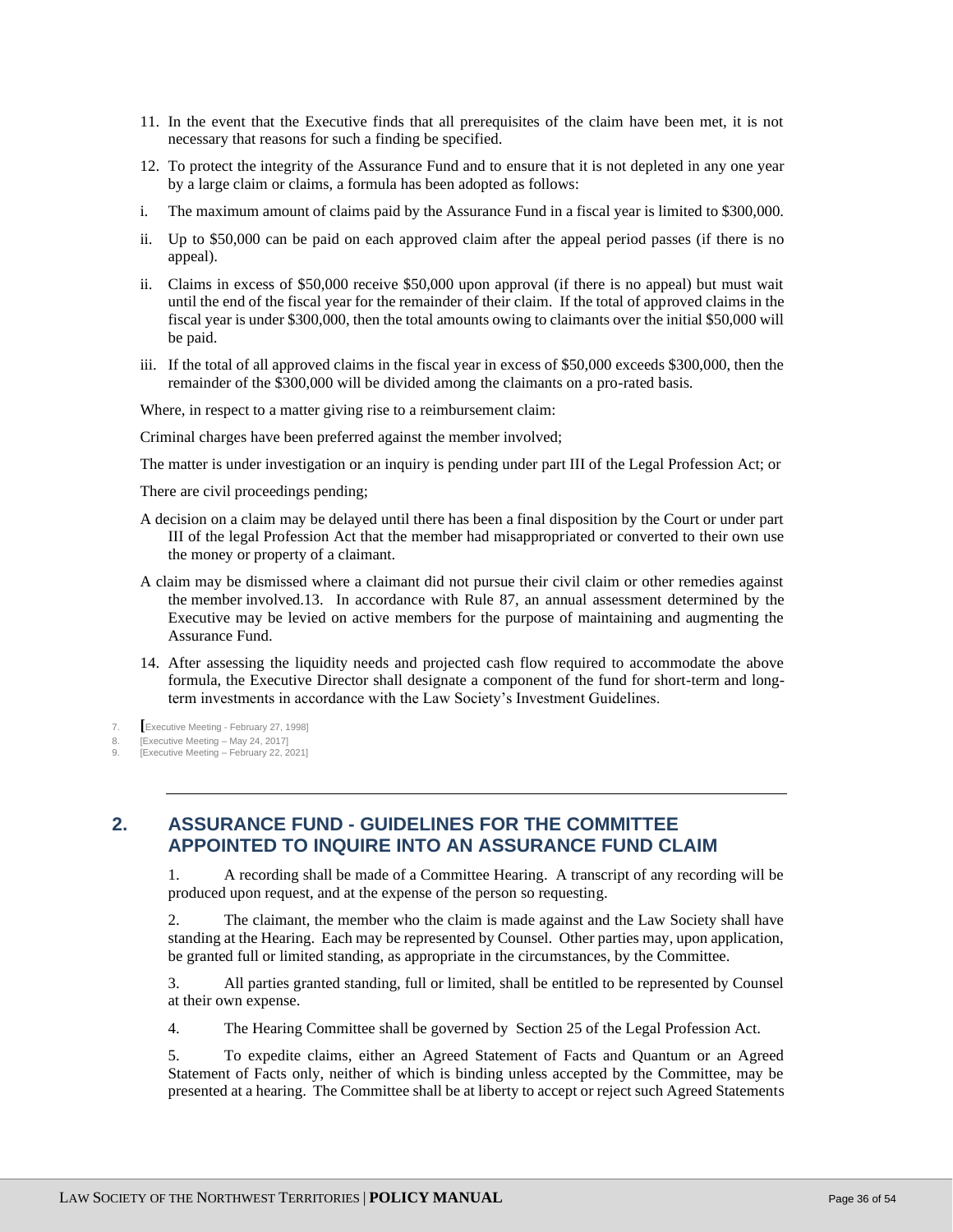as evidence, and in doing so shall consider not only the parties to the agreement, but the parties affected by it.

6. Where requested by the Committee or offered by agreement of Counsel, written submissions by all Counsel with respect to a particular point of law or a unique aspect of claim may be filed and placed before the Committee prior to the Hearing. In addition, Agreed Statements of Facts or Agreed Statement of Facts and Quantum may be placed before the Committee prior to a hearing.

7. The Committee shall have the right to adjourn proceedings sine die or to a day certain from time to time, as it deems appropriate.

8. The Chair of the Committee shall ensure that the report prepared for consideration by the Executive is complete with the findings of the Committee, their recommendation, and the reasoning behind the decision.

- 9. The record of the Hearing shall include:
- a. the Application of the Claimant;
- b. a recording of the Hearing;
- c. copies of any affidavit or commission evidence presented at the Hearing;
- d. the audit/investigation report;
- e. all exhibits accepted into evidence at the Hearing; and
- f. the Committee's full report.

# **PART V**

# **ACCOUNTS**

# <span id="page-36-2"></span><span id="page-36-1"></span><span id="page-36-0"></span>**1. FILING OF SELF REPORTS PURSUANT TO SECTION 48 OF THE LEGAL PROFESSION ACT**

- 1. The Executive Director shall not later than June 1 of each year, remind all members of their obligation to file, as required by Section 48, a Self Report.
- 2. The Executive Director shall, prior to September 1 of each year, issue reminders to members who have not filed their Self Reports.
- 3. Those members who fail to file their Self Reports by September 1st shall stand automatically suspended pursuant to section 49.1 of the Act and the Deputy Secretary-Treasurer shall immediately notify the members and the Clerks of the Territorial and Supreme Courts of the Northwest Territories of the suspensions.

**[Executive Meeting – February 20, 2019] (Executive Meeting – March 8, 2022)**

# <span id="page-36-3"></span>**2. SPOT AUDIT REVIEW PROGRAM**

1. By January 31st of each calendar year, the Chair of Discipline with the assistance of the Executive Director shall initiate the steps required to select those members or firms of members for the Spot Audit Review Program to ensure that members are complying with the Society's accounting requirements and handling trust funds appropriately.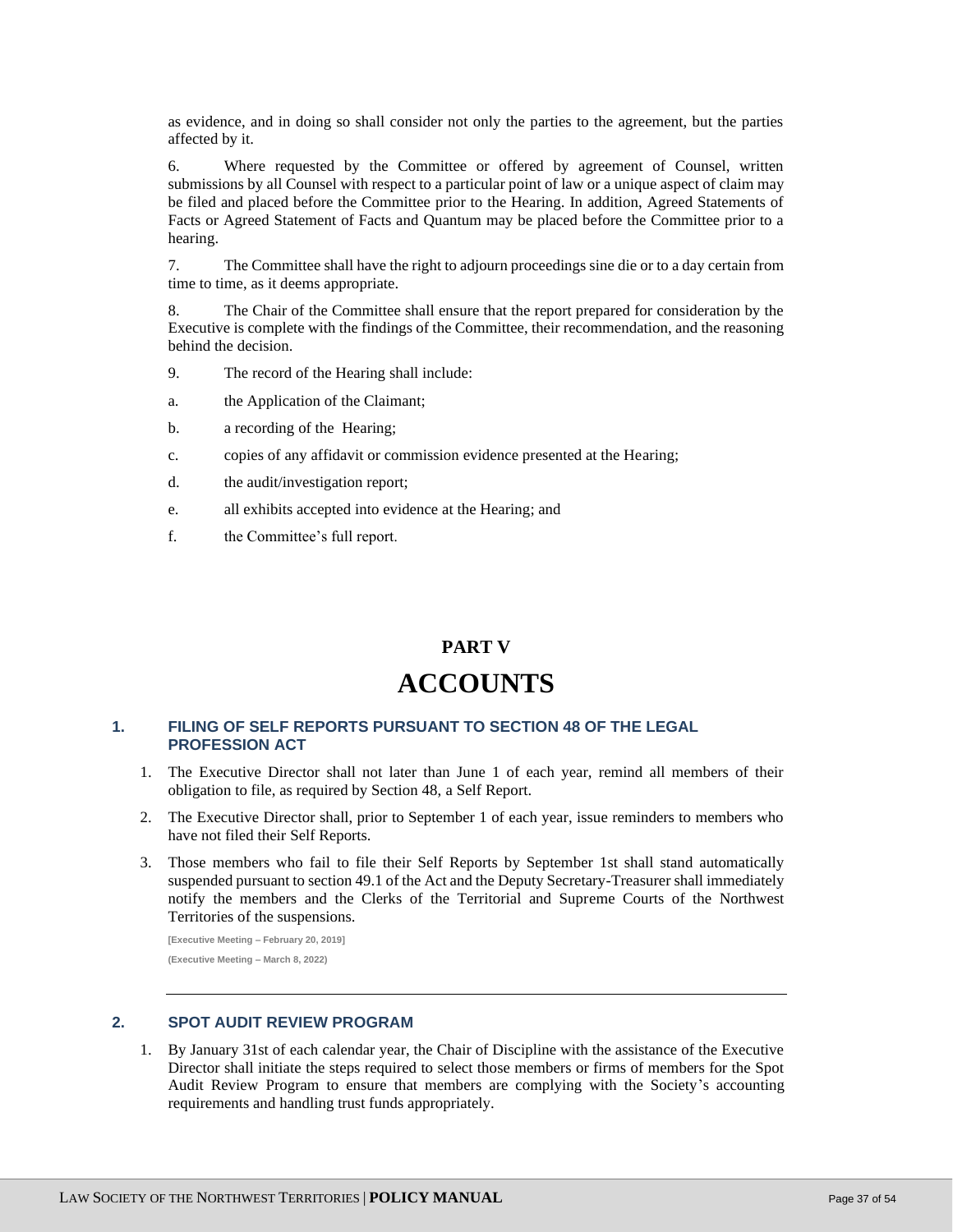2. The Spot Audit Review Program may include both random and targeted audits of firms or members of firms.

# a. RANDOM

The Executive Director (Deputy Secretary-Treasurer), in the presence of at least two (2) witnesses, neither of whom may be a member or the relative or employee of a member or a firm of members that may be subject to the audit, will randomly select ten (10) members or firms of members.

# b. TARGETED

Targeted audits are directed at those who have never been randomly selected or who have demonstrated past problems with their trust account and are considered of higher risk.

The Chair of Discipline will review the selected members or firms of members and, if necessary, add those for whom a targeted audit may be indicated.

**[Executive Meeting – February 20, 2019]**

- 3. This policy does not apply to a spot audit which may from time to time be ordered and conducted for cause under Section 47 of the Legal Profession Act.
- 4. The Spot Audit Review Program shall be conducted by a chartered accountant or certified general accountant with the assistance of at least one other person with forensic experience over the course of the year using a format recommended by the Chair of Discipline, and approved by the Executive of the Law Society.
- 5. The same two (2) auditors, unless unforeseen circumstances dictate otherwise, shall conduct all of the audits in any given year in order to ensure consistency and fairness.
- 6. At the conclusion of each review, a complete report is to be provided to the Chair of the Discipline Committee.

# **COMMENTARY**

1. The Law Society recognizes that its role is to govern in the public interest and, as such, it is authorized to conduct audits of members from time to time. The Law Society further recognizes that the Commissioner of the Northwest Territories is empowered to direct an audit of the books of accounts of a member and notes that the Commissioner has never done so, presumably because this role is being fulfilled be the Society. [S.47 - Legal Profession Act]

These audits will also serve an educational purpose as they provide an opportunity for the auditor to offer advice or answer questions relating to trust matters.

2. The Law Society recognizes that the completion of all spot audits in any given year may not be practicable, however the auditors shall do or attempt to do the spot audits on those members or firms of members who have been randomly selected.

**[Adopted by the Members at the AGM on December 3, 2005]**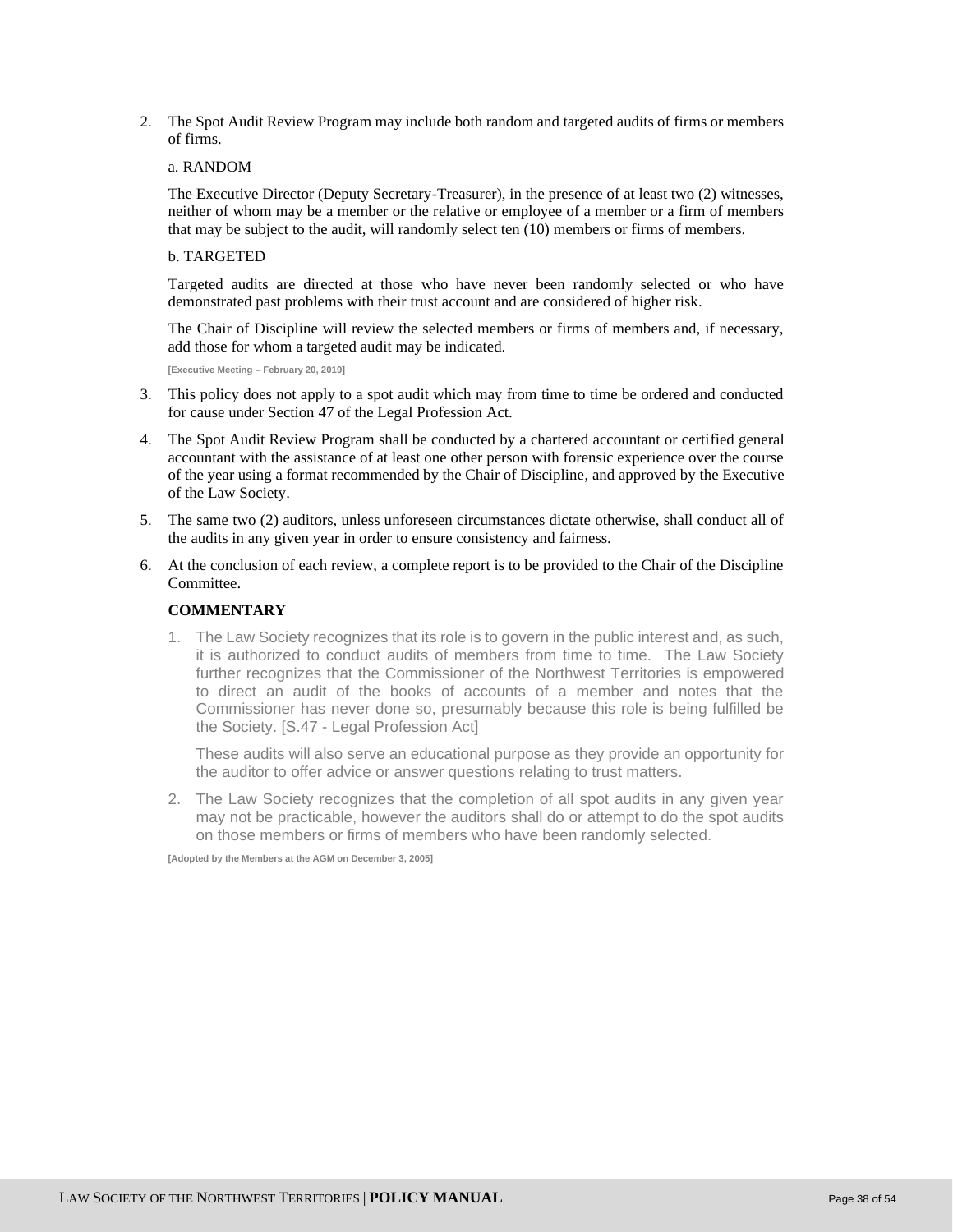# **PART VI**

# **GENERAL**

# <span id="page-38-2"></span><span id="page-38-1"></span><span id="page-38-0"></span>**1. ADVERTISING & DISTRIBUTION**

The Law Society of the Northwest Territories supports advertising in the "Arctic Obiter" newsletter. The Executive Director will determine whether advertisements are eligible for publication using the following guidelines:

#### 1. Restrictions:

- a. Advertisements must not conflict with Policy Directive No. 2 of the Law Society of the Northwest Territories.
- b. The Law Society will not accept advertisements from agencies or companies who are in direct competition or conflict with Law Society programs or sponsors.
- c. Advertisements may not consume more than 25% of the newsletter.
- d. The Law Society will not endorse the advertiser, product, or service in any manner.

# 2. Rates:

Display Ad Rates:

| <b>Full Page</b>                                                                    | \$<br>400  |
|-------------------------------------------------------------------------------------|------------|
| <b>Half Page</b>                                                                    | 200        |
| Quarter Page                                                                        | 100        |
| Eighth Page                                                                         | 50         |
| <b>Classified Ad Rates:</b>                                                         |            |
| Lawyers advertising for non-profit purposes, per line as printed                    | \$<br>15   |
| Lawyers advertising for profitable purposes, per line as printed                    | 20         |
| Commercial, any company or association except lawyers, per line as printed          | 25         |
| Inserts (where copies are not provided):                                            |            |
| Lawyers advertising for non-profit purposes, per package distribution               | \$<br>255  |
| Lawyers advertising for profitable purposes, per package distribution               | 340        |
| Commercial, any company or association except lawyers, per package<br>distribution  | 425        |
| Inserts (where copies are provided):                                                |            |
| Lawyers advertising for non-profit purposes, per package distribution               | \$<br>205  |
| Lawyers advertising for profitable purposes, per package distribution               | 270        |
| Commercial, any company or association except lawyers, per package<br>distribution  | 340        |
| <b>Facsimile Distribution:</b>                                                      |            |
| Distribution where long distance charges are not incurred, per page<br>distribution | \$<br>0.50 |
|                                                                                     |            |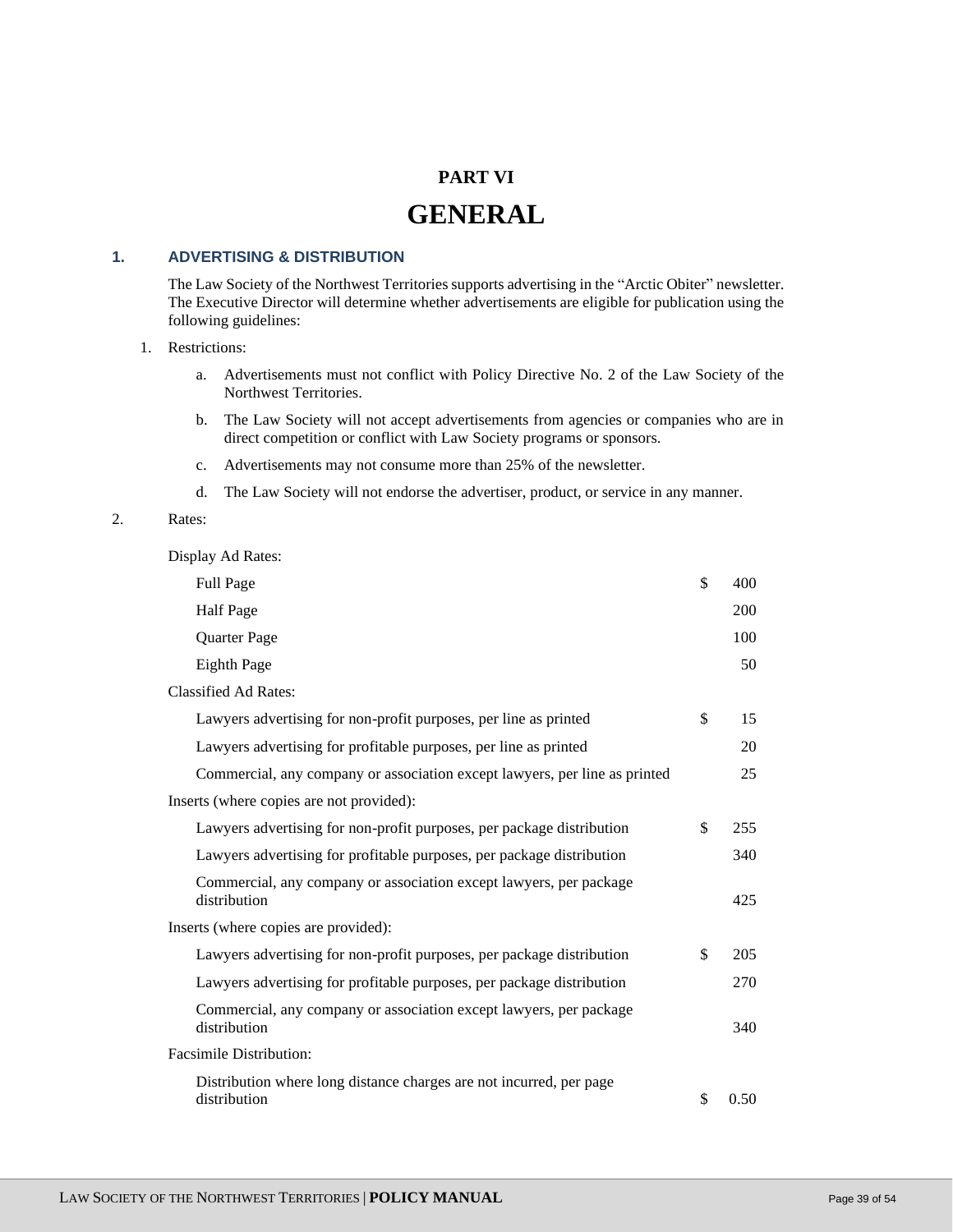Distribution where long distance charges are incurred, per page distribution 1.00

#### 3. Exceptions:

The Executive Director has the discretion to:

- a. waive the above rates in appropriate circumstances; and
- b. determine whether material is appropriate for distribution.

With the exception of distribution via facsimile, special mail outs will not be considered.

**[Executive Meeting - March 13, 1997] [Amended October 30, 1997]**

# <span id="page-39-0"></span>**2. AUTHORIZED TRAVEL**

A person ("authorized traveler"), authorized by the Law Society to travel on Law Society business, will be reimbursed for expenses as follows:

# **A. TRANSPORTATION**

Air Travel: Whenever possible the authorized traveler shall travel excursion fare or on a "seat sale". Where purchase of a full fare ticket cannot be avoided the authorized traveler will be reimbursed for the cost of a full fare economy class ticket.

Private Transportation: Where the use of an authorized traveler's vehicle is authorized by the Law Society, expenses may be claimed at prevailing Federal Government rates.

Taxi: Receipts must be retained and submitted with the travel claim. Authorized travelers must indicate the starting point and destination of each taxi trip.

Rental Vehicle: Authorized travelers may not recover the costs of a rental vehicle to the Law Society unless the President approves the rental before the authorized traveler departs from the Northwest Territories. Authorized travelers renting vehicles must ensure that the rental agreement provides for insurance coverage for damage to the vehicle and all other liability.

#### **B. ACCOMMODATION**

Hotels: Whenever possible authorized travelers shall use hotels which provide Corporate, Government, C.B.A. or other special rates. Authorized travelers must use hotels that afford reasonable accommodation at a reasonable price.

Authorized travelers must submit receipts for accommodation charges with the travel claim. Movies, laundry, liquor and other extraordinary services must not be charged to the Law Society. Room service charges for food may be claimed up to the maximum of the expenses referred to in Part C.

Private Accommodation: Authorized travelers staying in private accommodations may claim an allowance at prevailing Federal Government rates.

#### **C. MEALS AND INCIDENTAL EXPENSES**

Expenses may be claimed for the cost of meals consumed and for incidental expenses such as gratuities for miscellaneous service personnel.Meals will be reimbursed for actual amounts expended, up to the maximum of the prevailing Federal Government rates.

If means are provided at no charge in the course of transportation, or in relation to a function or conference attended by the authorized traveller, they cannot be claimed for by the authorized traveler. It is recognized that a number of flights no longer provide meals or, a meal can be purchased for a fee. In those cases, the authorized traveller is eligible to claim the cost of their own meal.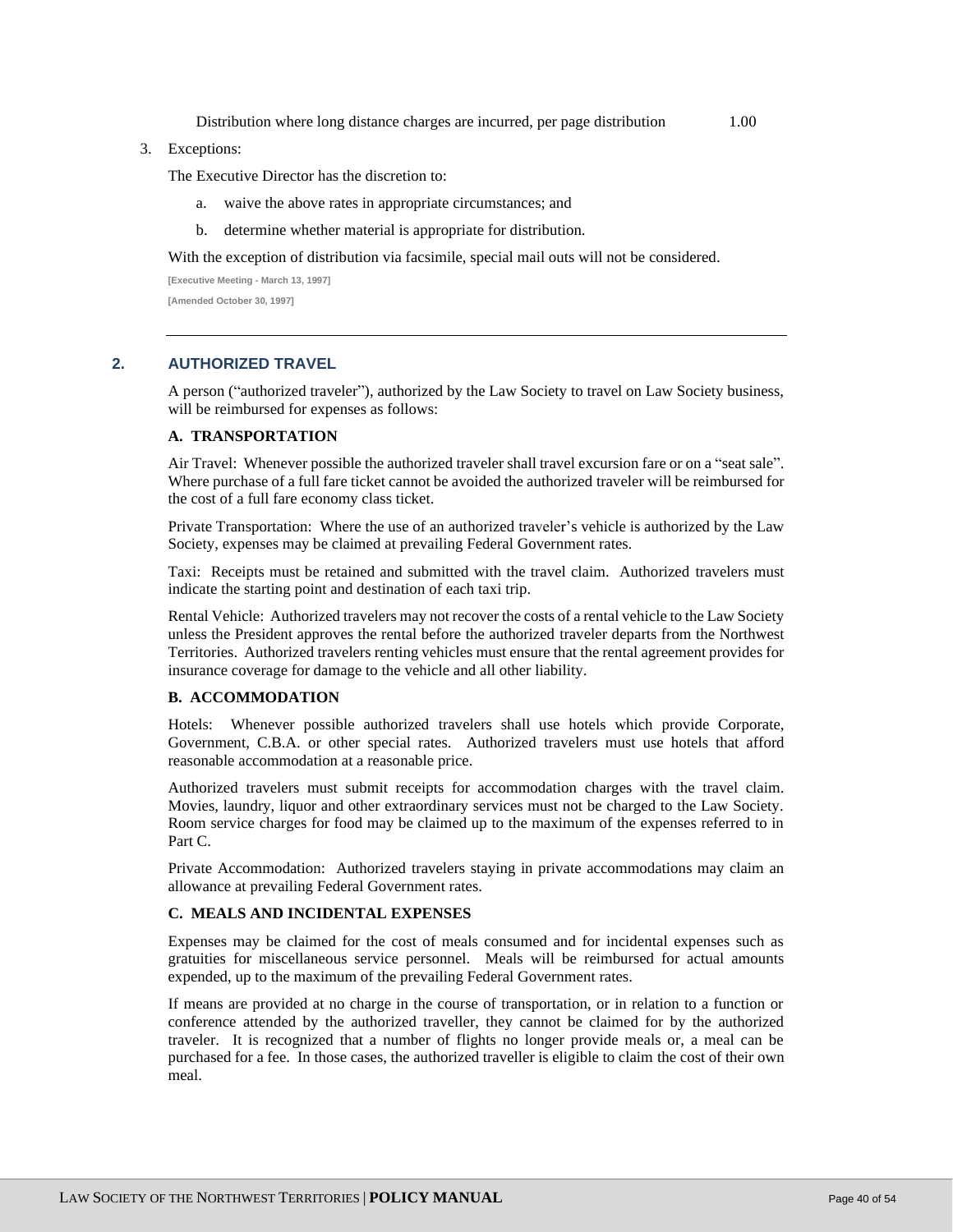Private Accommodations: if meals are provided while staying in private accommodations, they cannot be claimed for by the authorized traveler. If meals are not provided at the private accommodation, reimbursement for food/meals may be claimed up to the maximum of expenses referred to above.

In all cases, **r**eceipts must be submitted for reimbursement.

#### **D. TELEPHONE CHARGES:**

All telephone charges must relate to Law Society business.

#### **E. ADVANCE PAYMENT OF ELIGIBLE EXPENSES:**

Requests for advance payment of eligible expenses will be considered on a case by case basis.

#### **F. AUTHORIZATION:**

Authorization for travel must be obtained as follows:

- a. prior authorization for the President to travel on Law Society business must be obtained from the Executive Committee;
- b. prior authorization for other Executive Committee members and the Executive Director to travel on Law Society business must be obtained from the President; and
- c. prior authorization for all other travel on Law Society business must be obtained from the Executive Director.

#### **KILOMETRE RATES & TRAVEL ALLOWANCES**

Current Federal Government Travel and Kilometre Rates are as per the most recent release of Appendix B and C of the Treasury Board of Canada Secretariat Travel Directive, which are available from the Executive Director of the Law Society.

**[Executive Meeting - March 28, 1990] [Amended - May 30, 1996; January 9, 1998; May 21, 2004; June 19, 2008] [Confirmed – Executive Meeting – January 21, 2010]**

#### <span id="page-40-0"></span>**4. EMPLOYEE BENEFITS**

# **A. APPLICATION**

The following benefits accrue to each employee of the Law Society of the Northwest Territories unless modified by written agreement.

### **B. EXECUTIVE SUMMARY**

Each employee is entitled to the following benefits as detailed in this policy:

- a. Designated paid holidays
- b. Vacation leave
- c. Special Leave
- d. Sick Leave
- e. Maternity/Parental/Adoption Leave<br>f. Northern Allowance
- Northern Allowance
- g. Vacation Travel Allowance
- h. Health Benefits
- i. Salary Adjustments

#### **C. INTERPRETATION AND DEFINITIONS**

For the purpose of this Policy: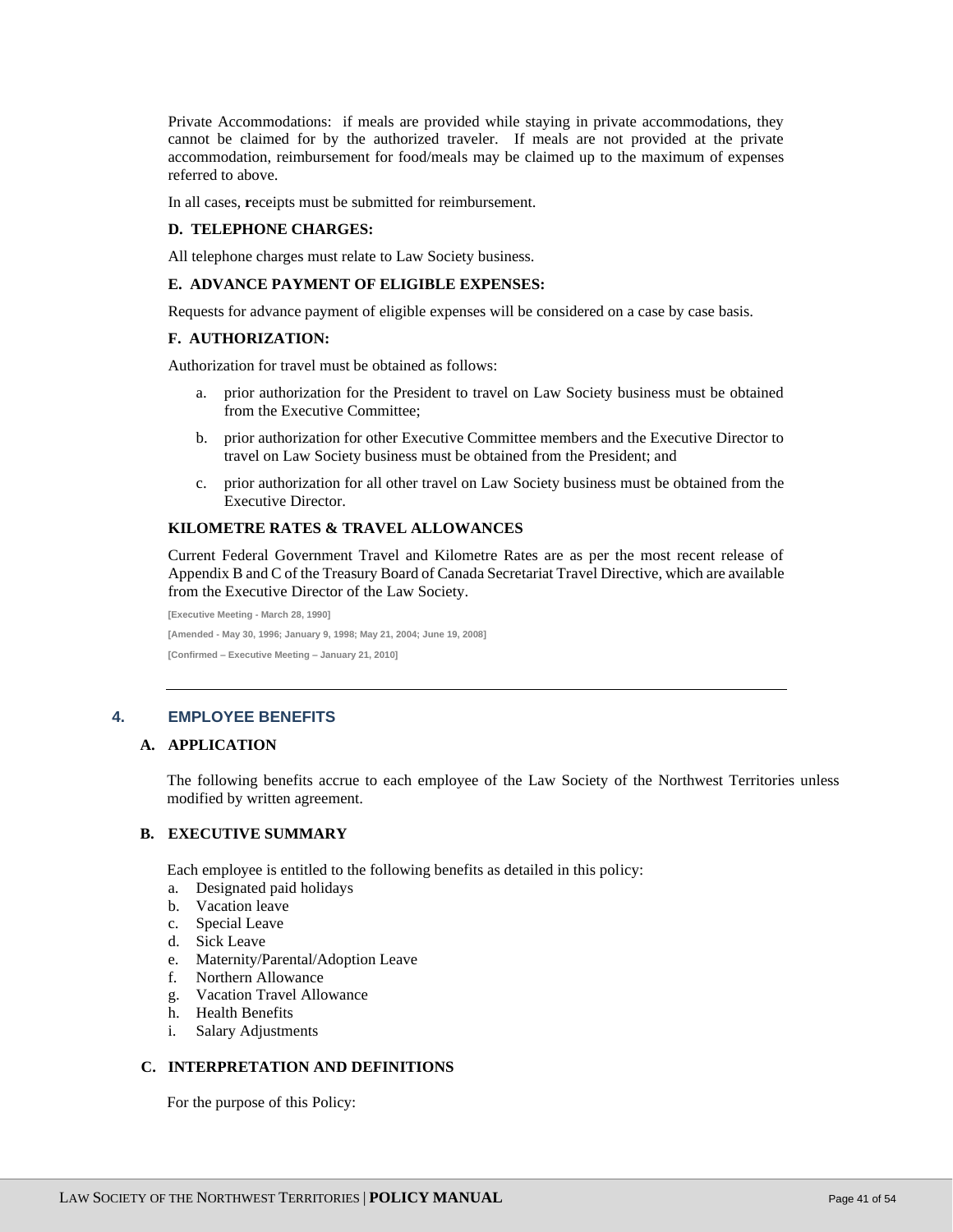- a) "Allowance" means compensation payable in addition to regular remuneration.
- b) "Dependent" means a person residing with the employee who is the spouse, child, step-child, adopted child, foster child who is under nineteen (19) years of age and dependent on the employee for support.
- c) "Fiscal Year" means the period of time from January 1 to December 31 of the same year.
- d) "Leave of Absence" means absence from work with the employer's permission.
- e) "Probationary Period" means a three month period immediately following the hiring of a new employee.

# **D. DESIGNATED PAID HOLIDAYS**

The following days are designated paid holidays:

- a) New Year's Day;
- b) Good Friday;
- c) Easter Monday;
- d) Victoria Day
- e) National Indigenous People's Day
- f) Canada Day;
- g) The first Monday in August;
- h) Labour Day;
- i) Thanksgiving;
- j) Remembrance Day;
- $k$ ) Christmas Day;
- l) Boxing Day;
- m) Five days of Mandatory Leave With Pay per fiscal year, taken between December 19<sup>th</sup> and January 5<sup>th</sup> on days set by the Employer; and
- n) Any additional days when proclaimed by an Act of Parliament as a National Holiday or by an Act of the Legislative Assembly of the Northwest Territories as a Territorial Holiday.

When a designated paid holiday coincides with a day of rest, the designated paid holiday shall be moved to the first working day following the day of rest.

Where a designated paid holiday falls within a period of leave with pay, the designated paid holiday shall not count as a day of leave.

# **E. VACATION LEAVE**

#### Credits

Vacation leave shall be earned according to the following schedule. For each month that an employee earns pay, the employee shall receive:

| $0-5$ years   | 1 1/4 days' vacation leave          |
|---------------|-------------------------------------|
| 5-10 years    | 1 2/3 days' vacation leave          |
| $10-17$ years | 2 1/12 days' vacation leave         |
| 17 years plus | $2\frac{1}{2}$ days' vacation leave |

In granting Vacation Leave with pay, every reasonable effort shall be made:

- a) to schedule vacation leave in the fiscal year in which it is earned;
- b) not to recall an employee to duty after he/she has proceeded on vacation leave;
- c) to grant vacation leave during the fiscal year in which it is earned at a time specified by the employee; and
- d) to comply with any request made by the employee before December 31 that he/she be permitted to carry forward into a subsequent fiscal year, any vacation leave earned in the current fiscal year.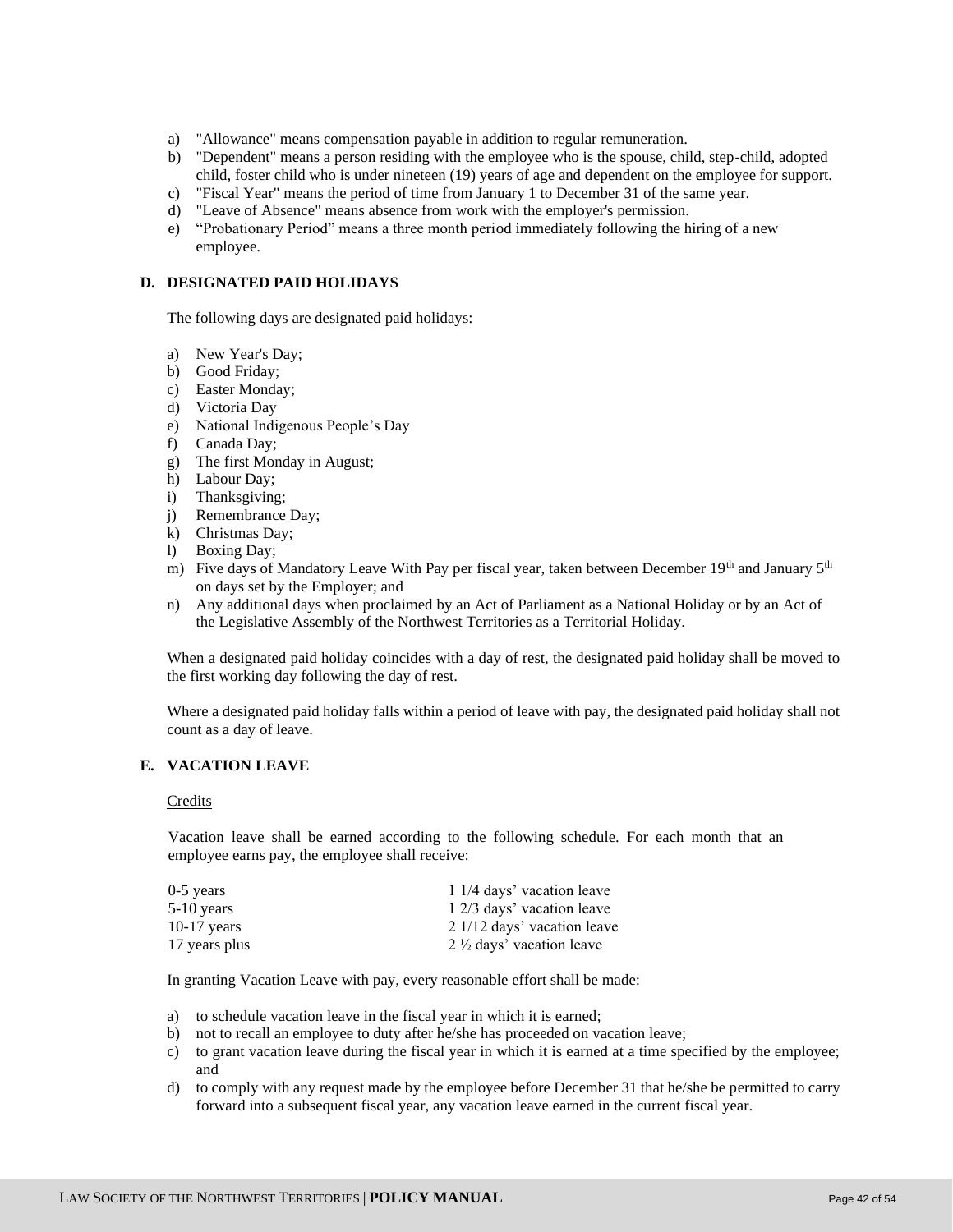A request for vacation leave submitted by the employee will receive consideration as soon as possible after the request has been received. Where there is a proposed change, reduction or denial of the vacation leave requested by the employee, reasons shall be provided, in writing, for such change, reduction or denial of vacation leave.

Where in respect of any period of vacation leave, the employee is granted:

- a) special leave, when there is a death in his/her immediate family as defined in this Policy; or
- b) special leave with pay because of illness in the immediate family as defined in this Policy; or
- c) sick leave on production of a medical certificate;

the period of vacation leave so displaced shall either be added to the vacation period if requested and approved, or reinstated for use at a later date.

#### Carry-Over Provisions

The employee is not permitted to carry over more vacation leave credits than can be earned in one fiscal year. Vacation leave credits exceeding a one year entitlement will be liquidated in cash in the month of December.

#### Recall from Vacation Leave

When during any period of Vacation Leave, the employee is recalled to duty, he/she shall be reimbursed for reasonable expenses that he/she incurs:

- a) in proceeding to his/her place of duty;
- b) in respect of any non-refundable deposits or prearrangement associated with his/her vacation;
- c) in returning to the place from which he/she was recalled if he/she immediately resumes vacation upon completing the assignment for which he/she was recalled;

after submitting such accounts as are normally required by the Law Society.

The employee shall not be considered as being on vacation leave during any period in respect of which he/she is entitled to be reimbursed for reasonable expenses incurred by him/her.

#### Leave When Employment Terminates

If the employment is terminated by either party, or the employee dies,

a) The employee will be paid an amount equal to the product obtained by multiplying the number of days of earned but unused vacation leave by the daily rate of pay applicable immediately prior to the termination of his/her employment. In the case of the employee's death his/her estate shall, be paid the amount outlined previously.

**[Executive Meeting – April 20, 2016]**

# **F. SPECIAL LEAVE**

#### **Credits**

.

The employee will earn one-half day of Special Leave credits for each calendar month that pay is received (6 days per year). A maximum credit of 15 special leave days may be accumulated. As credits are used, they continue to be earned up to the maximum.

If sufficient credits are available, Special Leave to the employee will be granted in the following circumstances: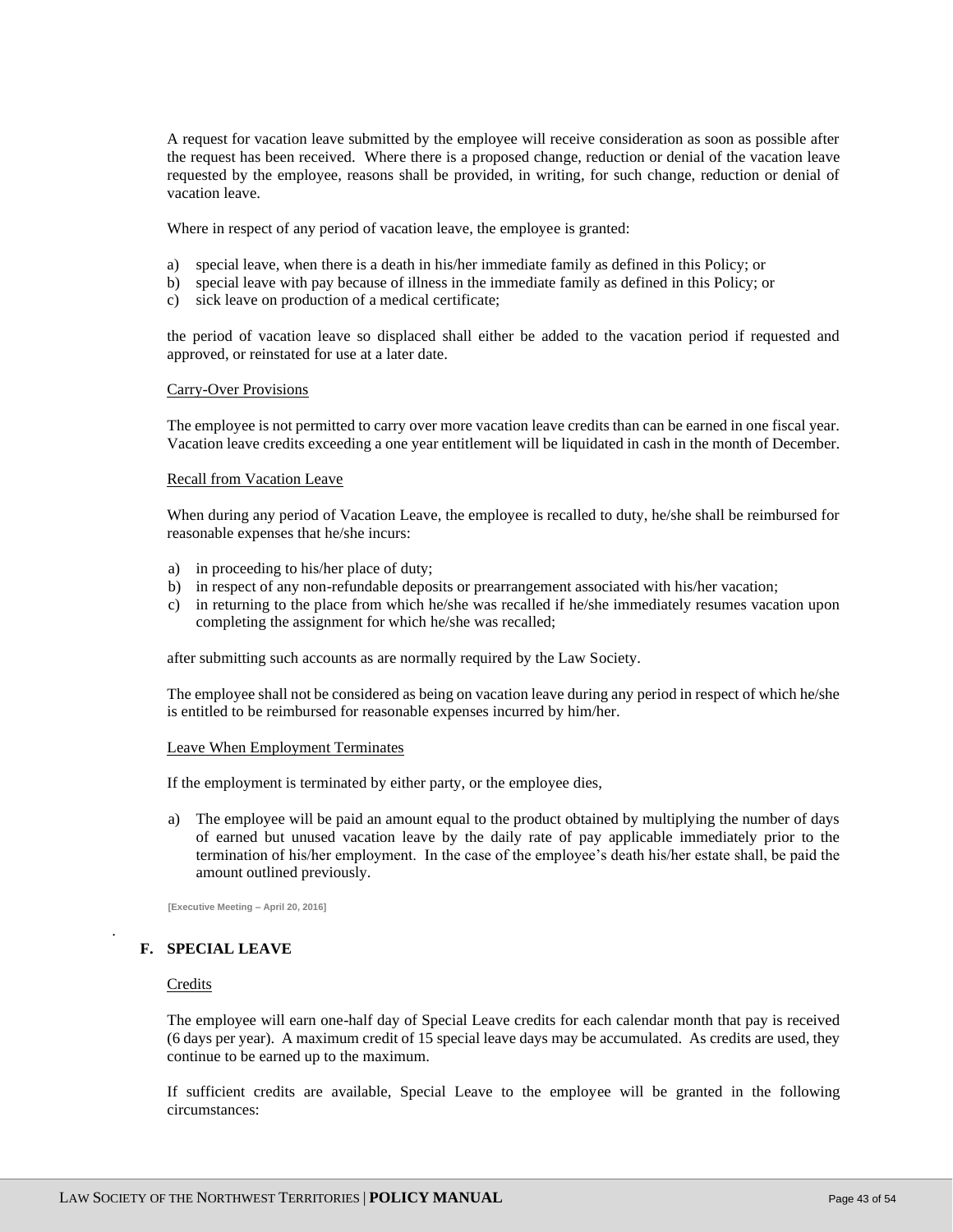- a) five (5) consecutive working days after notification of a death in the immediate family;
- b) three (3) days to attend the funeral of a mother-in law, father-in-law, brother-in-law or sister-in-law.

If sufficient credits are available, Special Leave to the employee will be granted in the following circumstances:

- a) if circumstances not directly attributable to the employee, including illness in immediate family, prevent reporting for duty;
- b) serious household or domestic emergencies;
- c) under specific circumstances, to extend bereavement leave; and
- d) any leave of an emergency nature if the request is reasonable under the circumstances.

#### Advance of Credits

Up to a maximum of five (5) days Special Leave shall be granted if the employee does not have enough credits. Advanced leave will be deducted from future Special Leave credits.

Earned but unused special leave credits are not paid out on termination of employment or death of the employee. **[Executive Meeting – January 19, 2016]**

**[Executive Meeting – April 20, 2016]**

# **G. SICK LEAVE**

#### Credits

.

The employee will earn one (1) day of Sick Leave credits for each calendar month that pay is received (12 days per year).

If sufficient credits are available, Sick Leave with pay to the employee may be granted for illness or injury on a normal working day.

If circumstances warrant, an advance of up to 15 days Sick Leave credits will be granted. The advanced credits will be charged against future credits as earned.

Sick Leave credits not used shall accumulate to the credit of the employee to a maximum of 25 days.

Any Sick Leave taken but not earned will be recovered from money payable to the employee.

An employee may be required to provide a medical certificate from a qualified medical practitioner where the employer determines that it would be reasonable to do so.

If the employee is absent from duty due to illness or injury for more than one-half day, but less than one day, will have only one-half day charged as Sick Leave. There will be no charge against Sick Leave credits, if the absence is less than one-half day.

If the employee has insufficient or no credits to cover the Sick Leave with pay while waiting for a decision from the Workers' Safety and Compensation Commission of the Northwest Territories on an application for injury-on-duty leave, 25 days will be granted, where circumstances warrant.

If Sick Leave with pay is granted and injury-on-duty leave is later approved for the same period, the Sick Leave credits will be reinstated.

The employee is entitled to all previously accrued Sick Leave if unable to ever return to duty.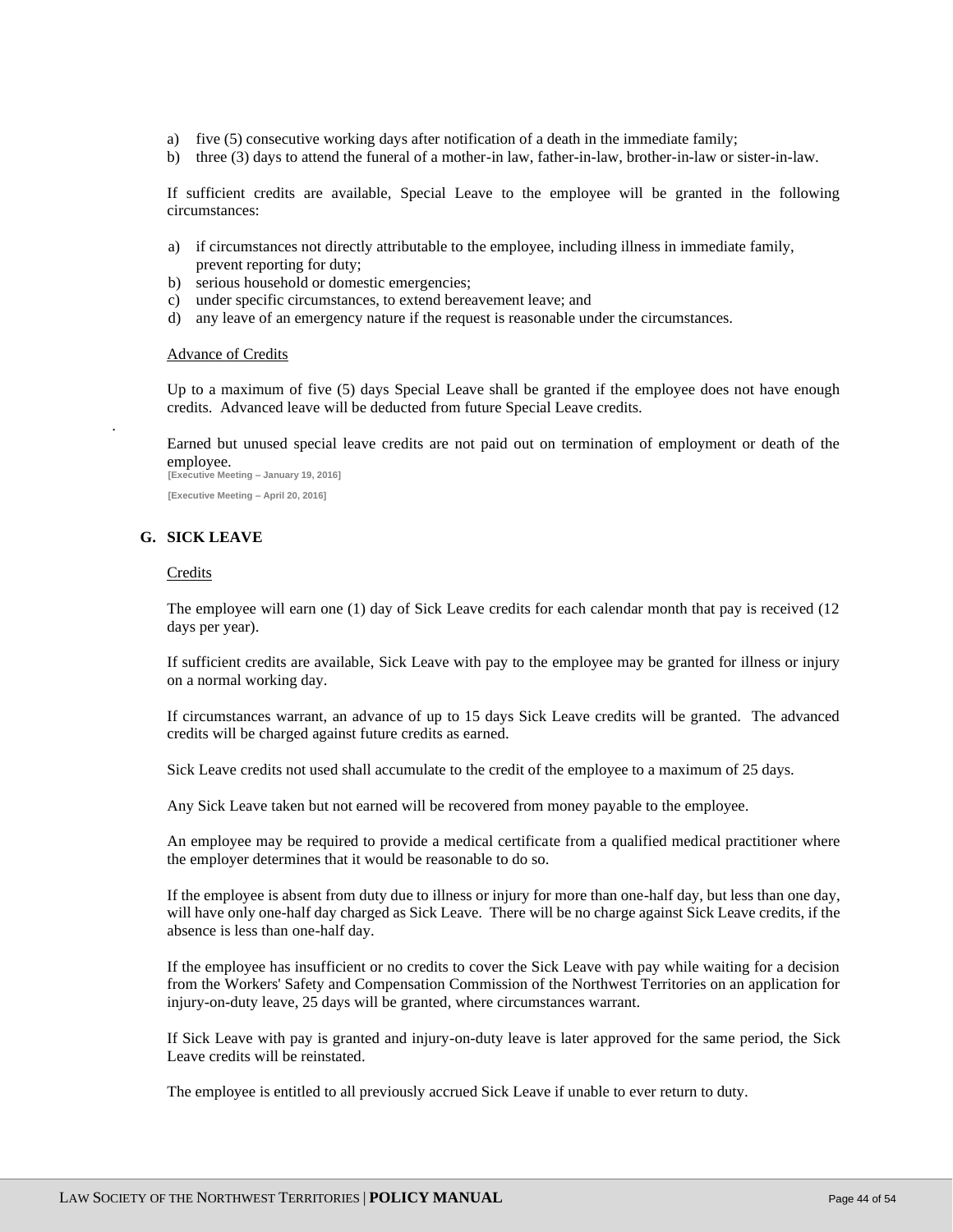Earned but unused sick leave credits are not paid out on termination of employment or death of the employee.

#### **H. HEALTH BENEFITS**

The Law Society of the Northwest Territories has a comprehensive health benefit program through the Northern Employee Benefits Services. Coverage can include extended medical and dental coverage, along with short and long term disability and life insurance. Details are provided to employees on hire.

#### **I. MATERNITY/PARENTAL/ADOPTION LEAVE**

The Law Society of the Northwest Territories shall provide to its employees the same maternity, parental and adoption leave as that provided by the Government of the Northwest Territories as set out in the GNWT Excluded Employees Handbook.

#### **J. GENERAL PROVISIONS**

The following categories of leave will be granted in accordance with this policy provided the employee notifies the employer at once that the leave is required:

- a) sick leave;
- b) bereavement leave:
- c) illness in the immediate family; and
- d) serious household or domestic emergencies.

The employee will obtain prior approval from the employer before going on any leave other than those listed above.

Except where termination of employment results from death, disability or lay-off, any unearned leave taken with pay may be recovered by the employer at termination.

### **K. COMPENSATORY BENEFITS**

The Law Society of the Northwest Territories has the following compensatory benefits in place for its employees:

- a) Northern Allowance: An annual Northern Allowance payable bi-monthly in an amount equivalent to that paid by the GNWT to its employees.
- b) Vacation Travel Allowance: Following completion of the probationary period, employees are eligible for an annual Vacation Travel Allowance in an amount approved with the adoption of the annual budget, to be paid out in accordance with CRA guidelines

# **L. SALARY ADJUSTMENTS**

Employee salaries will be reviewed by the Finance Committee as part of the annual budget process. The Finance Committee will make a recommendation to the Executive Committee on salary adjustments as part of its recommendation on the annual budget.

Any salary adjustments will be effective January 1 of a year, unless the Executive chooses another date.

The Executive Director, at their discretion, may choose to award performance bonuses to employees. Any performance bonuses are completely discretionary. Any performance bonuses must be approved by the Executive.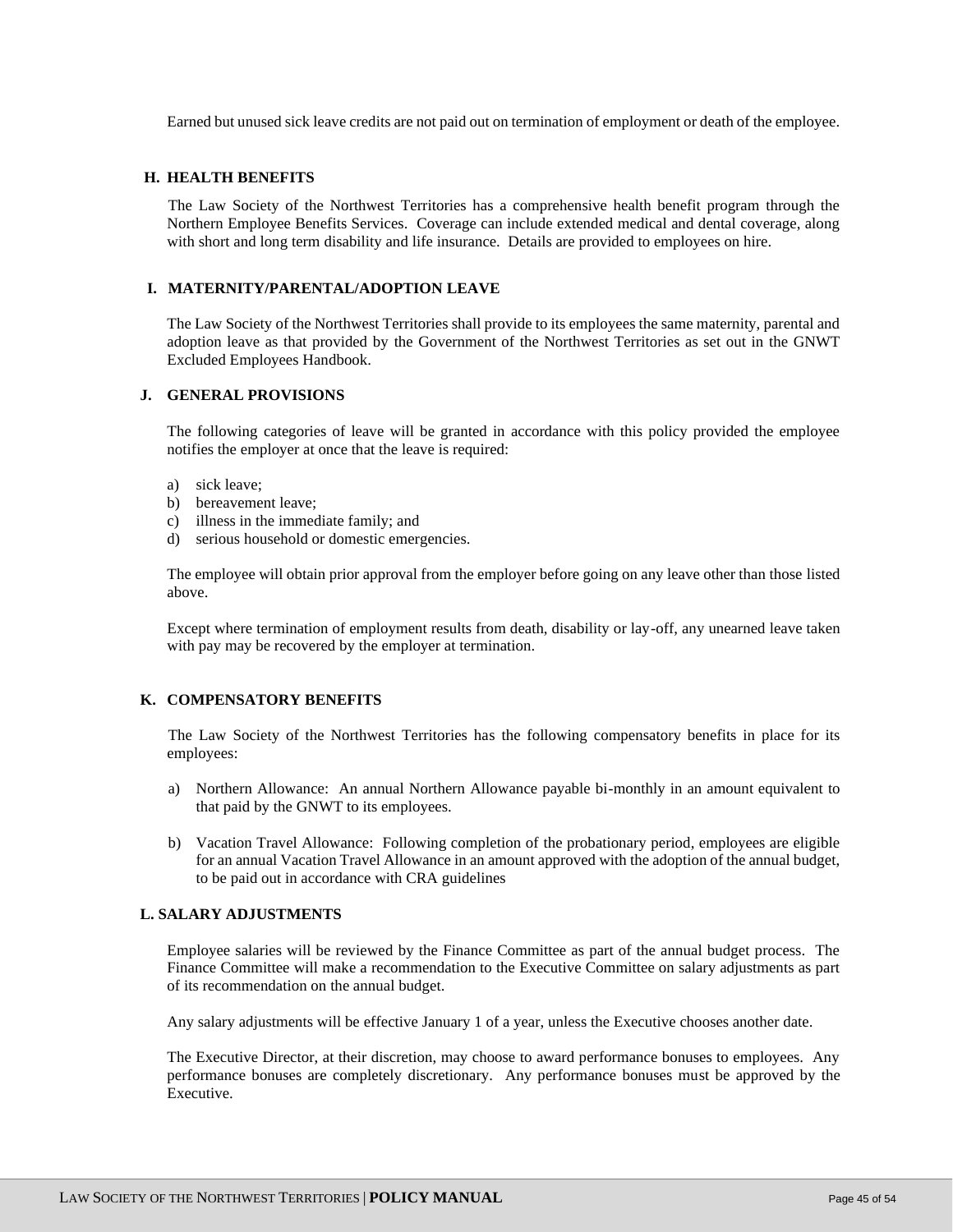**[Executive Meeting – January 19, 2016] [Executive Meeting – April 20, 2016] [Executive Meeting – January 15, 2021] [Executive Meeting – November 25, 2013]**

# <span id="page-45-0"></span>**5. GRADUATED INSURANCE ASSESSMENTS**

The Law Society of the Northwest Territories will apply to each insured member with a paid claims record, an additional amount by way of increase in deductible based on that member's paid claims record, and calculated as follows:

- $\bullet$  1<sup>st</sup> paid claim in 5 years none
- $2<sup>nd</sup>$  paid claim in 5 years  $-50\%$
- $3<sup>rd</sup>$  paid claim in 5 years 100%
- $\bullet$  4<sup>th</sup> paid claim in 5 years 200%
- 5th and each successive claim within past 5 years 300%

**[Executive Meeting - June 13, 1995] [Executive Meeting – January 21, 2010] [Executive Meeting – February 22, 2018]**

# <span id="page-45-1"></span>**6. INVESTMENT GUIDELINES**

#### **A. FUND STRUCTURE**

The Law Society of the Northwest Territories maintains two (2)) investment accounts for the following purposes:

1. Assurance Fund

The Law Society maintains an account called the Assurance Fund for the reimbursement of persons sustaining pecuniary loss by reason of the misappropriation or wrongful conversion by a member of money or other property entrusted to or received by the member in his or her capacity as a barrister and solicitor. The Finance Committee recommends and the Executive approves, the amount of money to be held in this fund. [Legal Profession Act s.34 (l)]. The Assurance Fund shall be kept separate and apart from any other funds of the Law Society [Legal Profession Act s.34 (4)(a)].

2. Reserve Funds

The Law Society has monies invested in a single account for the four purposes below. The Finance Committee recommends and the Executive approves the amount to be kept in each fund.

a. Professional Liability Claims Fund

The Law Society maintains a fund called the Professional Liability Claims Fund to ensure adequate reserves for liability related expenses, in particular, to ensure the LSNT is able to pay deductibles for liability insurance claims.

b. Discipline Reserve Fund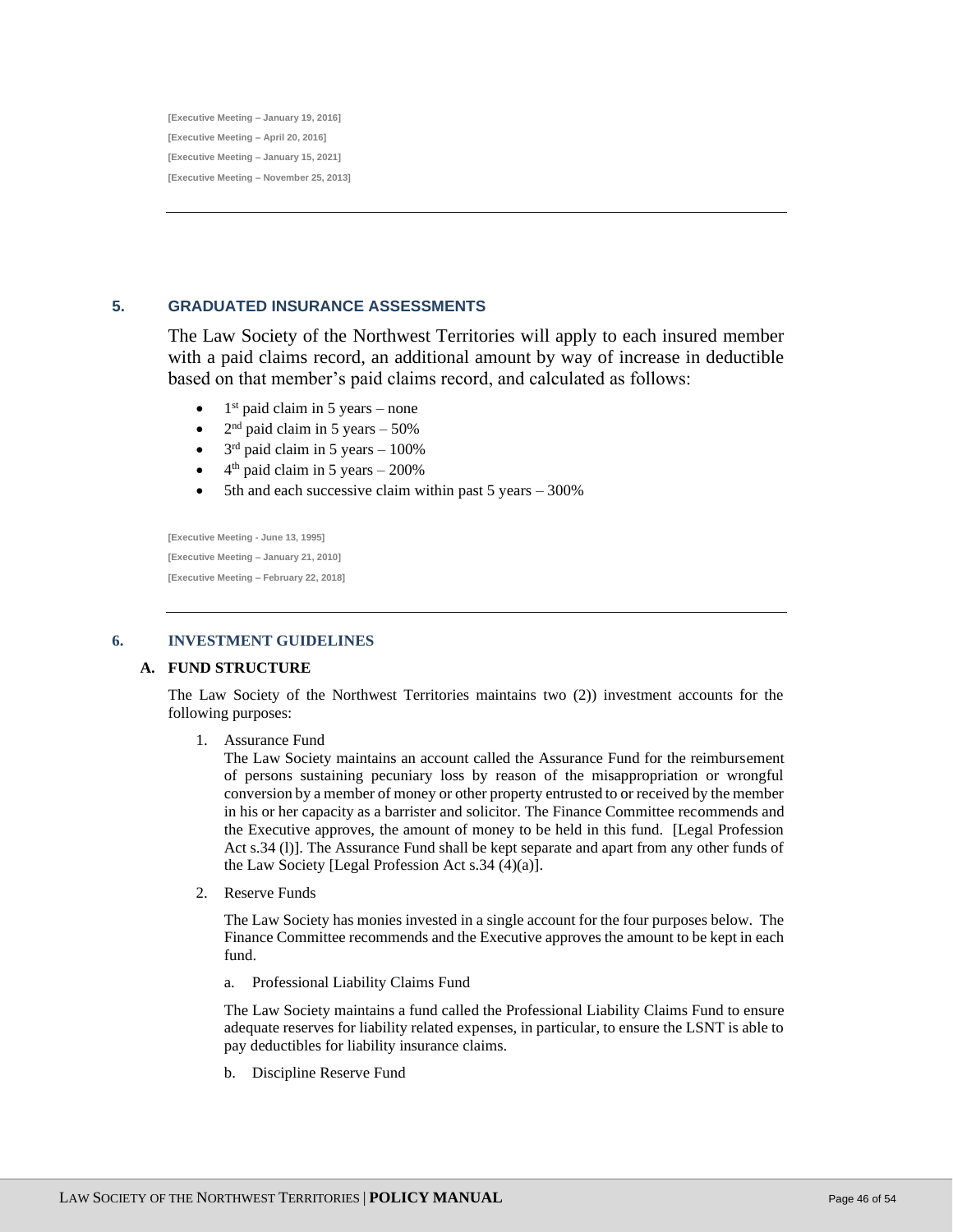The LSNT maintains a Discipline Reserve Fund to be used where the costs related to a discipline matter cannot be covered by the annual revenues received.

c. Accumulated Operating Surplus

The LSNT maintains an Accumulated Operating Surplus to allow funding for unanticipated declines in revenue or increases in expenses.

d. Discretionary Reserve – Operational Projects

The LSNT (or Law Society see comment) maintains this fund for special projects or initiatives, approved by the Executive, that are not covered by the annual revenues received.

#### **B. OBJECTIVES**

The primary investment objectives of each fund are safety of principal and provision of secure and assured maximum income.

Funds will be invested in both short and long-term instruments in accordance with these guidelines.

# **C. INVESTMENT MANAGEMENT SERVICES**

The Law Society will retain the services of an independent professional Investment Manager to select investments for the fund in accordance with the objectives and guidelines established herein. The Executive Director will retain the investment manager on behalf of the Law Society of the Northwest Territories with the approval of the Finance Committee.

The Finance Committee will meet with fund managers annually to review the current portfolio.

#### **D. INVESTMENT GUIDELINES**

1. Designating liquidity requirements:

The Executive Director, in consultation with the Finance Committee shall designate a component of each fund for long-term investment after reviewing the liquidity needs and projected cash flow of each fund, and after consultation with other existing policies and guidelines.

2. Criteria:

The Executive Director shall invest both short-term and long-term components in securities meeting the following minimum qualitative and quantitative criteria below:

- a. All securities must be in Canadian dollars
- b. The duration of securities held will be  $+/-30\%$  of benchmark.
- c. Investments may be made in the asset classes defined within this policy by directly holding individual securities or by acquiring units in pooled funds, mutual funds, exchange traded funds (ETF's) or other types of commingled fund vehicles
- d. The average maturity will generally not exceed five (5) years, but the Executive has the discretion to vary the maximum term, on the recommendation of the Finance Committee and based on the Committee's consultation with the portfolio manager.
- (g)
- e. The table below outlines the criteria investment fund managers will follow.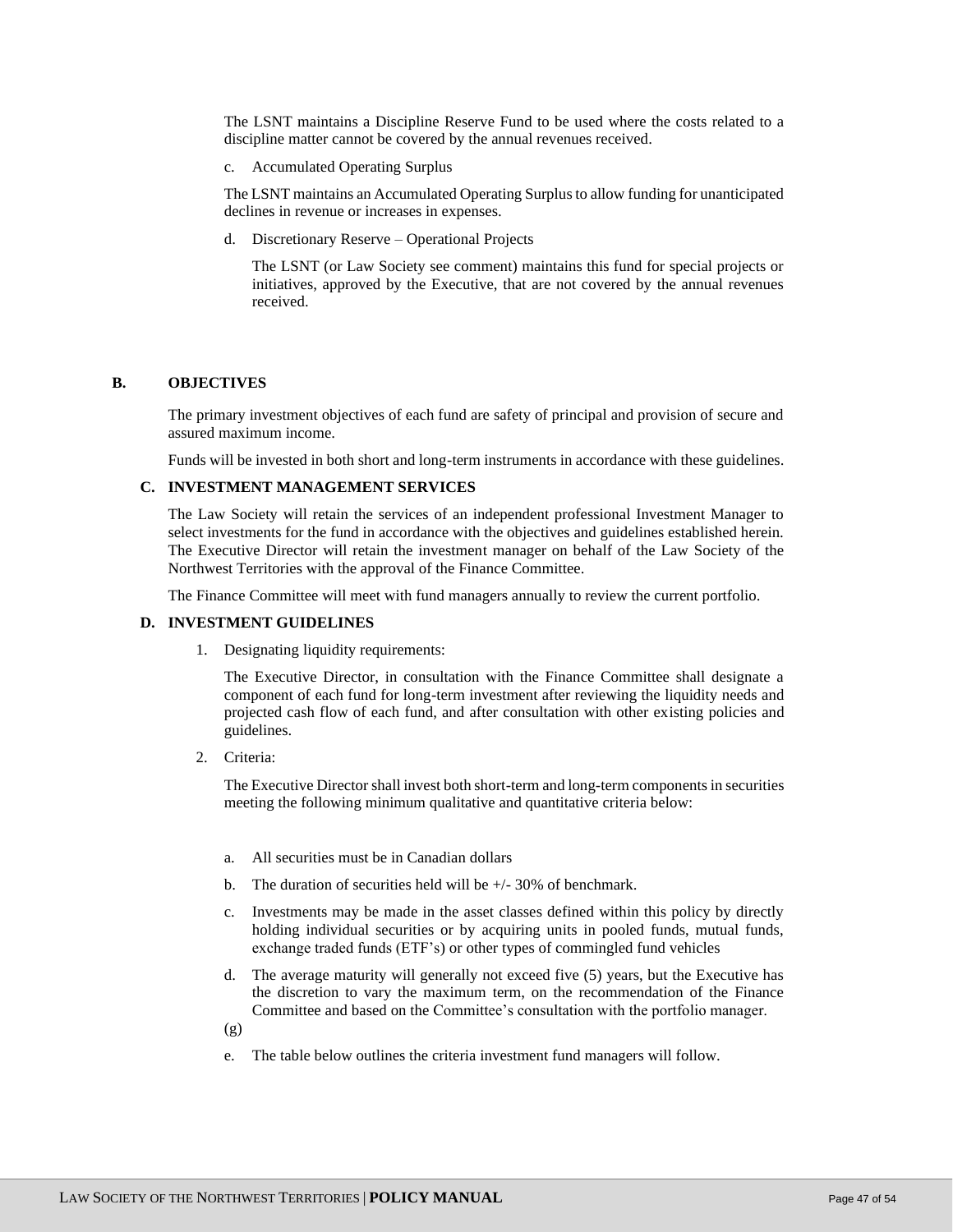| <b>Ratings Provider</b>                      | <b>Minimum Rating</b> |
|----------------------------------------------|-----------------------|
| <b>DBRS</b>                                  | R1 Low                |
| S&P / Moody's                                | A Low                 |
| <b>Maximum exposure by Issuer Group:</b>     |                       |
| <b>Issuer</b>                                | % of Asset Class      |
| Federal/Provincial                           | 100%                  |
| <b>Bankers Acceptance</b>                    | 50%                   |
| <b>Commercial Paper</b>                      | 50%                   |
| <b>Maximum Exposure by Individual Issue:</b> |                       |
| <b>Issuer</b>                                | % of Asset Class      |
| Federal/Provincial                           | 100%                  |
| <b>Bankers Acceptance</b>                    | 50%                   |
| <b>Commercial Paper</b>                      | 10%                   |

# **Fixed Income**

# **Maximum Exposure by Issuer Group:**

| <b>Issuer</b>       | % of Portfolio |
|---------------------|----------------|
|                     |                |
| Federal/Provincial* | 100%           |
| Municipals/GICs     | 30%            |
| Corporate/Preferred | 30%            |

\*Minimum of 40% in the long term

# **Maximum Exposure by rating\***

| <b>Credit Quality**</b>          | % of Portfolio |
|----------------------------------|----------------|
| Bonds: BBB+ (Bonds Only) & lower | 15%            |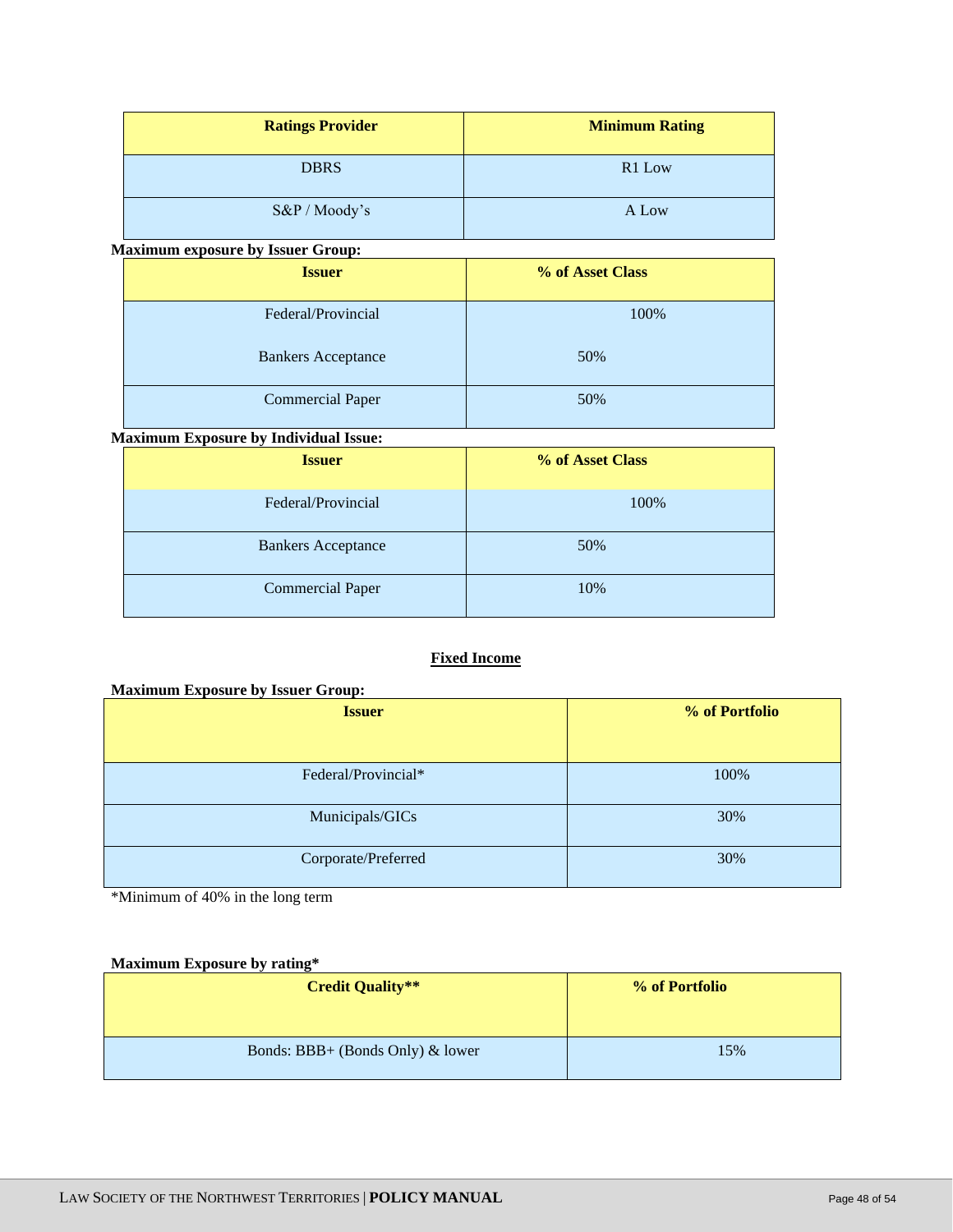| Bonds: BBB & Lower                                  | $10\% / 15\%$ *** |
|-----------------------------------------------------|-------------------|
| Preferred shares: P3High & lower                    |                   |
| Convertibles: BBB+ to unrated                       |                   |
|                                                     |                   |
| Bonds: BB+ & lower Preferred shares: P4High & lower | 5%                |
|                                                     |                   |
|                                                     |                   |
| Bonds: below B-                                     | O%                |
| Preferred shares: below P4Low                       |                   |
|                                                     |                   |

\*S&P rating for bonds and DBRS for preferred shares

\*\*90 days to exit positions which are outside of the PIM IMG as a result of a downgrade

\*\*\*15% of portfolio when fixed income pooled products are used

# **Maximum Exposure by individual issue:**

| <b>Rating</b>                        |                         | % of Portfolio |
|--------------------------------------|-------------------------|----------------|
|                                      |                         |                |
| Federal/Provincial                   |                         | 100%           |
| Municipals                           |                         | 15%            |
| Bond: A- and higher                  | GIC's                   | 15%            |
| Preferred Shares: P2<br>Low & Higher | Corporate/<br>Preferred | 10%            |
| Bonds: BBB+ to BBB-                  |                         | 5%             |
| Preferred Shares: P3H to P3L         |                         |                |
| Convertibles: BBB+ to BBB-           |                         |                |
| Bonds: BB+ to B-                     |                         | 2%             |
| Preferred Shares: P4H to P4L         |                         |                |
| Convertibles: BB+ and lower          |                         | 2%             |

# **GIC Dollar Limits:**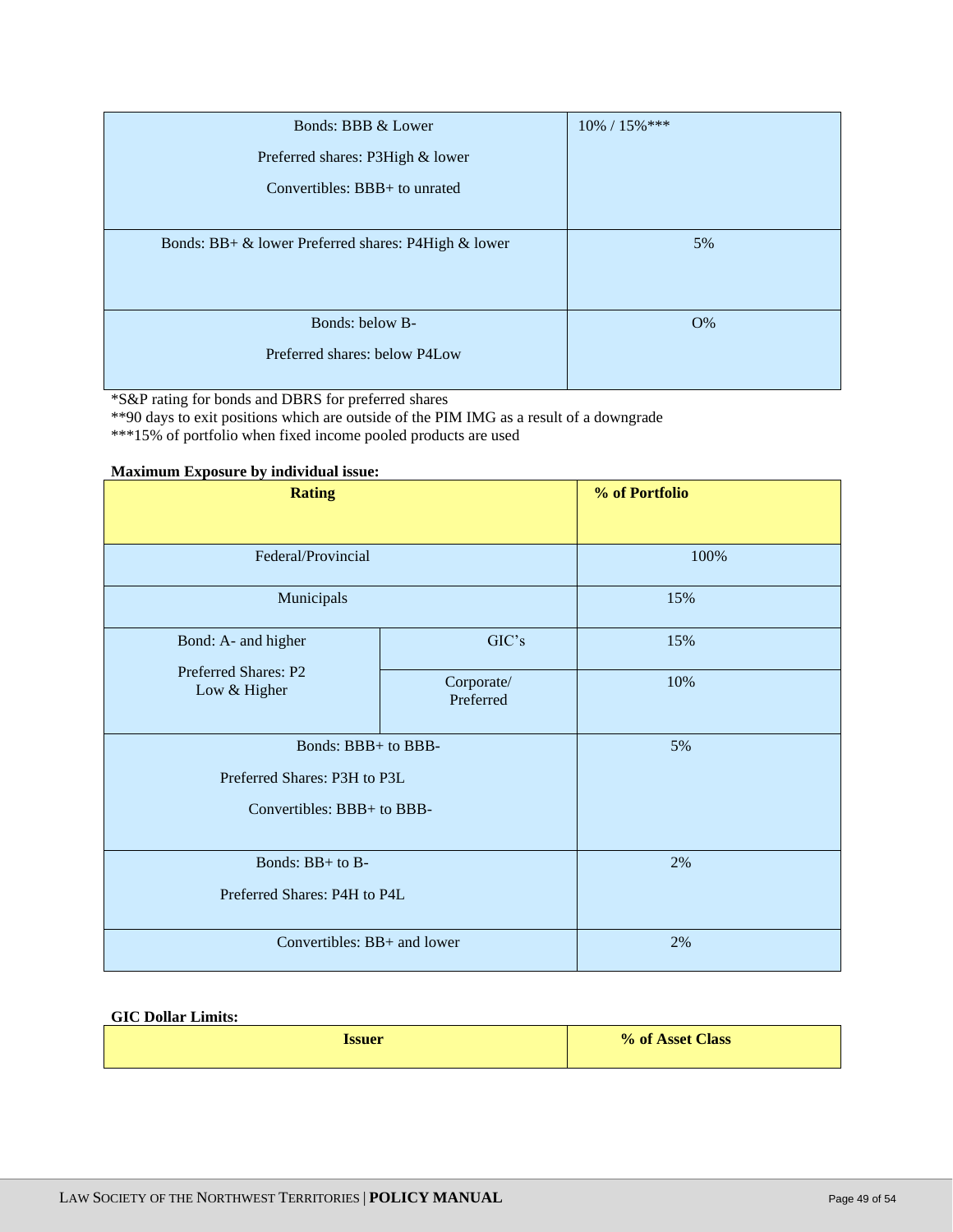| Schedule I: with rating Schedule II: AA or above | No Limit  |
|--------------------------------------------------|-----------|
| All others                                       | \$100,000 |

**[Executive Meeting - March 13, 1997]**

**[Executive Committee Meeting – April 19, 2017]**

**[Executive Committee Meeting – October 30, 2017]**

# <span id="page-49-0"></span>**7. REIMBURSEMENT OF INSURANCE LEVIES**

The policy of the Executive respecting reimbursement of insurance levies paid by members of the Law Society is as follows:

- 1. The Society will not reimburse members for any portion of insurance premiums paid by them unless the Society receives a rebate, in whole or in part, from the Society's insurer.
- 2. In cases where the insurer gives to the Society a general rebate in respect of insurance premiums paid on behalf of all members of the Society, the Executive will review the level of reserve in the Liability Reserve Fund to ensure it is funded in accordance with the reserve policy and if the rebate is not needed for the Liability Reserve Fund, the Executive may return a portion of the rebate to members. If a rebate is approved, the rebate, less identified administrative costs for the management of the insurance program will be pro-rated among all members of the Society who pay insurance premiums and credited towards the premium installments payable by such members in the next fiscal year.

**[Executive Meeting - November 8, 1989] [Executive Meeting – July 19, 2012] [Executive Meeting – September 27, 2017]**

# <span id="page-49-1"></span>**8. AMORTIZATION OF ASSETS**

Assets purchased by the Law Society of the Northwest Territories are recorded at cost. Amortization will be calculated by the declining balance method at the following annual rates:

- Furniture and Equipment 20%
- Computer Equipment 30%
- Computer Software 100%

**[Executive Meeting - September 16, 1998]**

# <span id="page-49-2"></span>**9. FIXED ASSETS - FURNITURE & EQUIPMENT**

In accordance with Generally Accepted Accounting Principles, furniture and equipment purchased by the Law Society of the Northwest Territories with a value greater than \$1000.00 will be recorded as a fixed asset. Furniture and equipment purchased by the Law Society of the Northwest Territories with a value less than \$1000.00 will be recorded as an expense.

**[Executive Meeting - November 30, 1998]**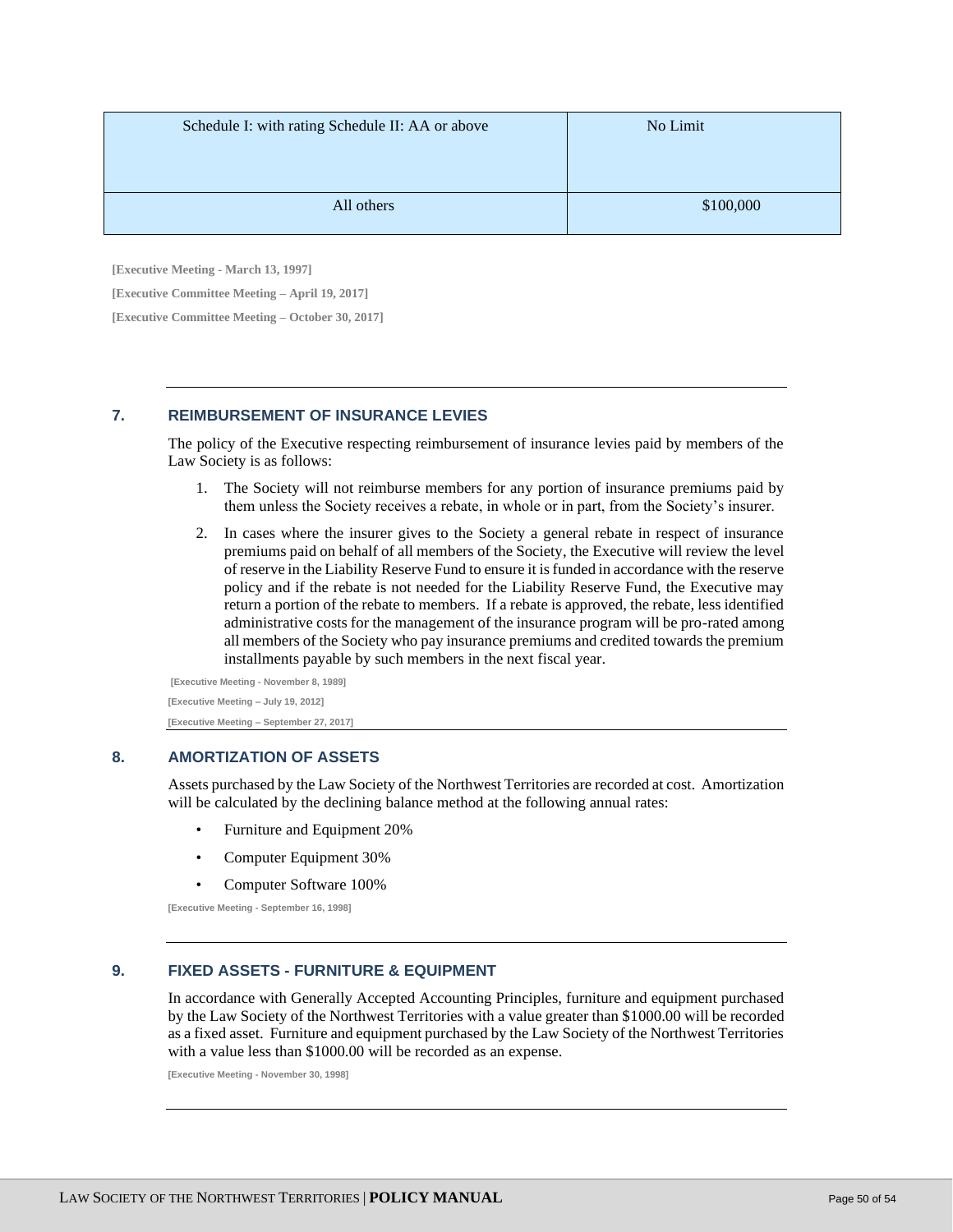# <span id="page-50-0"></span>**11. LAW SOCIETY BOARDROOM / TRAINING ROOM USAGE**

The Executive are agreed that the Law Society boardroom and training room, when not in use for Law Society business, or business related to the Canadian Bar Association, can be made available to any member during regular business hours for:

- examinations for discovery;
- collaborative law sessions:
- aided dispute resolution sessions and mediations;
- meetings with clients; and
- other events of a similar nature.

The boardroom and training room can also be made available to similar organizations at the discretion of the Executive Director.

#### **RESERVATIONS & LEVIES**

Use of the boardroom and and training room and available amenities is subject to the following levies:

| Members (half-day)     | \$50.00 (\$70 w/internet/videoconferencing) |
|------------------------|---------------------------------------------|
| Members (full-day)     | 100.00 (\$120 w/internet/videoconferencing) |
| Non-members (half-day) | 100.00 (\$120 w/internet/videoconferencing) |
| Non-members (full-day) | 200.00 (\$220 w/internet/videoconferencing) |

Levies may be reduced or waived, at the discretion of the Executive Director, for such causes as charitable organizations or events.

#### **TERMS & CONDITIONS**

Members are able to reserve the boardroom or training room for a half day or full day on a first come, first serve basis. Non-members, including, but not limited to, similar organizations, are able to book the boardroom or training room at the discretion of the Executive Director, provided the facility is available for use.

Members accept full responsibility for the boardroom or training room and surrounding area, and any resulting damage or disruption, while in use. Clients and/or guests of the member must be accompanied by the member at all times.

Cancellations made within 48 hours of the reserved time are subject to a cancellation fee, as follows:

| Members (half-day)     | S. | 10.00 |
|------------------------|----|-------|
| Members (full-day)     |    | 20.00 |
| Non-members (half-day) |    | 30.00 |
| Non-members (full-day) |    | 60.00 |

Members who do not attend at their confirmed reservation times, for any reason, remain subject to the prescribed usage levies. Failure to remit fees, continued cancellations or non-attendance, or misuse of the facility will result in the denial of future use by that member.

Members wishing to utilize this facility may contact the Law Society to confirm its availability and secure a booking.

**[Executive Meeting – January 22, 2020]**

# <span id="page-50-1"></span>**12. CORPORATE CREDIT CARD USE**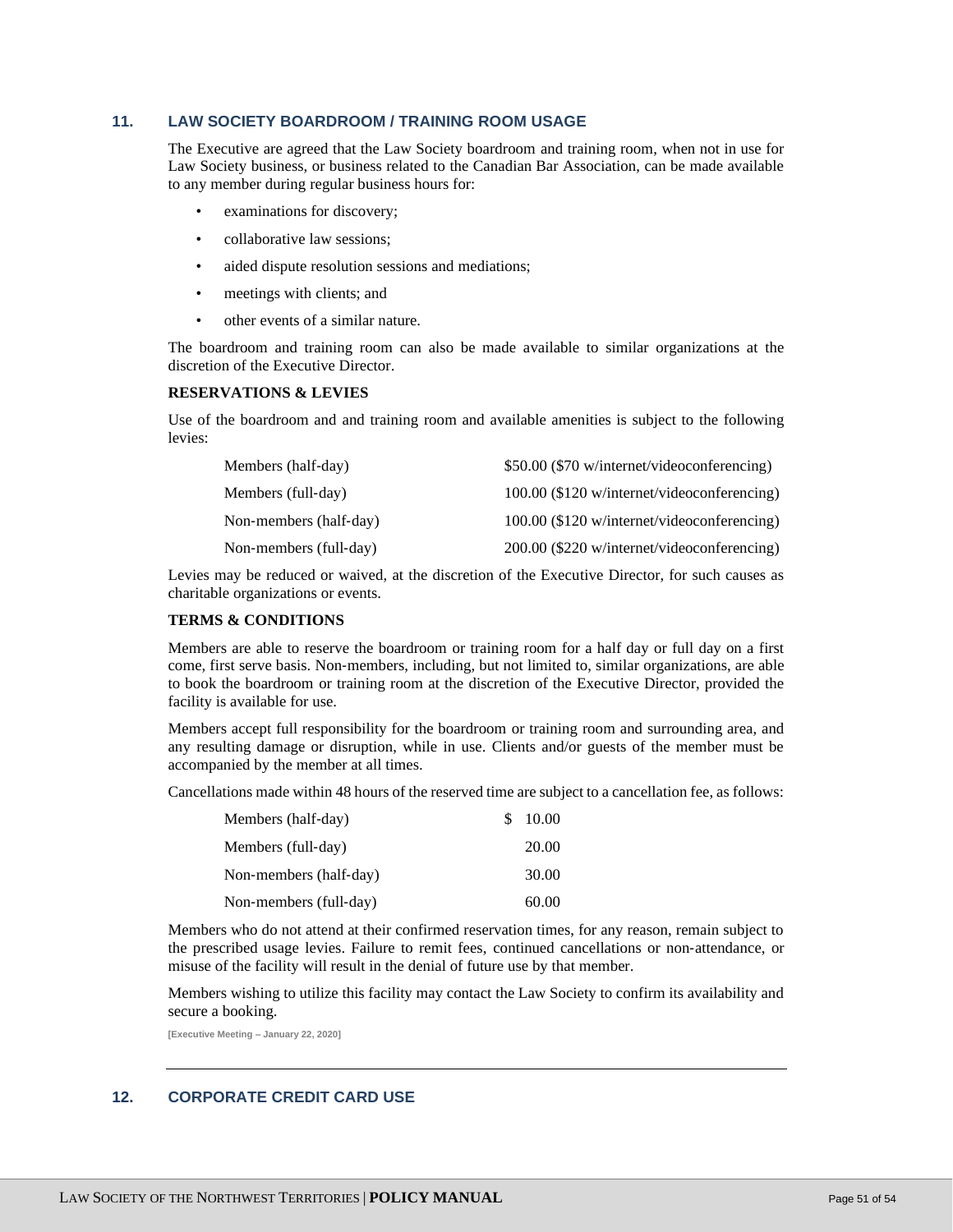# **Responsibility**

- 1. Employees may be issued a corporate credit card based on their role at the discretion of the Executive **Director**
- 2. Only employees authorized and who have signed the Credit Card User Agreement may be issued and use a corporate credit card.
- 3. Credit Cards may only be used to purchase goods or services for the official business of the Law Society of the Northwest Territories (LSNT). Purchases on an employee's credit card, not for LSNT business, will be the responsibility of the employee to pay and the employee may be subject to appropriate disciplinary action.
- 4. Purchases using the corporate credit card should be pre-approved whenever possible. Receipts for purchases shall be submitted to the Executive Director within three days of the purchase being made.
- 5. Authorized employees are responsible for the protection and custody of their corporate credit card and shall immediately notify the Executive Director if the card is lost or stolen.
- 6. Employees issued credit cards shall return the credit card immediately upon termination of their employment with the LSNT.
- 7. Any reward points earned on a corporate credit card shall accrue to the benefit of the LSNT and not personally to the benefit of the employee.

#### **Accounting Controls**

- 1. A current list of all credit cards, authorized users, and credit limits shall be kept on file by the Executive Director.
- 2. The Executive Director shall establish the credit limit for employees. The LSNT Executive shall establish the credit limit for the Executive Director.
- 3. The employee will complete a credit card transaction record monthly for any purchases made with the corporate credit card. The transaction record shall be submitted to the Executive Director at least 10 days prior to the credit card payment due date along with original receipts.
- 4. Corporate credit cards may not be used for the following expenses:
	- a. Meals or incidentals while on duty travel
	- b. Personal expenses
	- c. Alcoholic beverages except with the prior approval of the President or the Treasurer
- 5. Any employee of the LSNT who violates the provisions of this policy shall be subject to appropriate disciplinary action.

**[Executive Meeting – September 27, 2017]**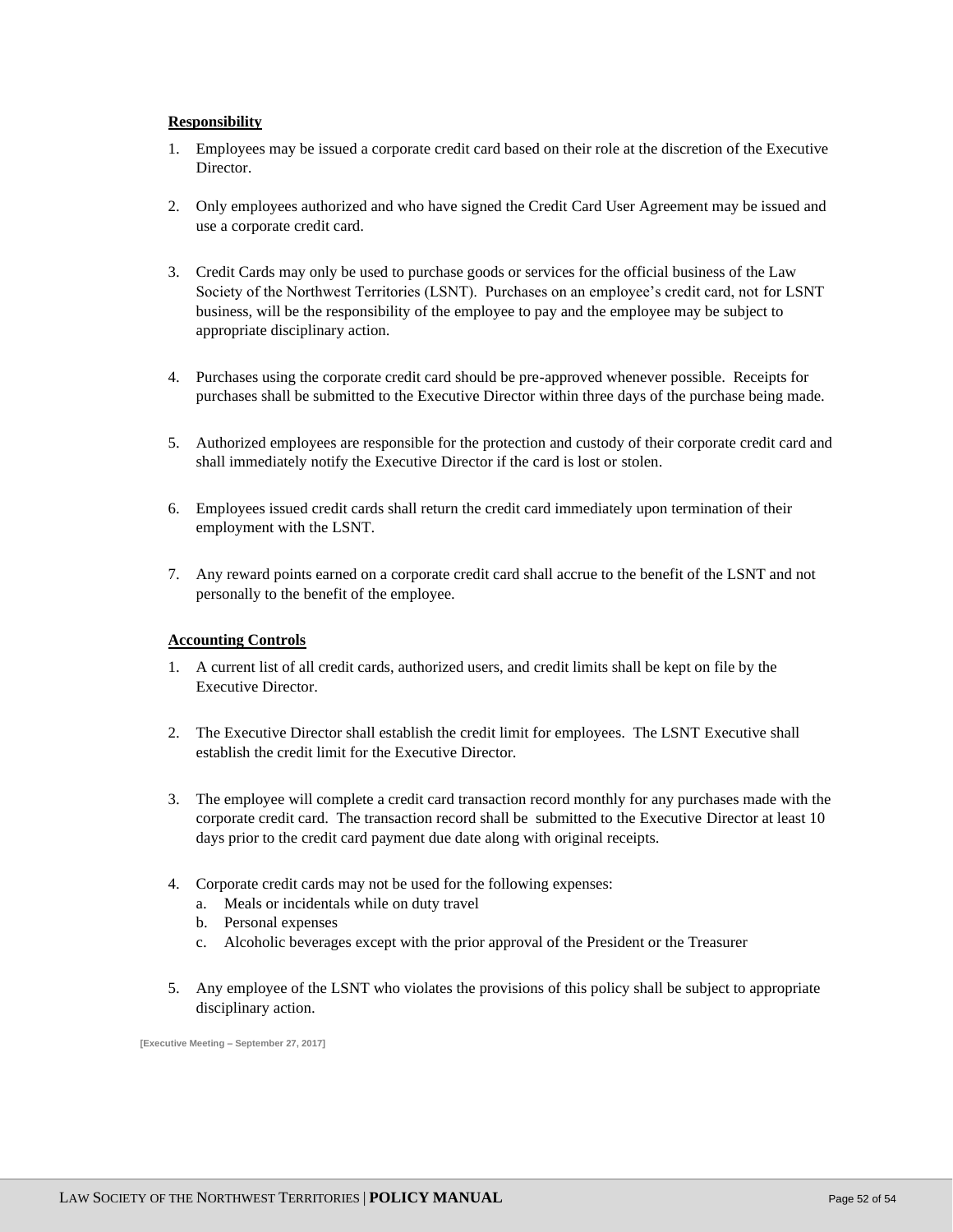# <span id="page-52-0"></span>**13. FINANCIAL APPROVALS- LSNT PAYABLES**

- 1. The Executive Director may do electronic approvals on all regular items that are part of the approved budget
- 2. When the ED has expenses the expense summary will be sent to the Executive for signature by two authorized members.
- 3. At the end of each month the ED and the Treasurer will review the approved payables and the Treasurer will sign off. This record is kept for the Auditor
- 4. Any expenses outside of the approved budget will be reviewed by the Treasurer prior to approval.

**[Executive Meeting – January 2018]**

# <span id="page-52-1"></span>14. **APPOINTMENTS TO EXTERNAL COMMITTEES**

The Law Society makes appointments, or recommends appointments to a variety of external Committees. The process for making appointments or recommendations to these Committees is:

- 1. The Law Society will advertise the availability of positions in the Bulletin. The Bulletin advertisement will set a closing date for applications.
- 2. Where there are requirements for Committee members (for example, a requirement that a Committee member be part of the criminal defence bar) the application will specify that.
- 3. Members who are interested must complete the [Applications for Committees form,](https://lawsociety.nt.ca/sites/default/files/Application-%20External%20Committees%20Fillable_1.pdf) and return it to the Law Society on or before the closing date of applications.
- 4. The Law Society Executive Committee will review all applications and make final determinations.
- 5. As part of its decision making process, the Executive may request in person meetings with applicants, and may request additional information from applicants.

**[Executive Meeting – January 22, 2020]**

# <span id="page-52-2"></span>**15. POLICY ON VIDOECONFERENCE AND TELECONFERENCE ATTENDANCE AND PARTICIPATION AT EXECUTIVE MEETINGS**

- 1. It is recognized that the preferred method for attending an Executive meeting is in person. It is also recognized that there will be circumstances when members of the Executive, or the Deputy Secretary-Treasurer will not be able to participate in Executive meetings in person, or where it is more expedient to conduct an Executive meeting other than in person. This policy specifies how an Executive member or Deputy Secretary-Treasurer (the "Remote Participant") may remotely participate in an Executive meeting.
- 2. Remote Participants may remotely participate in Executive meetings by teleconference, videoconference, or other means, when such facilities are available, provided that the identity of the Remote Participant has been established, to the satisfaction of the President or other Executive member who is chairing the Executive meeting.